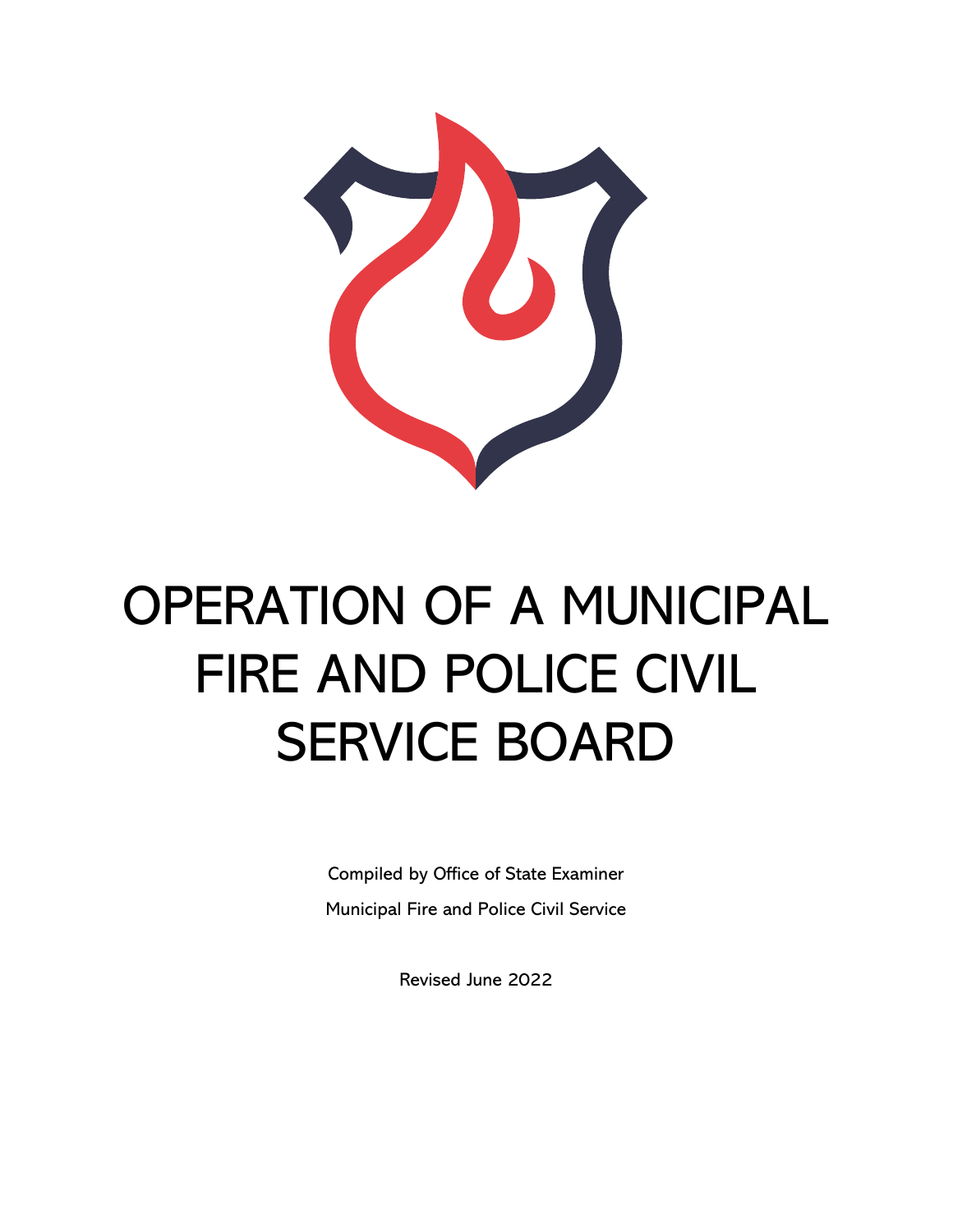# **Contents**

| SECTION I: INTRODUCTION TO THE LOUISIANA FIRE AND POLICE CIVIL SERVICE SYSTEM  4 |  |
|----------------------------------------------------------------------------------|--|
|                                                                                  |  |
|                                                                                  |  |
|                                                                                  |  |
|                                                                                  |  |
|                                                                                  |  |
|                                                                                  |  |
|                                                                                  |  |
|                                                                                  |  |
|                                                                                  |  |
|                                                                                  |  |
| DUTIES, RESPONSIBILITIES, AND AUTHORITY OF THE CIVIL SERVICE BOARD 17            |  |
|                                                                                  |  |
|                                                                                  |  |
|                                                                                  |  |
|                                                                                  |  |
|                                                                                  |  |
|                                                                                  |  |
|                                                                                  |  |
|                                                                                  |  |
|                                                                                  |  |
|                                                                                  |  |
|                                                                                  |  |
|                                                                                  |  |
|                                                                                  |  |
|                                                                                  |  |
|                                                                                  |  |
|                                                                                  |  |
|                                                                                  |  |
|                                                                                  |  |
|                                                                                  |  |
|                                                                                  |  |
|                                                                                  |  |
|                                                                                  |  |
|                                                                                  |  |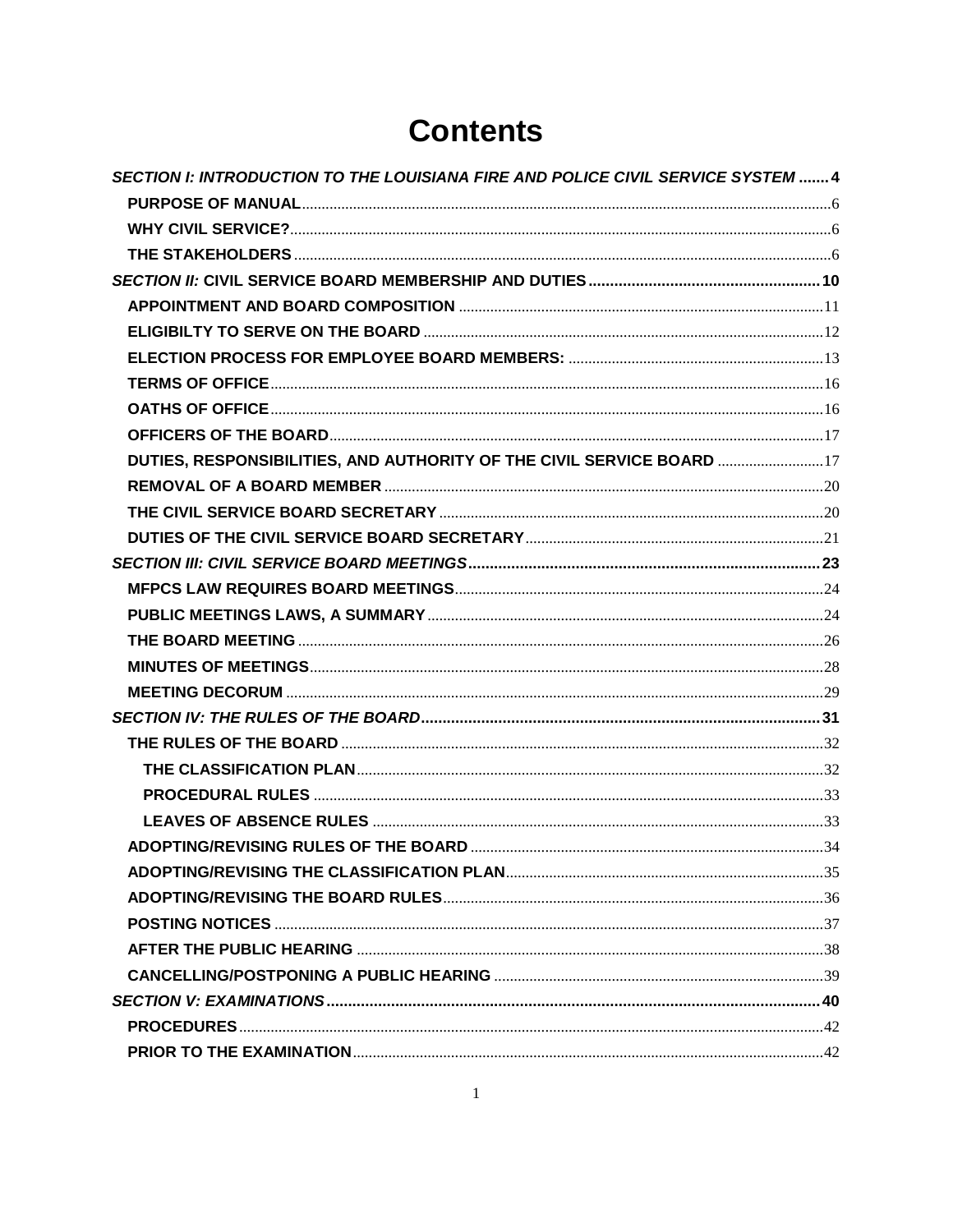| MAKE-UP EXAMINATIONS FOR EMPLOYEES RETURNING FROM MILITARY LEAVE OF |  |
|---------------------------------------------------------------------|--|
|                                                                     |  |
|                                                                     |  |
|                                                                     |  |
|                                                                     |  |
|                                                                     |  |
|                                                                     |  |
|                                                                     |  |
|                                                                     |  |
|                                                                     |  |
|                                                                     |  |
| RESCHEDULING, CONTINUANCES AND DISMISSALS OF BOARD HEARINGS AND     |  |
|                                                                     |  |
|                                                                     |  |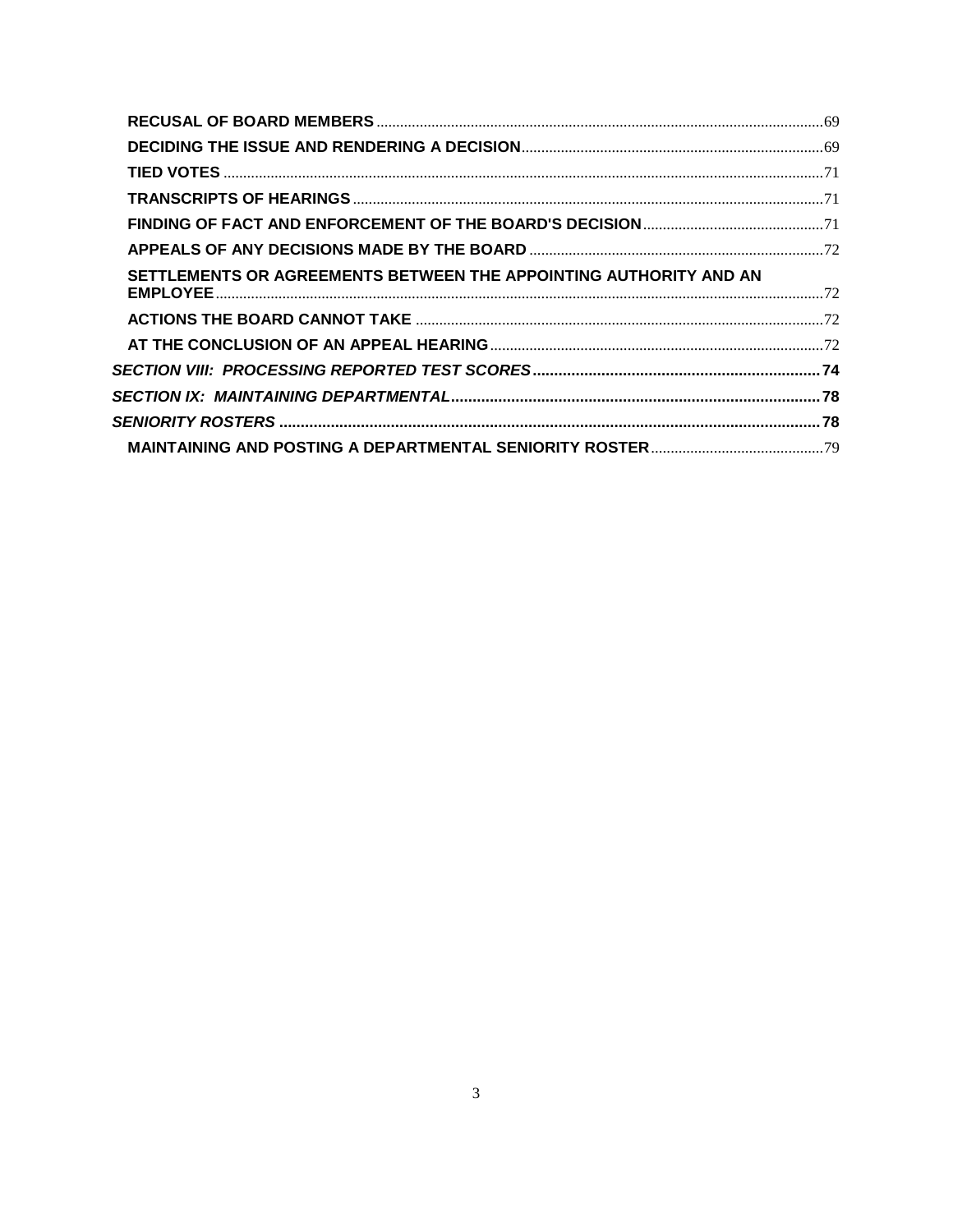# <span id="page-4-0"></span>*SECTION I: INTRODUCTION TO THE LOUISIANA FIRE AND POLICE CIVIL SERVICE SYSTEM*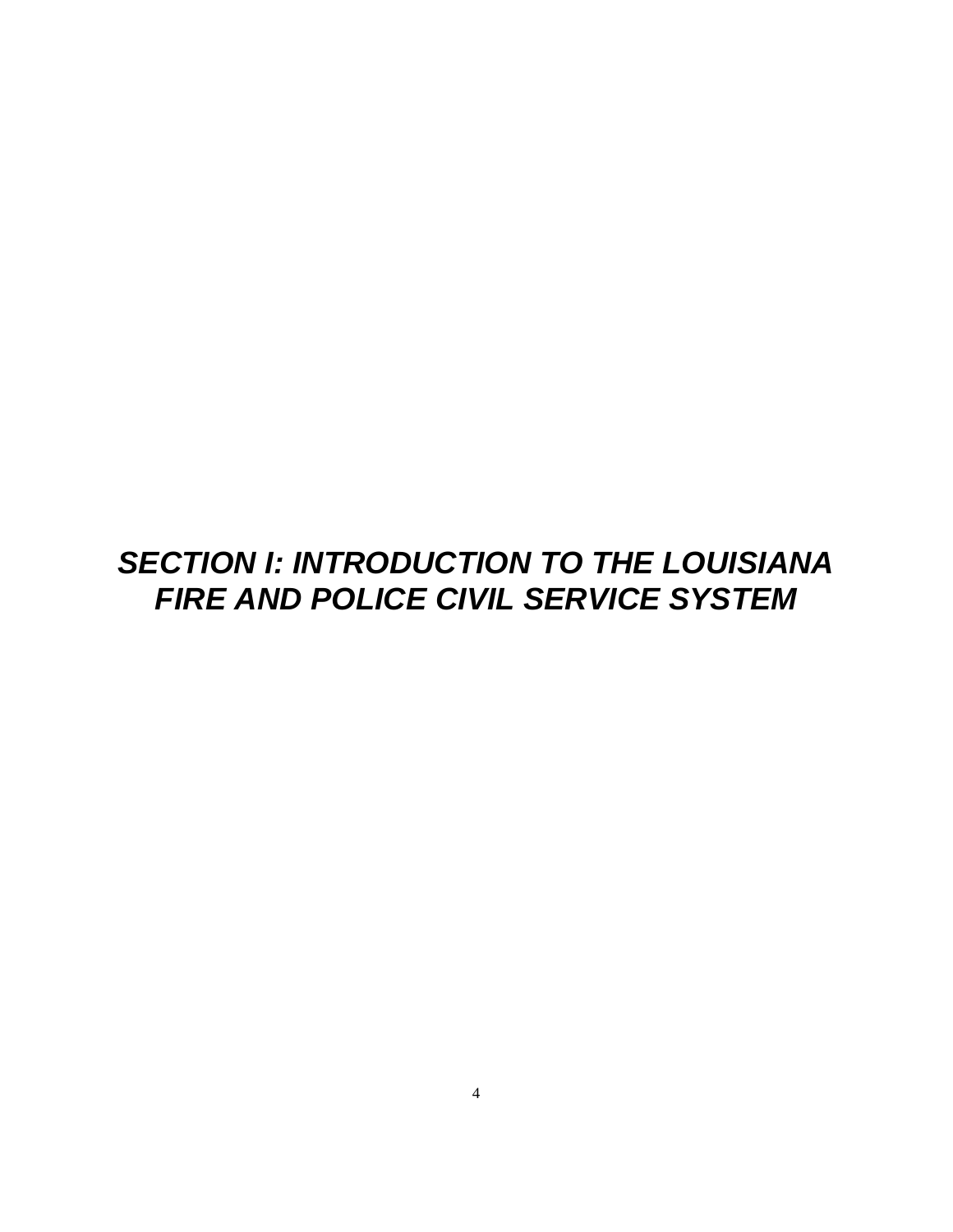The idea of civil service in the state of Louisiana has its origins in nineteenthcentury New Orleans, when powerful politicians and their political machines, through patronage, first controlled the police department, thereby assuring a firm hold on the electorate, often by intimidation at the polls. Many attempts were made toward reform, and a few met with some success. They were all short-lived, however, succumbing to the influences of the political machines and to Louisiana's apparent appetite for the spoils system. In 1934, the Long machine passed a 'civil service law' that created the State Civil Service Commission. The law, in effect, was a patronage act, inasmuch as the commission was comprised of supporters of Sen. Huey P Long, and was vested with the power to investigate appointed heads of municipal police and fire departments, to require proof of their competence to hold their positions, and to remove them if the commission determined them to be incompetent. No such position could be filled by the local appointing authority without the commission's approval. The Alexandria police chief was terminated by the commission for incompetency following charges that the chief "refused to permit Long's bodyguards to pursue certain persons who had showered the senator with eggs and vegetables when he was in Alexandria some months earlier." <sup>1,2</sup> Persons who were employed in the fire and police services were issued warrants of appointment by the commission for the period of only six months. Anyone whose warrant was not renewed lost their jobs.<sup>2</sup>

Act 253 of the 1940 Regular Legislative Session established the Municipal Fire and Police Civil Service Law, which provided the framework for today's fire and police civil service law. While a separate system continued for city employees of New Orleans, including its fire and police employees, Act 253 applied only to the six other larger Louisiana cities (Baton Rouge, Shreveport, Monroe, Lafayette, Lake Charles, and Alexandria), each having a five-member civil service board to administer the system locally. (Later, the population limits were revised to include municipalities having populations between 13,000 and 250,000.) The system under Act 253 was administered by the State Examiner whose office was placed under the control of the Louisiana State Civil Service Commission.

In recognition of the principle differences between the two systems, Act 102 of the 1944 Louisiana Legislative Session separated the Office of State Examiner from the State Civil Service Commission's administrative control. Then, in 1952, Act 302 provided that the Municipal Fire and Police Civil Service Law would be placed within and under the protection of the Constitution of 1921. In 1964, the Fire and Police Civil Service Law for Small Municipalities, and for Parishes and Fire Protection Districts was enacted by the Legislature as Act 282. Ten years later, the system of classified fire and police service, as established and amended under the provisions of Article XIV, Section 15.1 of the 1921 Constitution, was continued in force and effect in the Statutes by Article X, Sections 16 – 20. Those provisions of law were placed within Title 33 of the Revised Statutes, Sections 2471 through 2508.

<sup>&</sup>lt;sup>1</sup>Hermann Deutsch, "The Kingdom of the Kingfish," New Orleans Item, July 28, 1939.

<sup>&</sup>lt;sup>2</sup>Vaughan Howard, Civil Service Development in Louisiana, Tulane Studies in Political Science Vol. III, p. 50, Tulane University, New Orleans, 1956.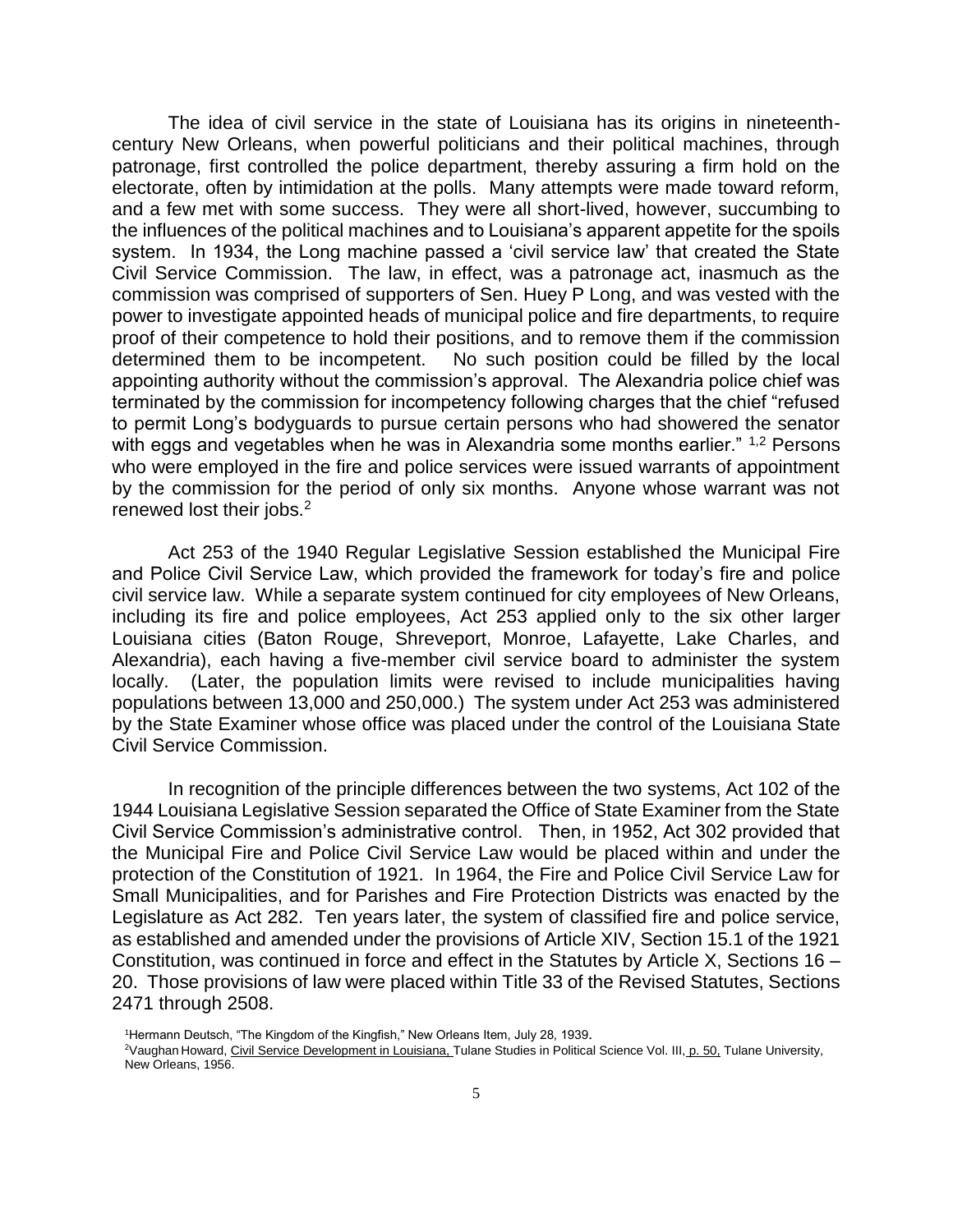## **PURPOSE OF MANUAL**

<span id="page-6-0"></span>This manual is intended to assist the local civil service board, its secretary, local officials and administrative personnel to carry out their duties and responsibilities under the provisions of the fire and police civil service law. The OSE provides this manual as a practical guide for its users, complete with examples of commonly-used forms and helpful tips to make the operation of the system less intimidating and more efficient.

# **WHY CIVIL SERVICE?**

<span id="page-6-1"></span>The primary goal of a civil service system is to provide the public with a workforce whose selection, employment and appointments are made and managed according to the principles of merit, efficiency, fitness and length of service. Civil service accomplishes this objective in two significant ways:

- 1. By providing employees a sense of job security through the establishment of:
	- Classifications and descriptions of each job and position according to actual duties performed and responsibilities involved;
	- Procedures for qualifying personnel by objective selection, and;
	- A scheme for appointments and promotions of personnel based on examination qualifications, job performance, and departmental seniority.
- 2. By eliminating political patronage in public safety jobs and assures fire protection and law enforcement services continue undeterred during political transitions. Prohibiting elected officials from using political influence or authority to arbitrarily make employment decisions promotes public trust. Under the classified service, employees who are performing their jobs competently shall not be subjected to wholesale terminations upon changes of political administrators. Personnel selections are made based on merit rather than favoritism and political patronage. This creates a mutually beneficial system of efficient personnel management. It is important to note the civil service system does not infringe upon the duties, authority, or responsibilities entrusted to local officials, either appointed or elected. It contributes to sound practices in personnel management, whereby employees may advance in their careers without fear of arbitrary selection decisions, and are expected to serve in good behavior and held accountable for their actions and decisions.

# **THE STAKEHOLDERS**

<span id="page-6-2"></span>1. Every municipality, parish or fire protection district within the Louisiana Fire and Police Civil Service System encompasses the governing authority, the appointing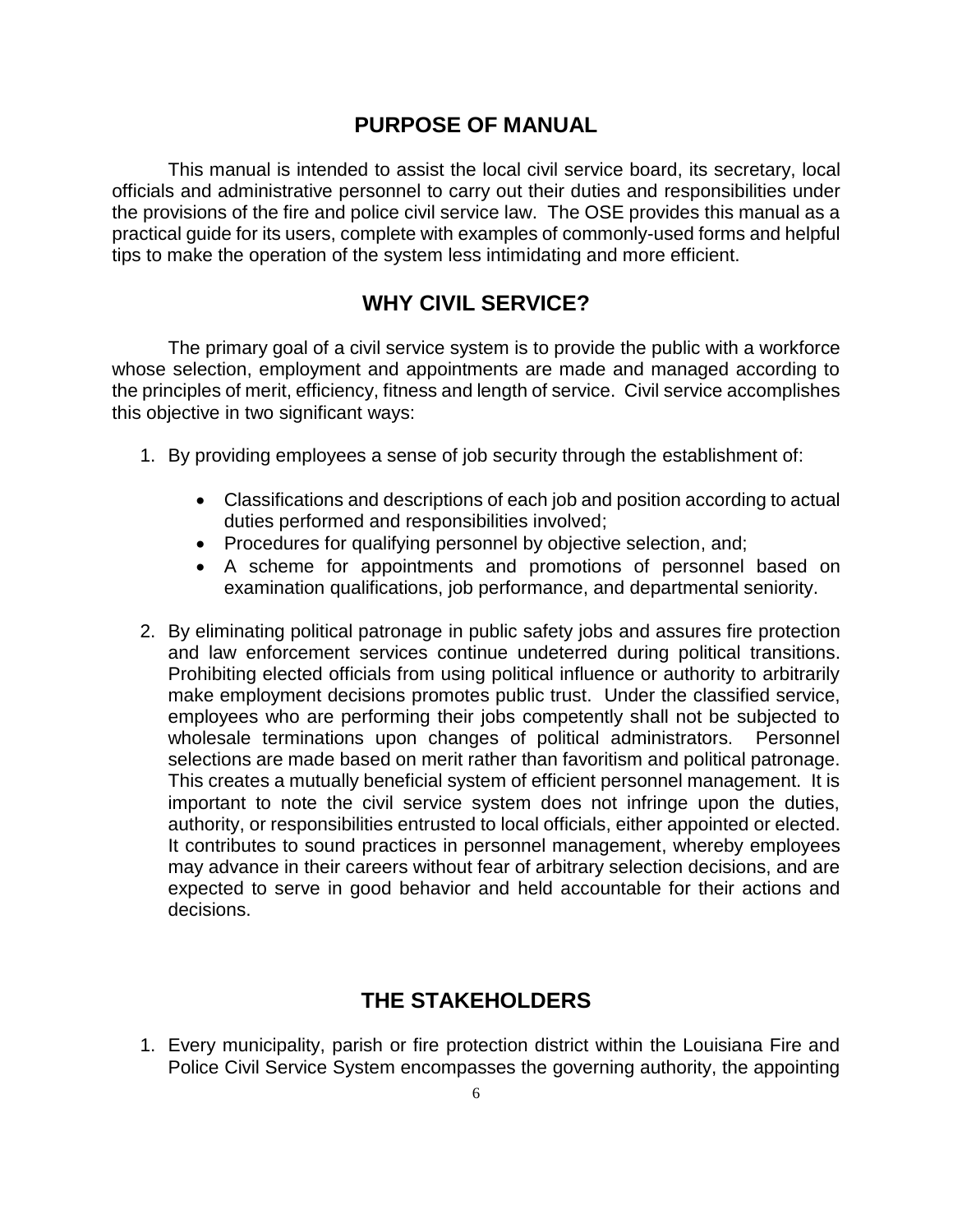authority, the department chief(s), and the classified employees of the rank and file, and, of course, the local fire and police civil service board. Others, such as attorneys who may represent the various parties above, may also be considered stakeholders. Certainly, the public, for whom all are sworn to serve, is the primary stakeholder. A definition and a brief summary of the duties and responsibilities of certain stakeholders follows: The *governing authority: defined under Article VII, §44 of the 1974 Constitution as the body which exercises the legislative function of the political subdivision. Therefore, the governing authority of a municipality is the city council or board of aldermen. In a parish, the governing authority is the police jury or the parish council. Finally, the governing authority of a fire protection*  district is the fire board of commissioners, which sometimes is comprised of the *same membership as the police jury or parish council.* 

#### *The governing authority* shall:

- a. appoint a civil service board within ninety days from the date that the civil service law becomes effective in the area. One appointment is made by the governing authority's own nomination; two appointments are made from a list of four persons nominated by the president of the local 4-year university or the university most proximate to the area; and one appointment from each department, who has been elected by is co-employees.
- b. provide adequate funding for the operations of the civil service board in order to cover expenses for the following:
	- i. the salary of a non-member, part-time secretary;
	- ii. a suitable meeting place, which includes facilities and essential services for conducting public meetings, hearings, consultations, investigations, examinations, or reviews.
	- iii. equipment, furnishings, supplies, and material necessary to enable the board to carry out effectively the duties imposed upon it.

Although it is not specifically addressed in civil service law, the governing authority establishes and maintains the pay plan for fire and police employees. The Civil Service Board has no authority to establish a pay plan.

2. The *appointing authority is defined in the fire and police civil service law as the official, officer, board, commission, council or person having the power to make appointments to positions in the municipal fire and police services. The appointing authority is identified throughout the MFPCS Law as the body or person who is authorized to take disciplinary actions, to be consulted when the board adopts or revises its rules and classification plan, allocates positions to the classified service, and regulates leave. The appointing authority* shall: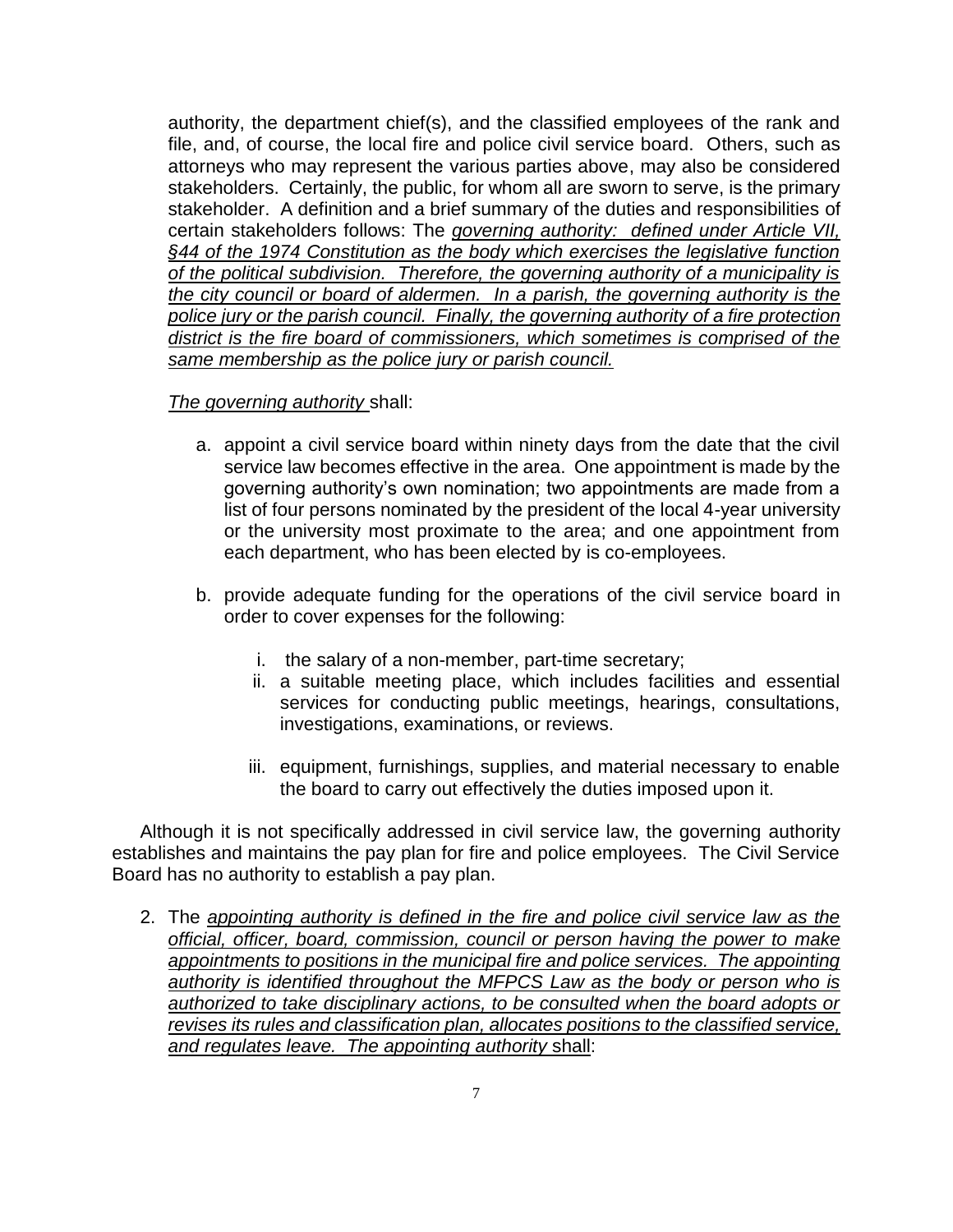- a. advise the board whenever any operational change affects an employee's duties or job classification
- b. report to the board, in writing, within fifteen days of any action involving classified personnel.
- c. cooperate with board investigations, furnishing any information that would assist the board in the performance of its duties.
- 3. The *civil service* board is the body of local citizens who have been appointed to administer the system of classified fire and police service at the local level, and enforce the provisions of the Louisiana Fire and Police Civil Service Law. No member of the civil service board represents any group, faction or interest, except to protect and uphold the public interest. The board shall:
	- a. represent the public interest in matters of personnel administration concerning fire and police employees.
	- b. advise and assist the appointing authority and governing body as to maintenance and improvement of personnel standards and administration.
	- c. advise and assist all classified employees.
	- d. make such investigations and determinations as required.
	- e. make such rules as necessary to conduct the business of the board.
	- f. make and adopt a classification plan appropriate for the needs of the jurisdiction.
	- g. make such reports, as required or requested, to the governing body.
	- h. adopt rules on leaves of absence.
- 4. The state examiner is an officer of the state of Louisiana authorized to assist in administering the Louisiana Fire and Police Civil Service System on a statewide basis, providing support to the local fire and police civil service boards, appointing authorities and governing authorities, department chiefs, classified employees and the public. The state examiner provides advice regarding the duties and responsibilities imposed upon these individuals by the fire and police civil service law. The state examiner prepares, administers and scores all tests required for employment and promotion in the fire and police classified service. According to law, the state examiner shall:
	- a. assist the board in an advisory capacity in the discharge of its duties.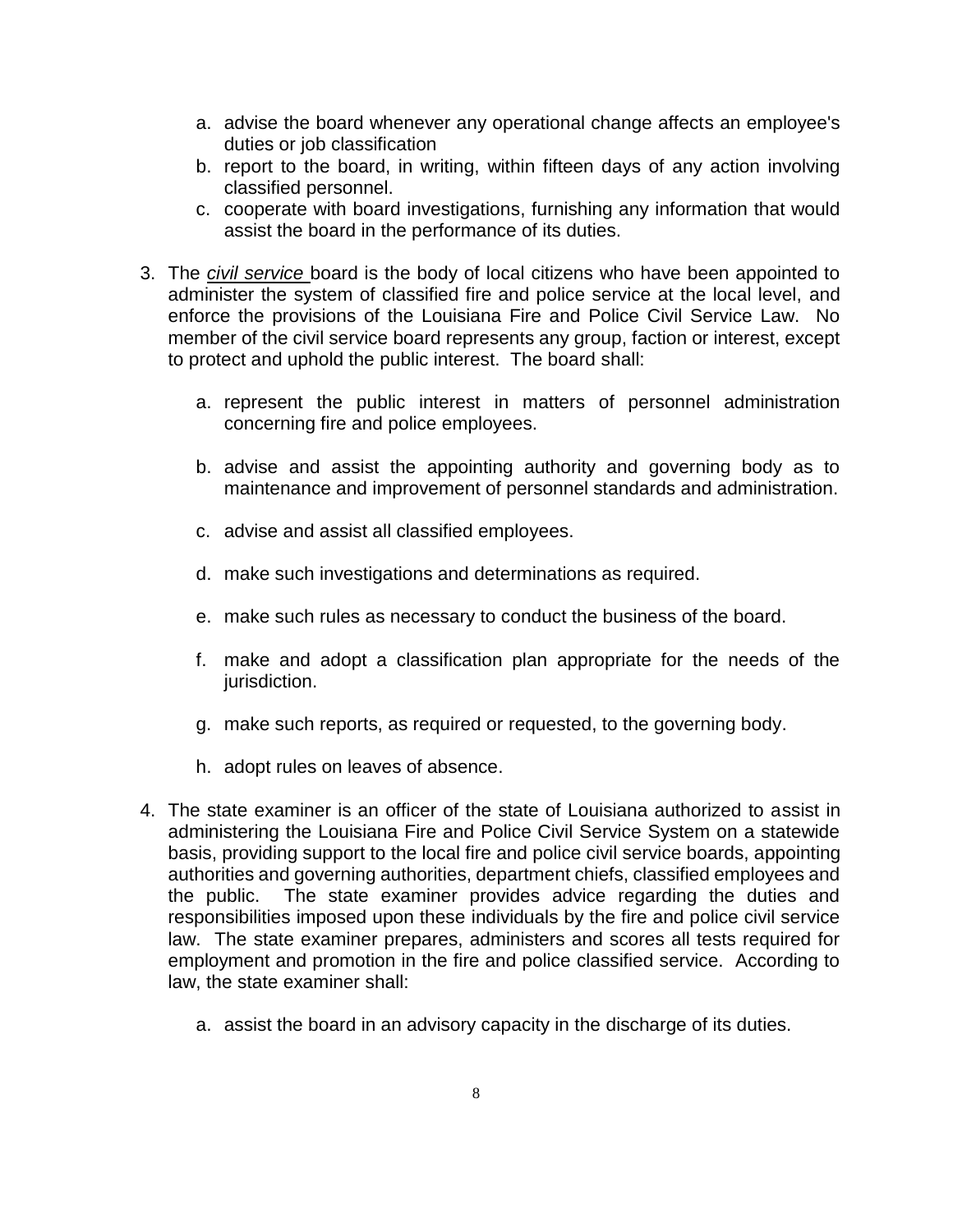- b. prepare and submit a classification plan to the board for its approval and adoption after consulting the authorities and department heads.
- c. prepare and administer competitive and promotional examinations.
- d. cooperate with the secretary of each board in maintaining a roster of all fire and police civil service employees.
- e. encourage employee training in the classified service.
- f. maintain a statewide eligibility list for entrance firefighter and entrance police officer.
- g. call for and administer the entry firefighter and entry police officer exam.
- 5. Classified employees are the persons legally occupying positions in the classified fire and police services, whose employment is placed under an officer or employee of the government of the municipality, parish or fire protection district vested with the authority to employ, supervise, discipline and discharge.

We hope that this brief introduction to the system of civil service will be helpful to you. Adrienne Bordelon, State Examiner, Kesha Feigley, Deputy State Examiner, and the entire staff of the Office of State Examiner are available to advise and assist any official, department head, classified employee or civil service board member. The address and telephone numbers for the State Examiner's Office are listed below:

> **Office of the State Examiner Municipal Fire and Police Civil Service 7722 Office Park Blvd., Suite 500 Baton Rouge, Louisiana 70809 (225) 925-4400**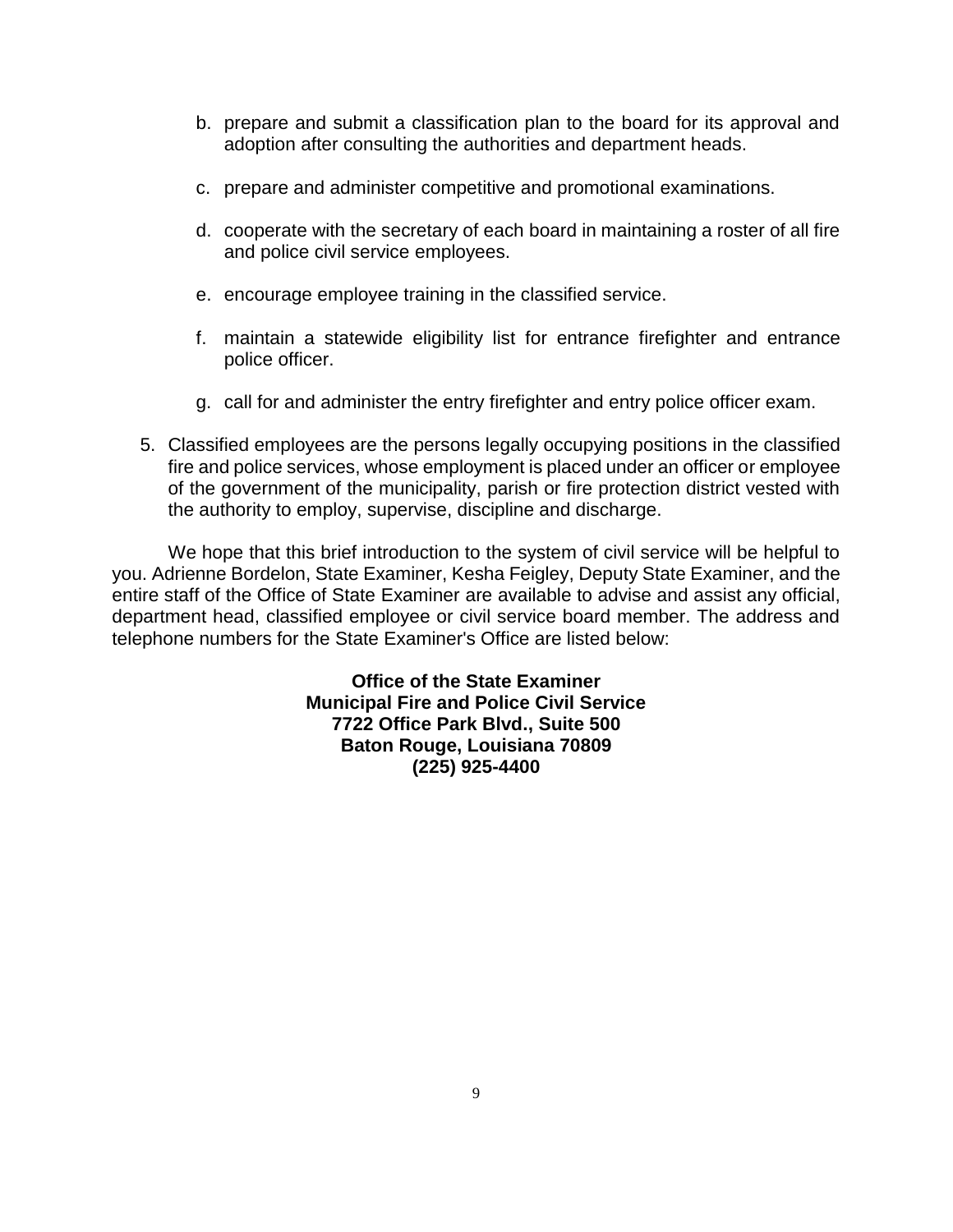# <span id="page-10-0"></span>*SECTION II:* **CIVIL SERVICE BOARD MEMBERSHIP AND DUTIES**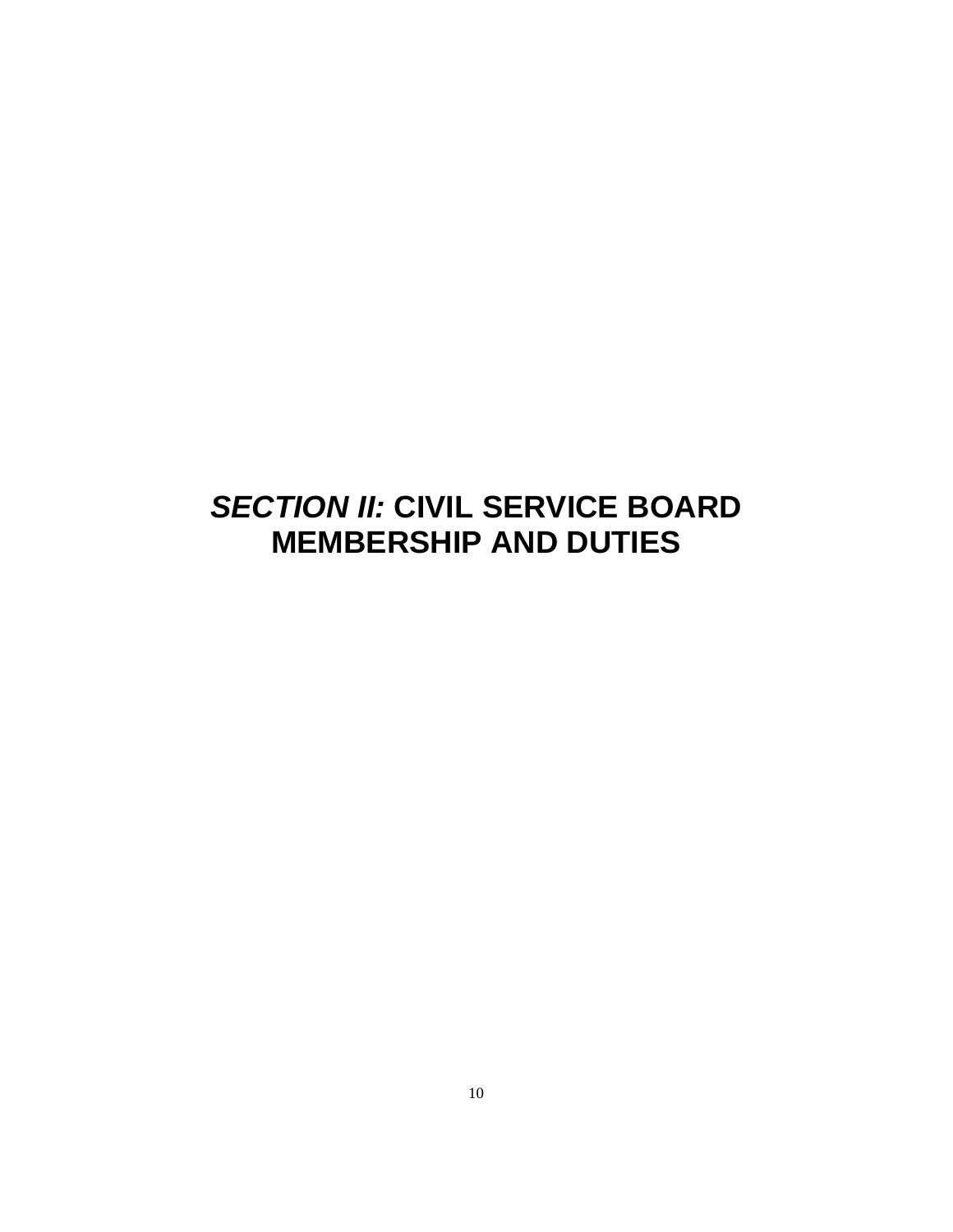#### **APPOINTMENT AND BOARD COMPOSITION**

<span id="page-11-0"></span>The Louisiana Fire and Police Civil Service System as provided in Article XIV applies to all municipalities with populations between 13,000 and 250,000, which operate both a fire department and a municipal police department. Municipalities within this population range which do not operate both departments are excluded from the system. Examples include the cities of Gretna, Slidell, and Thibodeaux. Where cities within the population range do operate both departments, a civil service board must be appointed comprising five (5) members.

Municipalities with a population not less than 7,000 or more than 13,000, which also operate both fire and police departments must also appoint a Civil Service Board comprised of five (5) members. Municipalities within that population range that operate either a fire or police department, and in parishes or in fire protection districts (regardless of population), Boards are comprised of three (3) members. Appointments to the Board are made, as follows:

- The governing body appoints one board member upon its own nomination;
- The executive head of a regularly chartered and established four-year institution of higher education located within the municipality, parish, or fire protection district (as the case may be) provides, on the governing authority's request, a list of four names, according to whether one or both services are provided. The governing authority then appoints one or two persons from the respective lists. If there is no institution of higher education located in the area, a list of names must be requested from the executive head of such an institution which is within the state and which is the most geographically proximate to the area served;
- The regular employees of the fire department elect one member to serve on the board. The regular employees of the police department elect one member to serve on the board.

There are exceptions to these provisions for Shreveport and New Iberia. In Shreveport, the MFPCS Law provides that the board must be comprised of nine members: one member appointed upon the governing authority's own nomination; two regular and permanent employees elected to serve on the board from each department; two members appointed from a list of four nominees by the executive head of Southern University - Shreveport, and two members appointed from a list of four nominees by the executive head of LSU-Shreveport.

Notably, regarding the appointment of members nominated by the colleges and universities, the executive head is required to submit names within sixty (60) days of receiving the governing authority's request. Should the list of names not be submitted, it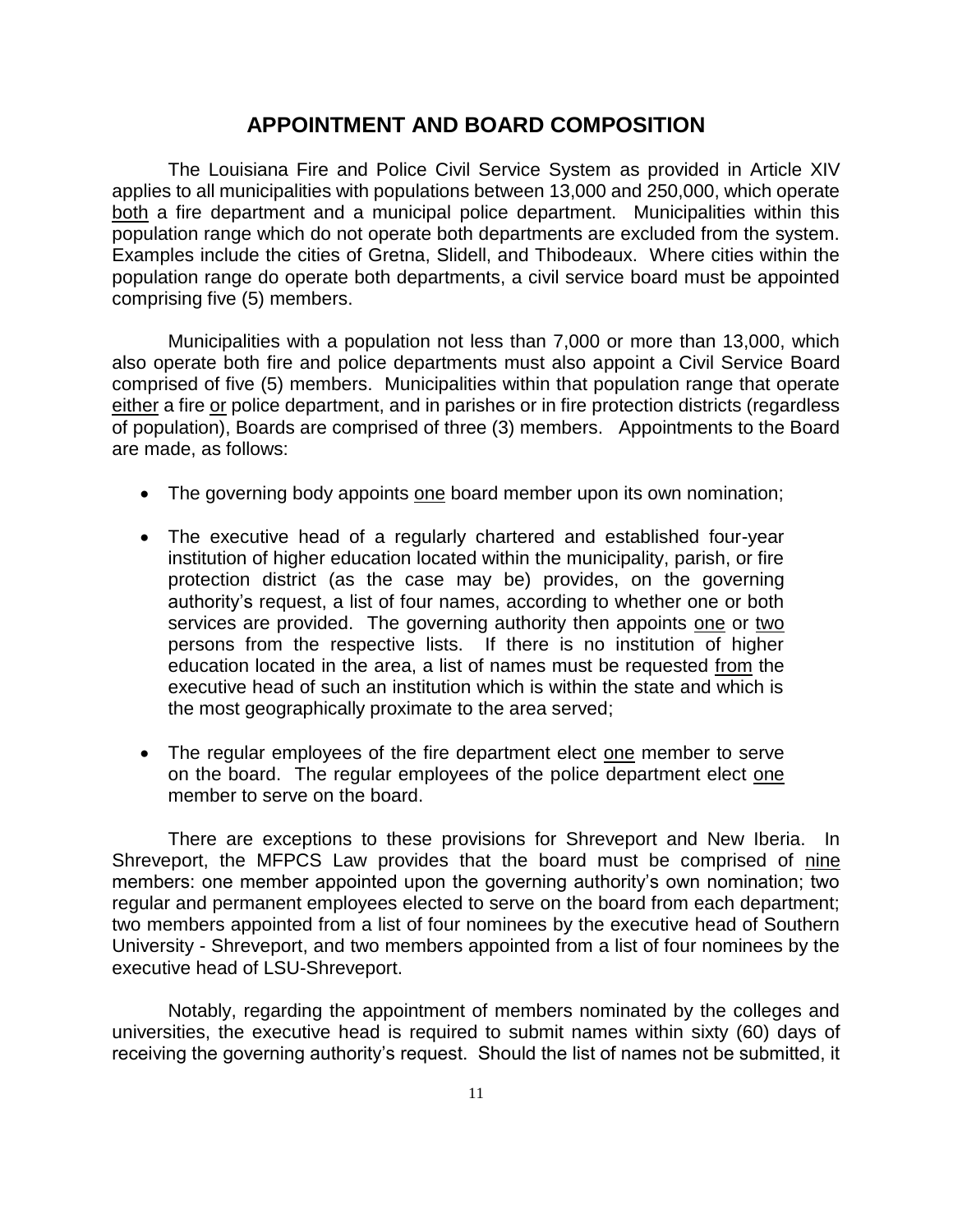shall be considered to be a failure by the executive head to perform a ministerial duty. The district attorney for the parish in which the college or university is located is required to file for a writ of mandamus to compel the issuance of the requested list.

# <span id="page-12-0"></span>**ELIGIBILTY TO SERVE ON THE BOARD**

To be eligible for appointment or to serve as a member of a board**, a person SHALL**:

- (a) be a citizen of the United States of America;
- (b) have resided in the municipality, parish, or fire protection district served by the board for five (5) years immediately preceding appointment;
	- o For the City of Baton Rouge, a member of the board shall be a resident of the City of Baton Rouge, the unincorporated area of East Baton Rouge Parish, or a combination thereof for at least five (5) years preceding their appointment and shall be a qualified voter of East Baton Rouge Parish.
	- o **For the City of Zachary, the GOVERNING AUTHORITY board member shall have been a resident of the city of Zachary, the unincorporated area of East Baton Rouge Parish, or a combination thereof, for at least five years preceding his appointment and shall be a qualified voter of East Baton Rouge Parish. ACT 67, 2021 Legislative Session.**
- (c) be a qualified voter of the municipality, parish or fire protection district served by the board.
- (d) an employee-nominee shall be a regular and permanent employee in the fire/police department.

By resolution of the governing authority in the municipality, parish, or fire protection district which is authorized to make board appointments, the five- (5-) year residency and qualified elector requirements may be extended beyond the limitations of the area served for the employee elected members of the board. At the governing authority's discretion, employee elected members may reside either within the parish in which the Board is domiciled, or in another parish.

- An employee-nominee shall be a regular and permanent employee in the fire/police department.
- An employee-nominee shall hold a position <u>lower</u> than that of chief, assistant chief, district chief, or battalion chief in the fire service or hold a position in a class lower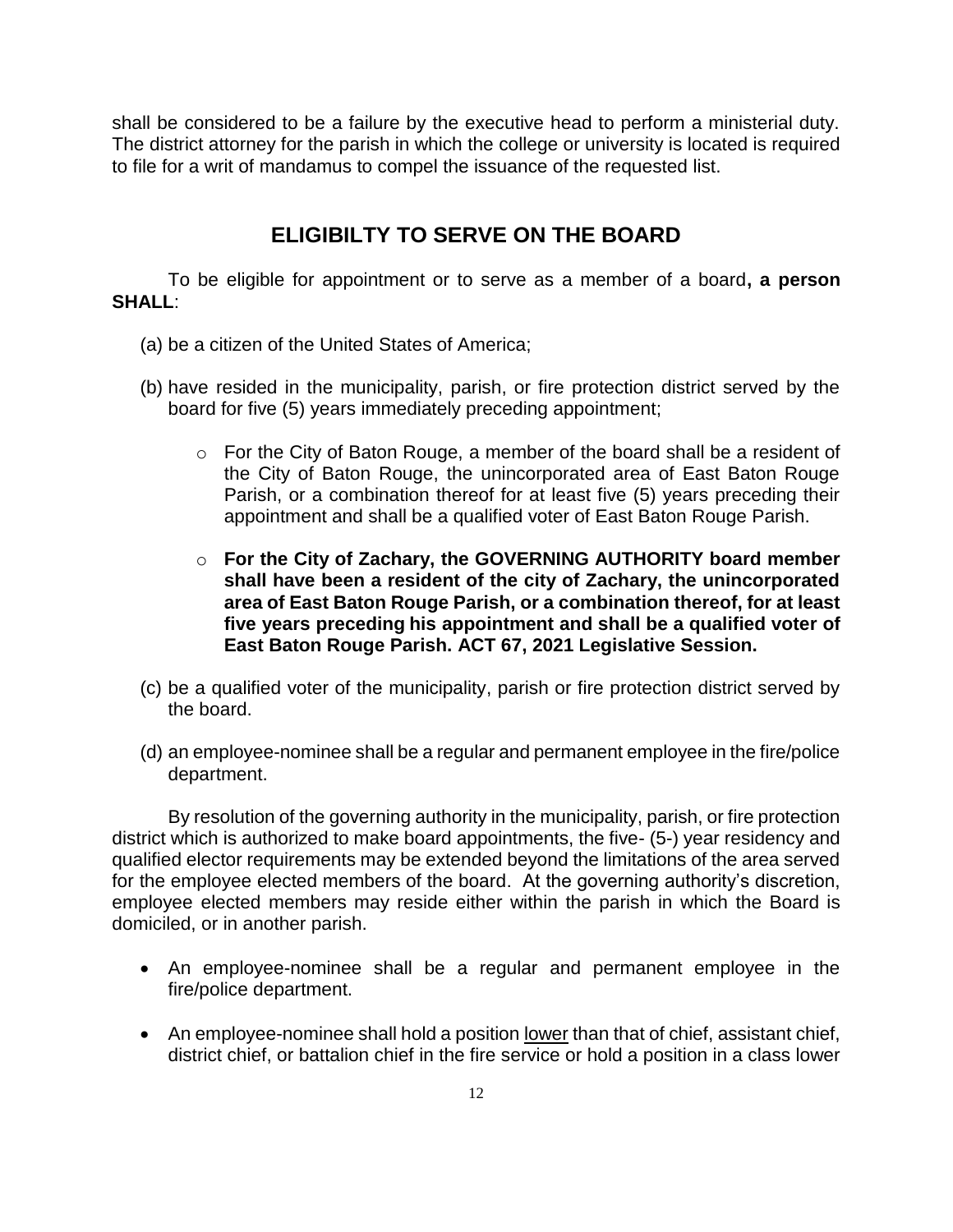than that of major, assistant chief and chief for the police service. *If an employee is promoted and confirmed in a restricted class, he must resign is appointment.* 

With respect to eligibility for appointment or to continue to serve on the Civil Service Board, NO PERSON SHALL:

- be a member of any local, state or national committee of a political party during his appointment or for a period of six months immediately preceding his appointment,
- be an officer or member of a committee in any factional political club or organization;
- be a candidate for nomination or election to any public office;
- hold any other public office or position of public employment, except that of notary public, a military or naval official office, or that of a municipal, parish or fire protection district, fire or police department employee.
	- NOTE: *Positions of public employment include part-time and full-time employees of public schools; state colleges and universities; employees of city, state, and federal agencies; and members of public boards, commissions, and authorities.*
- **have been convicted of a felony ten (10) years immediately preceding his appointment. ACT 280, 2021 Legislative Session.**
- **committed a civil rights violation, as determined by a legally binding agreement or finding, ten (10) years immediately preceding his appointment. ACT 280 2021 Legislative Session.**

# **ELECTION PROCESS FOR EMPLOYEE BOARD MEMBERS:**

<span id="page-13-0"></span>The chief of each department will post a notice to receive nominations for a department representative to serve on the board. After the nomination period is closed, a notice of the time, place and date(s) for the election is posted for 15 days. The chief should provide a formalized method for the members of the department to cast their votes.

Only members who are regular and permanent employees of the respective fire or police service may nominate, be nominated and vote. Within ten (10) days immediately following the election, the chief must notify the governing authority of the name of the employee who was elected and the governing authority must appoint that person to the civil service board.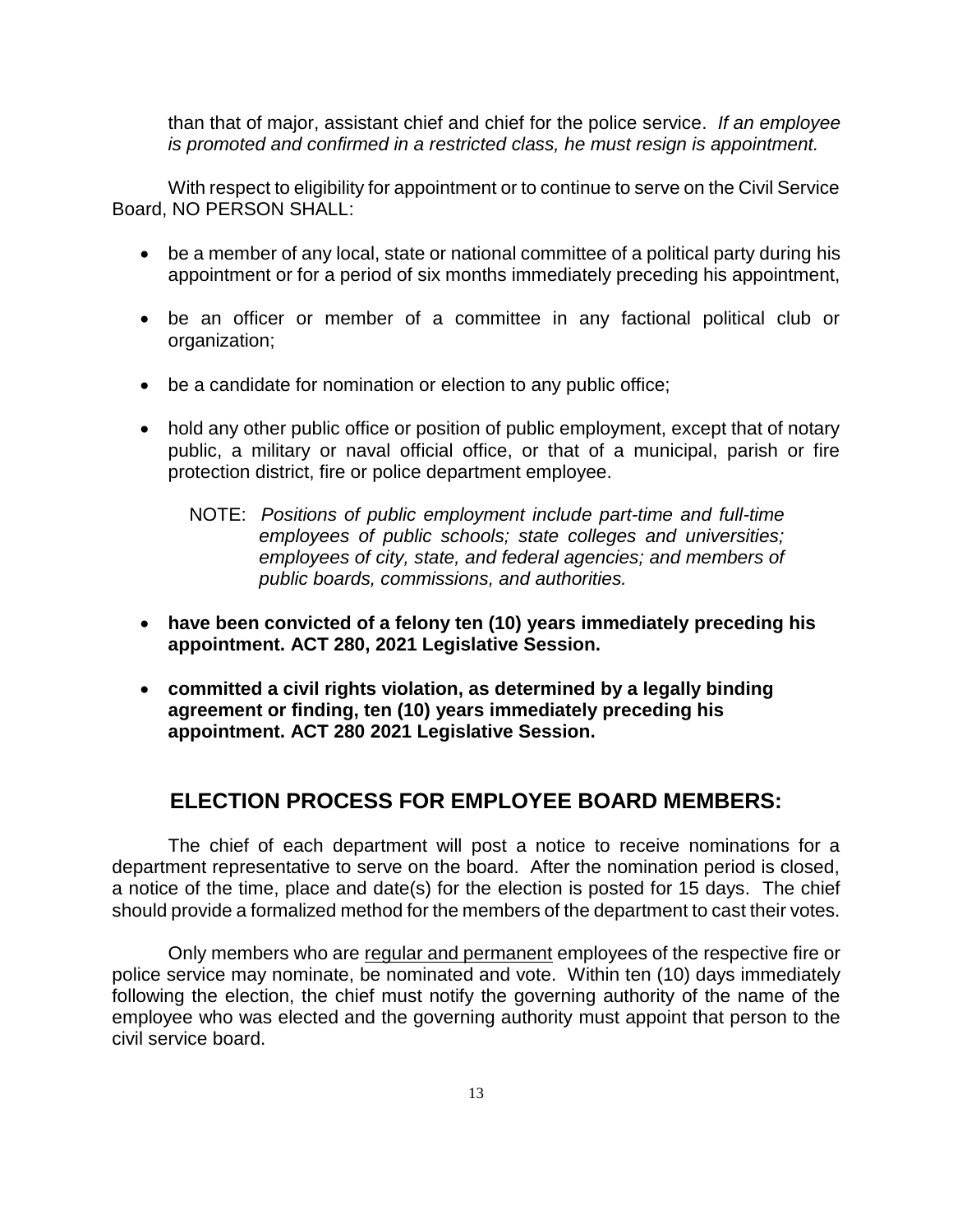• Although civil service law does not mandate a posting period to accept nominations, we suggest that the chief post to accept nominations for an extended period of time to allow all regular employees an opportunity to participate in the nomination.

If, after the nomination period ends and only one regular and permanent employee has been placed in nomination, that nominee shall be declared elected.

If more than one name is placed in nomination, the chief shall call an election within fortyfive (45) days by posting a notice for fifteen (15) continuous days immediately preceding the election at all departmental stations.

- The mandated 15-day posting notice must state the date, time, and place of the election and reflect the beginning and the end of the election period and any specific times that the employee may cast his/her vote.
- Although civil service law does not mandate a specific length of time to hold the actual election, we suggest that the chief hold the election during a specified time period on at least three continuous days to allow all the regular employees an opportunity to cast their vote. For example, if the chief feels that it is ample time, he would hold the election from 8 a.m. to noon on August 15<sup>th</sup>, 16<sup>th</sup>, and 17<sup>th</sup>.
- Employees **are not required** to vote.
- Each regular employee can vote one (1) time (*see exceptions for Shreveport, below*).
- All employees must cast their own vote. Employees **cannot** vote by phone.
- The chief of the department shall vote in the election **only** in the case of a tie vote.
- We suggest the chief compile a voting register consisting of the names of the employees who are eligible to cast a vote. The employee who is voting will sign next to his/her name indicating that he/she has been given a ballot and an unmarked envelope. The employee will complete the ballot and place it in the envelope and then deposit the envelope into a sealed box to ensure that *all votes are kept secret.*
- We feel that absentee voting may be allowed if the chief makes the arrangements. The employee who is voting absentee would sign next to his/her name indicating that he/she has been given a ballot and an unmarked envelope. The employee will complete his/her ballot and place it in the envelope and then deposit the envelope into a sealed box with the other ballots.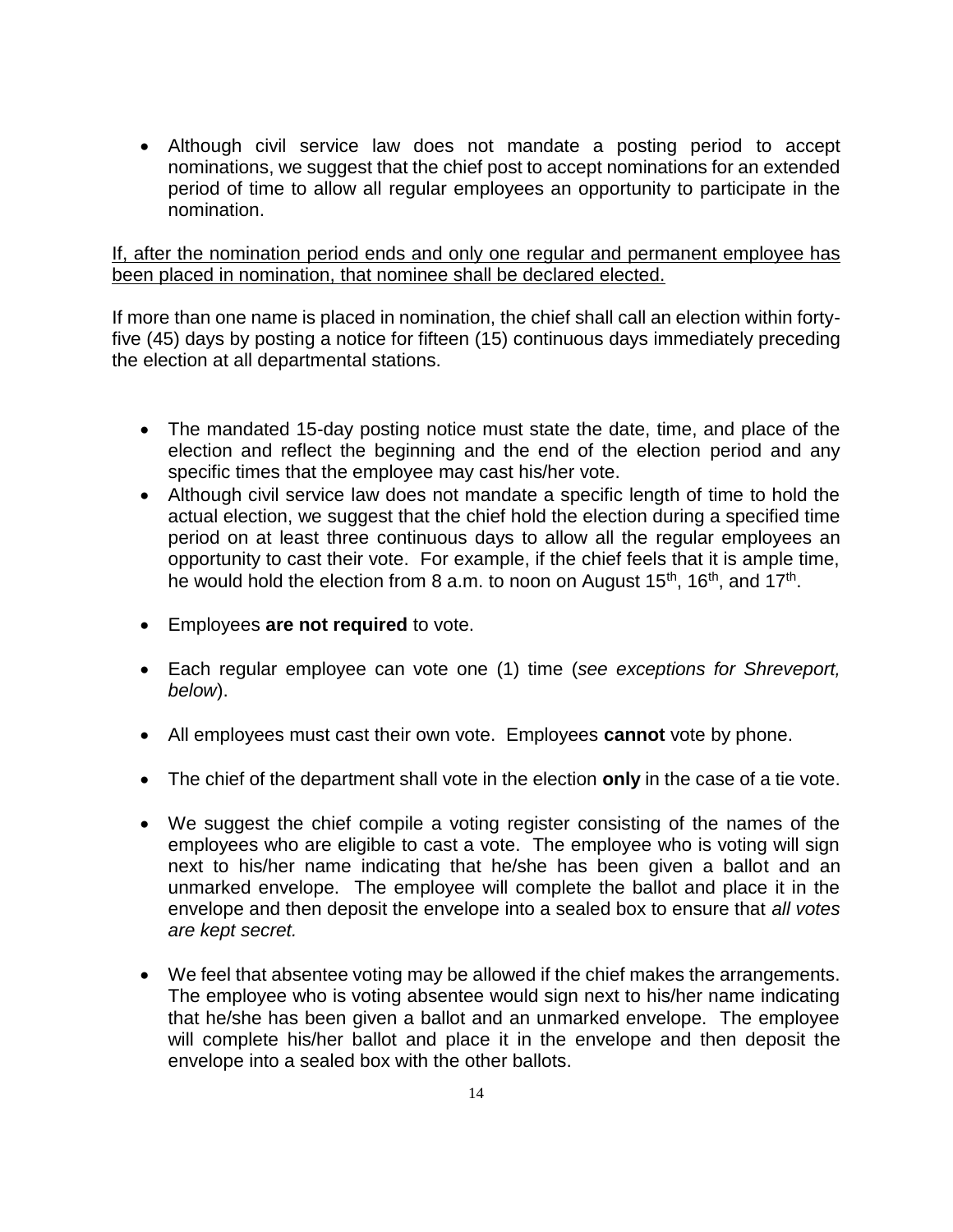$\circ$  If absentee voting is allowed, the election committee will count all votes immediately after the close of the absentee voting. If no absentee voting is allowed, the chief will count the votes immediately after the close of the election.

The employee who receives the majority of the votes that were cast wins the election. If no one wins by a majority, then there is a runoff between the top two. The chief shall officially notify the governing body within ten (10) days immediately following the election, the name of the employee-nominee elected by the regular employees of his department.

## **SHREVEPORT**

#### **In accordance with R.S. 33:2476.1, the employee election procedures for Shreveport are as follows:**

The governing authority shall appoint four members who have been nominated and elected by and from the regular employees of the fire and police departments as follows:

- (a) Two members shall be elected and appointed from the fire department, and two members shall be elected and appointed from the police department. The employee-nominees from each department shall be elected by secret ballot of the regular employees of their respective department at an election to be called and held for that purpose by the chief of the department. *In such an election, each voting employee shall cast two votes and may distribute them among candidates in any manner the voter chooses, including casting both votes for a single candidate.* The two candidates receiving the most votes shall be elected.
- (b) The chief of each department shall call such an election within forty-five (45) days after the effective date of this Paragraph by posting, for a fifteen-day continuous period immediately preceding the election, a notice thereof on the bulletin board of each station house of his department. The chief shall officially notify the governing authority of the municipality, within the ten-day period immediately following the election, of the names of the employeenominees so elected.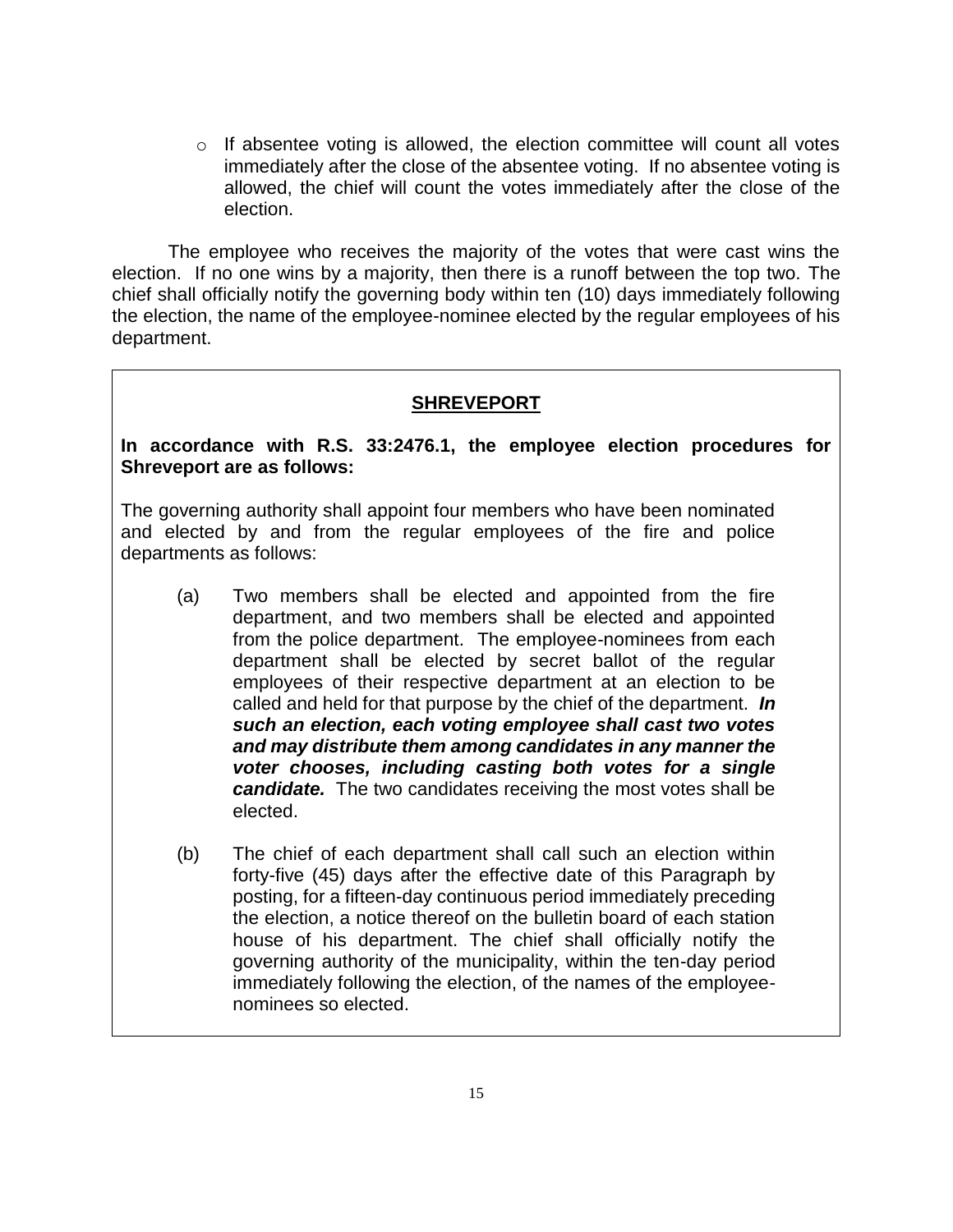#### **TERMS OF OFFICE**

<span id="page-16-0"></span>Each term of office for civil service board members is for the period of three years. When the civil service board is sworn in for the **first** time, that is, the municipality or fire protection district has just come under the Municipal Fire and Police Civil Service System, the terms of office of the first board members will be staggered. The original term of office for the employee members of the board is for one (1) year. The member appointed on the governing authority's own nomination is two (2) years. The member(s) appointed upon nomination by the executive head of the four-year institution of higher education will have a three-year term. From the initial terms forward, all terms of office will be for three years. Under civil service law, members of the civil service board must continue to serve until their successors are appointed. Anyone who is appointed following the resignation or death of a board member will serve the unexpired term of his/her predecessor.

When a member's term expires, the governing authority may reappoint the member or appoint a successor; however, in either event, appointment *must be made in the same manner as for the original appointment*. Therefore, the fire and police department board members must be nominated and elected by the regular employees of their respective departments and appointed by the governing authority. "College List" members must be appointed or reappointed from a list names originating from the institution of higher education that the governing authority had requested. The member appointed on the governing authority's own nomination may be reappointed, or another person may be appointed.

*CIVIL SERVICE LAW requires members whose terms have expired, or who resign during their terms, to continue to serve in their appointments until a successor is appointed.*

#### <span id="page-16-1"></span>**OATHS OF OFFICE**

Each member must be appointed or reappointed by the governing authority before he/she may begin performing the duties of the office or continue another term. For each term and subsequent term, each appointee must take the oath of office to uphold the constitution and laws of the State of Louisiana and of the United States, and to administer faithfully and impartially the provisions of civil service law and the rules adopted by the civil service board. The State Examiner, as notary ex officio, or other notary, may execute the oath of office.

Six true copies (originals) of the Oath of Office must be signed, notarized, and distributed. One copy each will be provided to the civil service board member, the governing authority, the civil service board, the State Examiner, the Secretary of State (the State Examiner's Office will file a copy with the Secretary of State's Office for the board), and the Clerk of Court of the parish in which the board is domiciled (it is the responsibility of the board to file a copy with the Parish Clerk of Court's Office).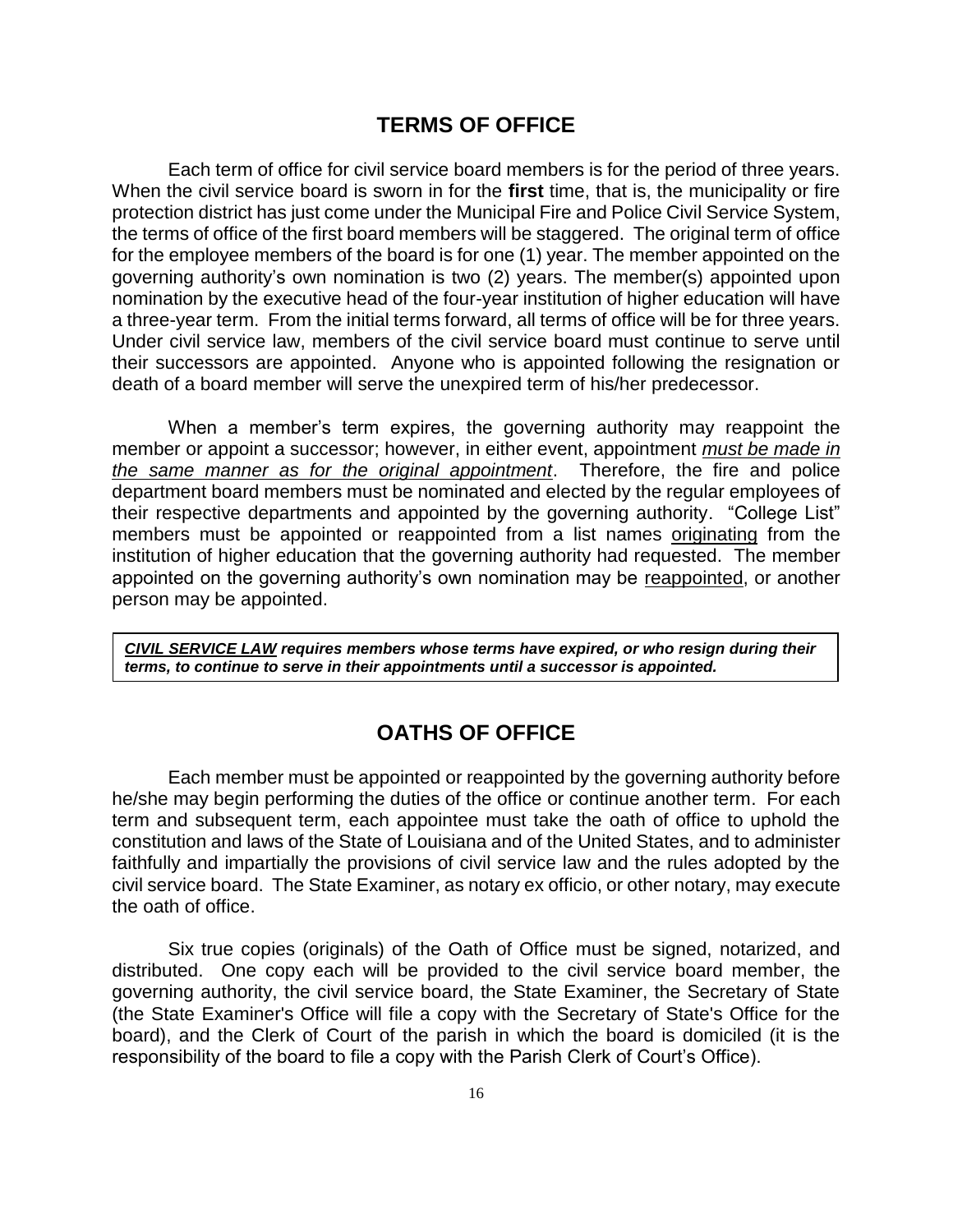# **OFFICERS OF THE BOARD**

<span id="page-17-0"></span>The members of the civil service board nominate and elect a chairman and vicechairman. Any board member can serve as the chairman or vice-chairman. Their terms in these offices run concurrently with their terms of office as civil service board members. An election for a chairman or vice-chairman is held when one of three situations occur:

- the term of office of the board member holding either office expires and either the member is reappointed or replaced;
- the board member holding either office is no longer on the board due to resignation, death, or removal, or;
- the board member resigns his/her office as chairman or vice-chairman but remains on the board.

# <span id="page-17-1"></span>**DUTIES, RESPONSIBILITIES, AND AUTHORITY OF THE CIVIL SERVICE BOARD**

➊ The duties and authority of the local board are primarily detailed in **R.S. 33:2537** and **R.S. 33:2477**; however, the board's authority is found throughout other sections of the Municipal Fire and Police Civil Service Law as follows:

- Power to adopt and execute rules, regulations, and orders, and to amend or repeal such rules, regulations, and orders. **(R.S. 33:2538** and **R.S. 33:2478)**
- Authority to appoint or employ a secretary. **(R.S. 33:2536(L)(1-2)** and **R.S. 2476(L)(1-2))**
- Authority to call meetings. **(R.S. 33:2536(M)** and **R.S. 33:2476(M))**
- Authority to adopt a classification plan as rules of the board and to amend or revise such classification plan. **(R.S. 33:2543** and **R.S. 33:2483)**
- Authority to allocate each position in the classified service to its proper class, and to reallocate positions from one class to another. **(R.S. 33:2544** and **R.S. 33:2484)**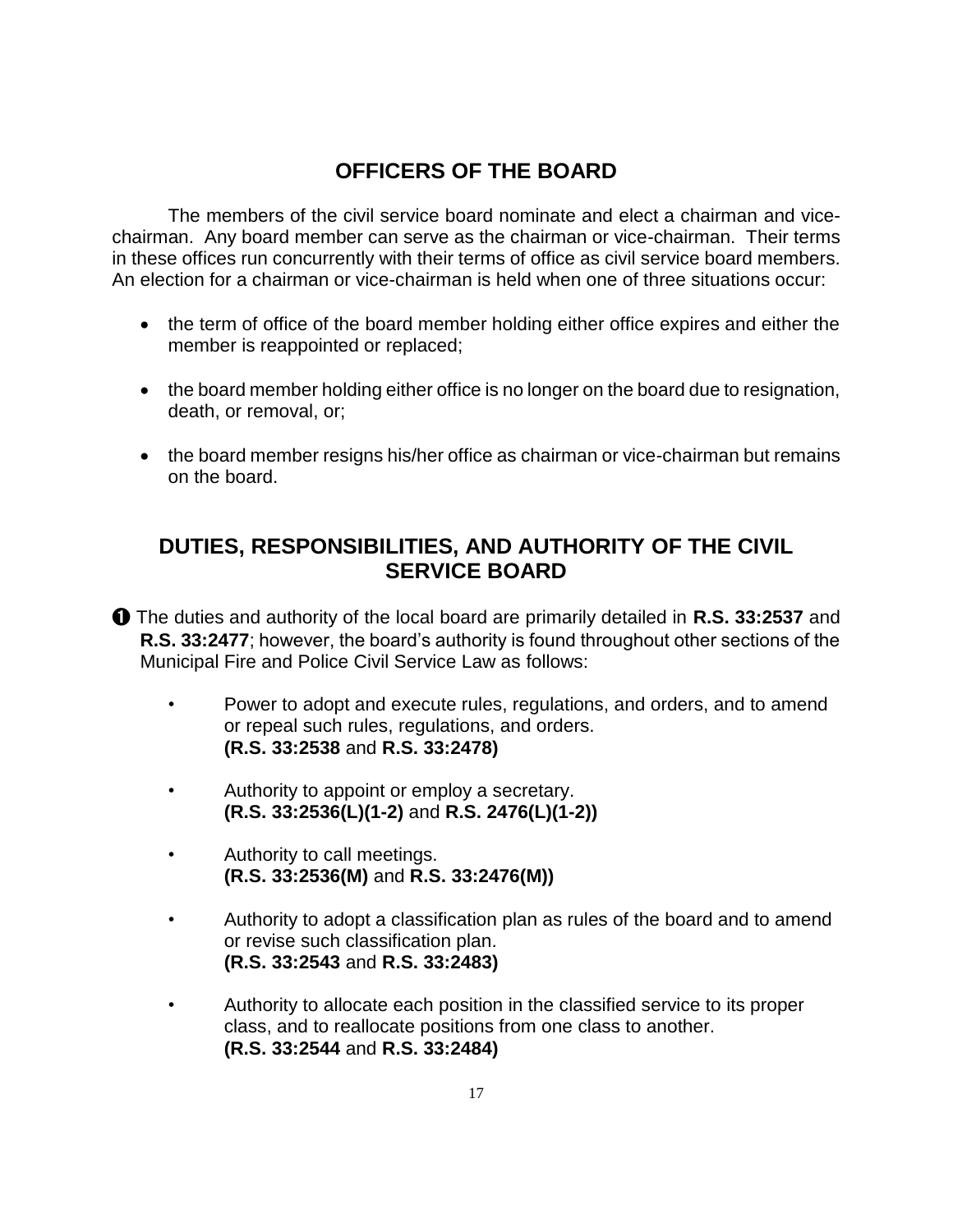- Authority to hear and decide the complaint of any employee who feels himself aggrieved because of any allocation or change in classification affecting his position. **(R.S. 33:2546** and **R.S. 33:2486)**
- Authority to hear the appeal of any regular employee who has been transferred. **(R.S. 33:2549 and R.S. 33:2489)**
- Authority to review medical certificate of former employees seeking reemployment. **(R.S. 33:2550(D) and R.S. 33:2490(D))**
- Establish and maintain employment lists. **(R.S. 33:2551 and R.S. 33:2491)**
- Provide for tests and other details relating to tests such as posting and publishing notices, reviews of tests, and methods of grading. **(R.S. 33:2552 and R.S. 33:2492)**
- Establish rules governing admission to tests, admit or reject applicants for tests, or cancel eligibility of any eligible on any employment list. **(R.S. 33:2553 and R.S. 33:2493)**
- Certify to the appointing authority names of persons eligible for appointment. **(R.S. 33:2554 and R.S. 33:2494)**
- Hear appeals of employees who were removed from position during working test period under conditions and time limits as described by the law. **(R.S. 33:2555 and R.S. 33:2495)**
- Authorize renewals of temporary appointments. **(R.S. 33:2556 and R.S. 33:2496)**
- Adopt rules governing leaves of absence. **(R.S. 33:2557 and R.S. 33:2497)**
- Maintain re-employment lists. **(R.S. 33:2559 and R.S. 33:2499)**
- Make, upon the request of any qualified elector of the state, an investigation of the conduct and performance of an employee in the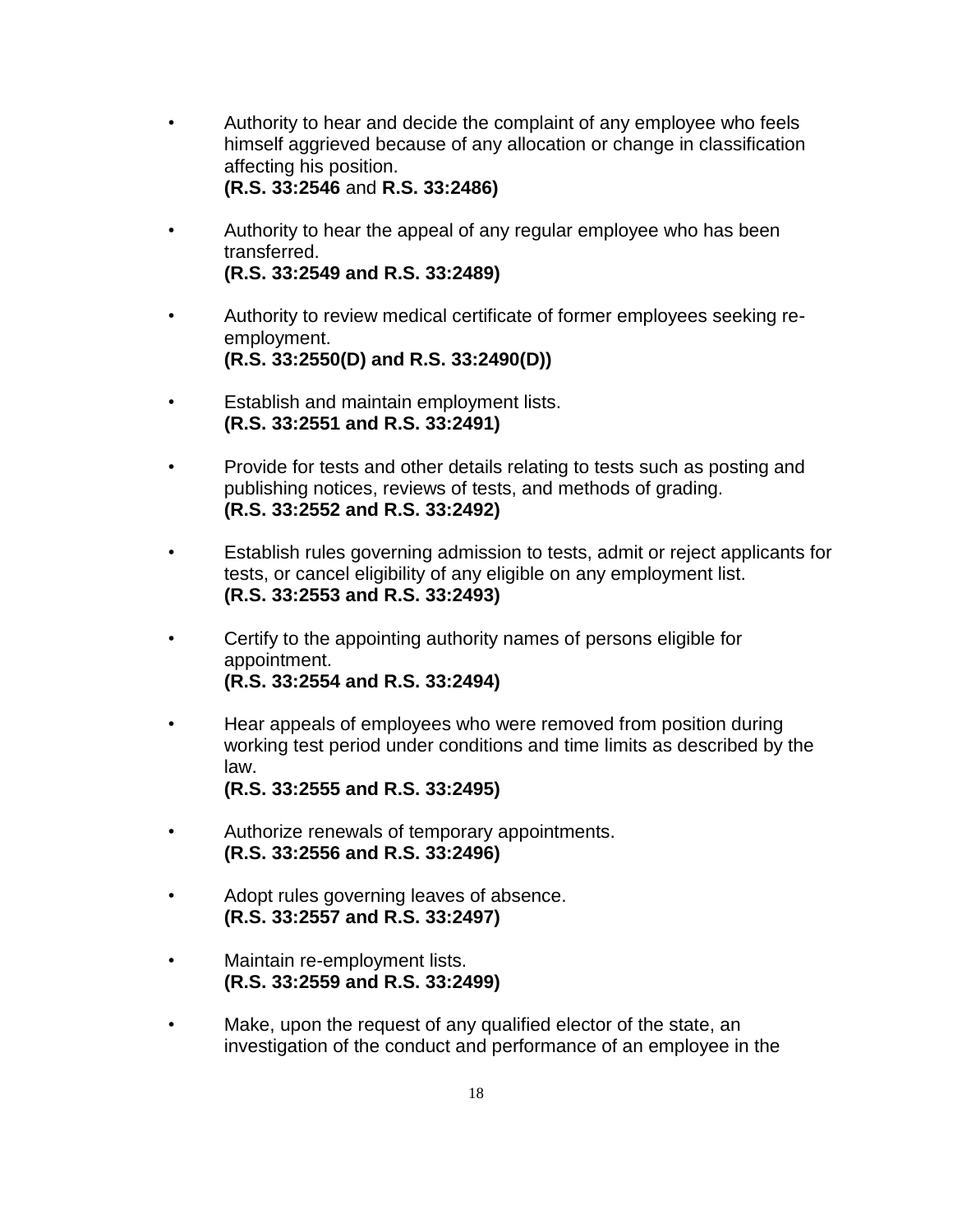classified service, render judgements, and order action to be taken by the appointing authority.

**(R.S. 33:2560 (C) or R.S. 33:2500 (C))**

- Conduct hearings and investigations on appeals by employees who feel that they have been discharged or subjected to corrective or disciplinary action without cause. The board shall have complete charge of such hearing and investigation and may conduct it in any manner it deems advisable. If the board finds that the action in question was not taken in good faith and for just cause, the board shall order such remedial action, as it deems advisable.
	- **(R.S. 33:2561 and R.S. 33:2501)**
- Each member of the board shall have the same power to administer oaths, subpoena witnesses and compel the production of books and papers pertinent to any investigation as is possessed by the district courts of Louisiana.

**(R.S. 33:2562 and R.S. 33:2502)**

The board may, upon its own initiative, investigate any officer or employee in the classified service whom it reasonably believes is guilty of violating one or more provisions of the law dealing with political activity. **(R.S. 33:2564 and R.S. 33:2504)**

• In judicial proceedings, the board may call upon the Attorney General, the chief legal officer of the jurisdiction, or may employ independent counsel to represent it in sustaining the law and enforcing the law. **(R.S. 33:2566 and R.S. 33:2506)**

 $\odot$  The board has the authority to investigate any complaints made to it from the general public, members of the classified service, or the governing body regarding violations of the civil service law. This authority is found in **R.S. 33:2537(4) and (5)** and in **R.S. 33:2477(4) and (5)**:

- The board shall make investigations concerning the administration of personnel or compliance with the provisions of the law in the fire and police service at the direction of the mayor, commissioner of public safety, department chiefs, or president of the parish governing authority, or fire protection district, as the case may be, or upon written petition of any citizen for just cause, or upon its own motion.
- Investigations conducted pursuant to these sections of civil service law shall be completed within sixty (60) calendar days of the receipt of the request.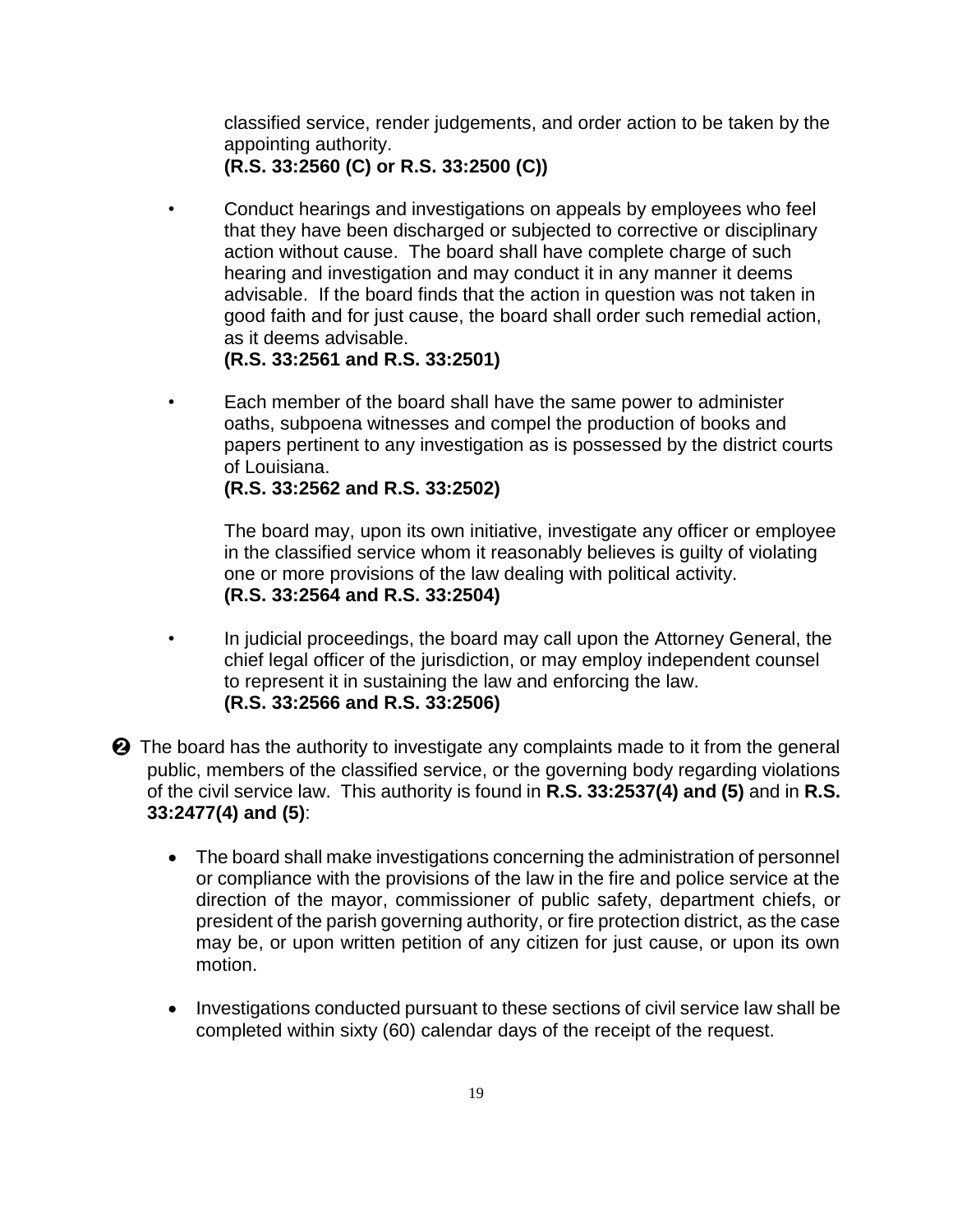• Conduct investigations and pass upon complaints by or against any officer or employee in the classified service for the purpose of demotion, reduction in position or abolition thereof, suspension, or dismissal of the officer or employee.

Classified employees are also citizens and as such may file written petitions with the board on matters covered in R.S. 33:2537(4) or R.S. 33:2477(4). Other sections of the law covering investigations include: R.S. 33:2544 or R.S. 33:2484; 33:2546 or 33:2486; 33:2549 or 33:2489; 33:2555 or 33:2495; 33:2560(c) or 33:2500(c); 33:2561 or 33:2501 et seq.

## **REMOVAL OF A BOARD MEMBER**

<span id="page-20-0"></span>Revised Statutes **33:2536(H) or 33:2476(H)** provides for removal of a board member under certain conditions. By judgment of the district court of his domicile, a member may be removed for high crimes and misdemeanors in office, incompetency, corruption, favoritism, extortion, oppression in office, gross misconduct, or habitual drunkenness.

# **THE CIVIL SERVICE BOARD SECRETARY**

<span id="page-20-1"></span>Civil service law provides that the office of the board secretary shall be filled in one of the following ways:

- a. The board may elect one of its members to serve as secretary, but he/she shall not be compensated to perform the duties;
- b. The board may appoint the city clerk or secretary-treasurer of the municipality to fill such office ex-officio;
- c. The board may wish to employ a secretary as a part-time employee.
	- i) The secretary's salary shall not exceed twelve-hundred fifty dollars (\$1,250) per month for municipalities with a population of 13,000 or more. [R.S. 33:2476(L).]
	- ii) The secretary's salary shall not exceed seven-hundred fifty dollars (\$750) per month for municipalities with populations between 7,000 and 13,000, and in parishes, and fire protection districts. [R.S. 33:2536(L).]

The secretary serves at the pleasure of the Board. The secretary does not vote in any proceedings *unless* he/she is also a member of the Board.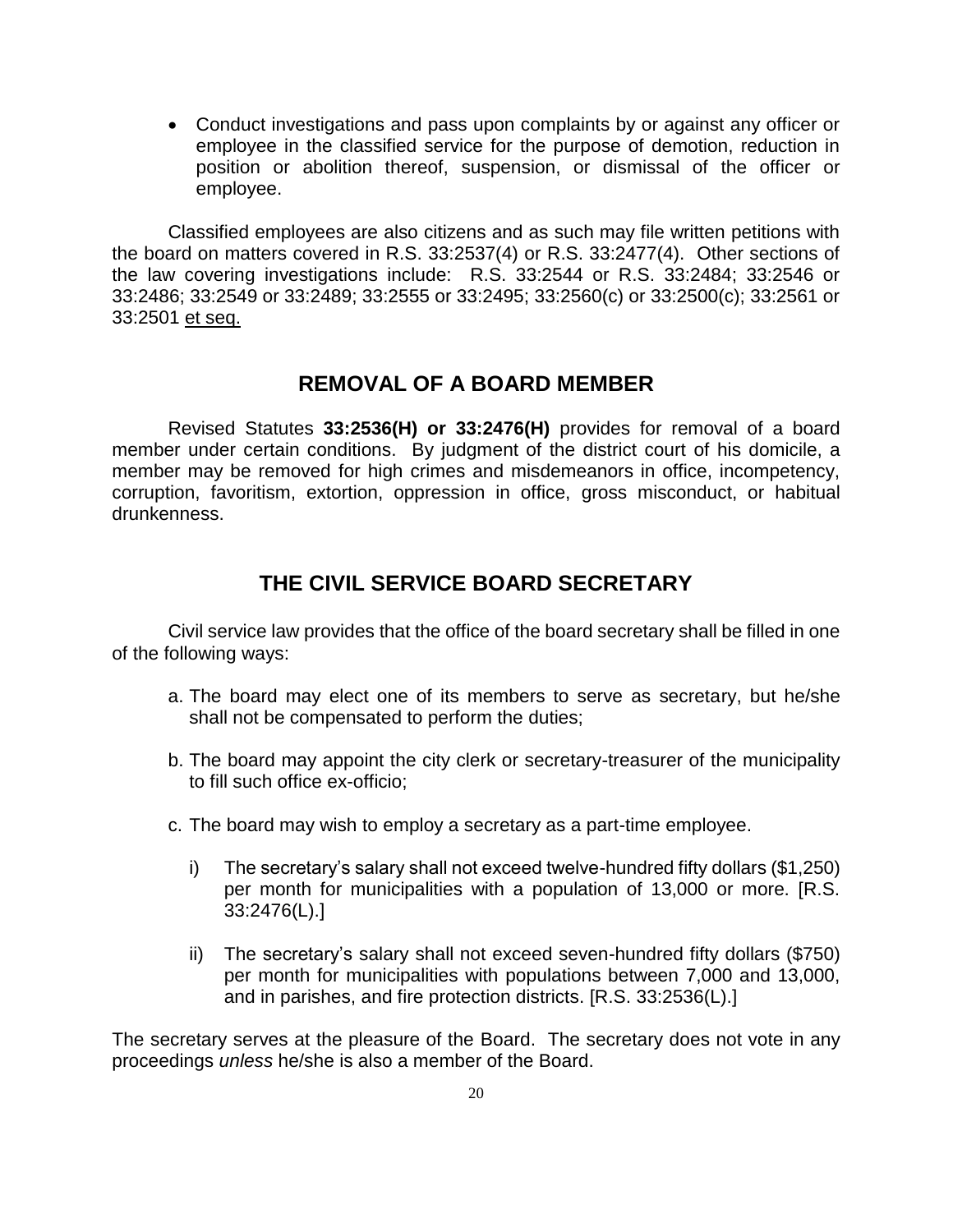# <span id="page-21-0"></span>**DUTIES OF THE CIVIL SERVICE BOARD SECRETARY**

Listed below are the most common duties of the secretary to the board. However, the board secretary is employed by the board and may be instructed to perform other duties as needed to fulfill the duties and responsibilities of the board. The secretary to the board:

- Schedules civil service board meetings and appeal hearings and prepares all correspondence necessary for meetings as directed by the civil service board. (notifications, agendas, packets, subpoenas, etc.)
- Attends all meetings of the board and appeal hearings, transcribes minutes of its proceedings, and provides the State Examiner's Office, Governing Authority, and Appointing Authority a copy of the minutes.
- Attends to correspondence directed to the board as instructed by the board.
- Maintains records of all classified fire and police personnel.
- Maintains seniority rosters for the classified fire and police personnel and posts a notice for a public hearing for approval by the board.
- Notifies the State Examiner's Office to request scheduling of examinations.
- Posts for fire and police civil service examinations in compliance with civil service law as directed by the board.
- Provides individuals with an application for admission to a civil service examination.
- Accepts and reviews applications for fire and police examinations and then brings these before the board for their approval or rejection.
- Notifies applicants of the date and time of the examination(s) that he/she has been approved to take.
- Sends a roll call to the State Examiner's Office for examinations that have been scheduled.
- Notifies applicants of his/her examination test score after civil service board approval.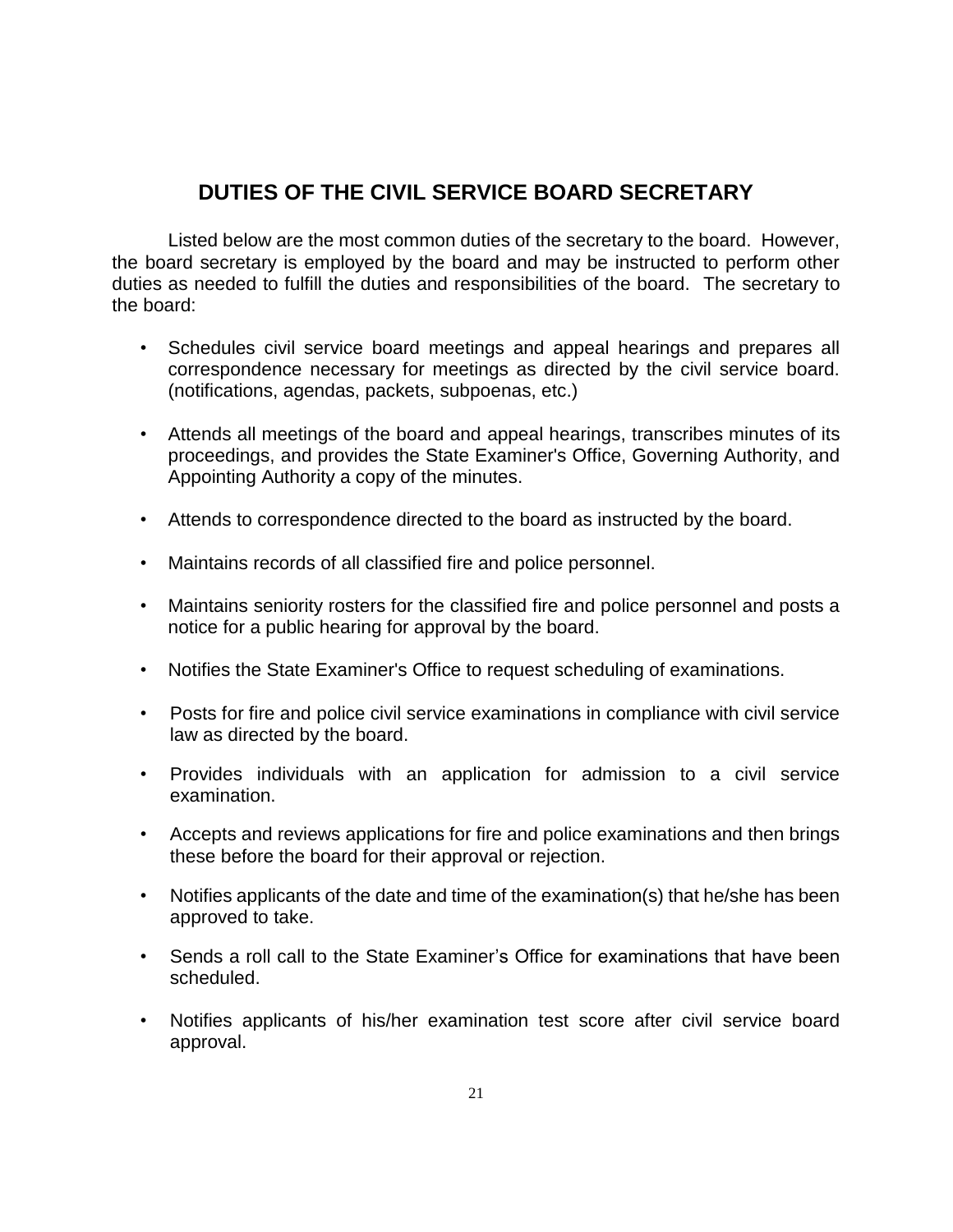- Provides the appointing authority with a certified eligibility list as directed by the board.
- Maintains competitive and promotional employment eligibility list.
- Accepts reported test scores and applications from any individual who requests that his/her name be added to the board's Fire Communications Officer, Police Communications Officer, Jailer, Secretary to the Chief, and Departmental Records Clerk eligibility lists. Presents these to the board for approval or rejection.
- Reports Fire Communications Officer, Police Communications Officer, Jailer, Secretary to the Chief and Departmental Records Clerk test scores to other jurisdictions as requested.
- Works with the State Examiner's Office when revising civil service board classification plans and rules and related civil service board activity.
- Posts for a public hearing on proposed classification plan and/or board rule revisions.
- Responds to the governing authority, appointing authority, fire and police chief, attorneys, and others regarding board issues as directed by the board.
- Completes personnel action forms when required.
- Performs other duties as assigned by the civil service board.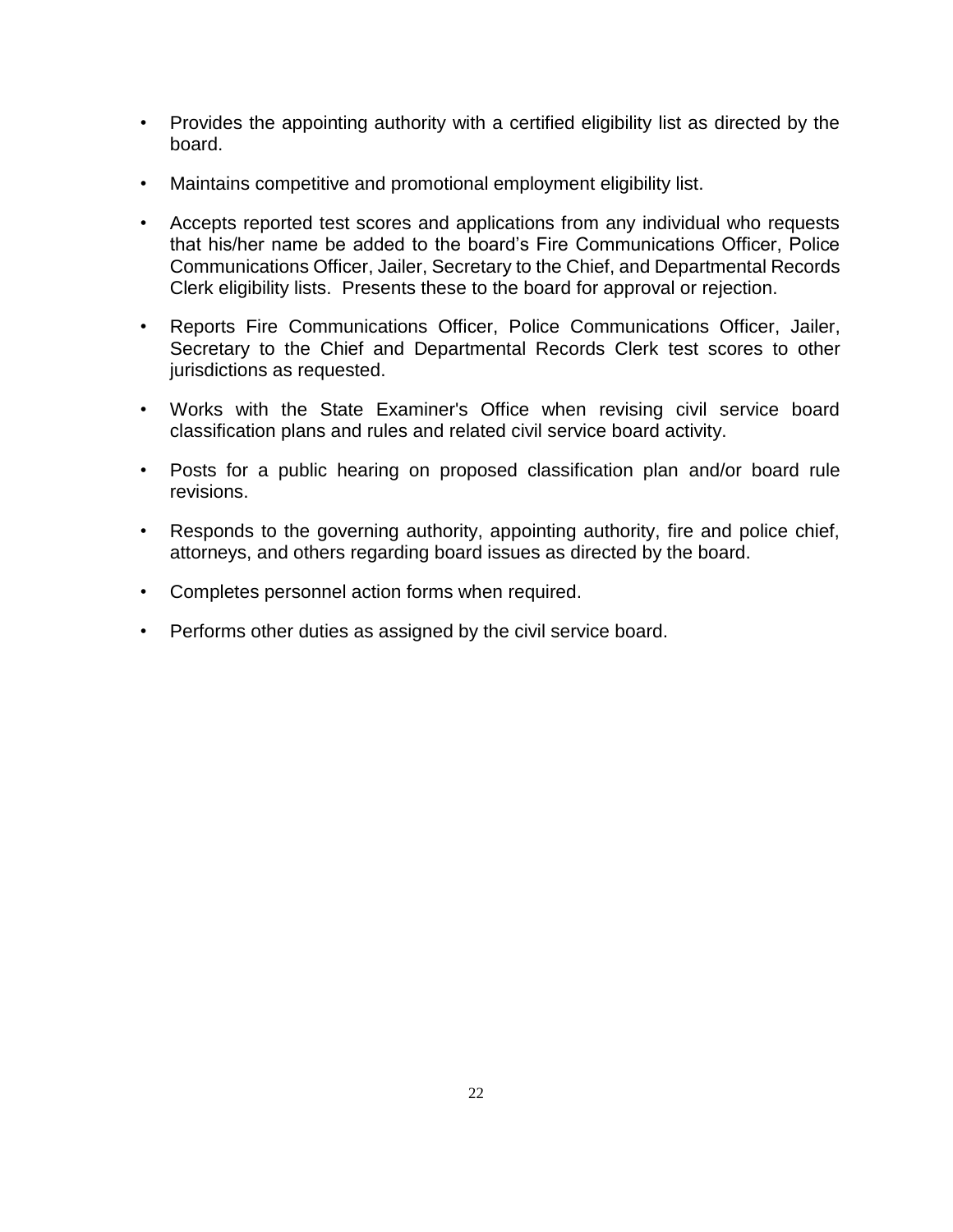# <span id="page-23-0"></span>*SECTION III: CIVIL SERVICE BOARD MEETINGS*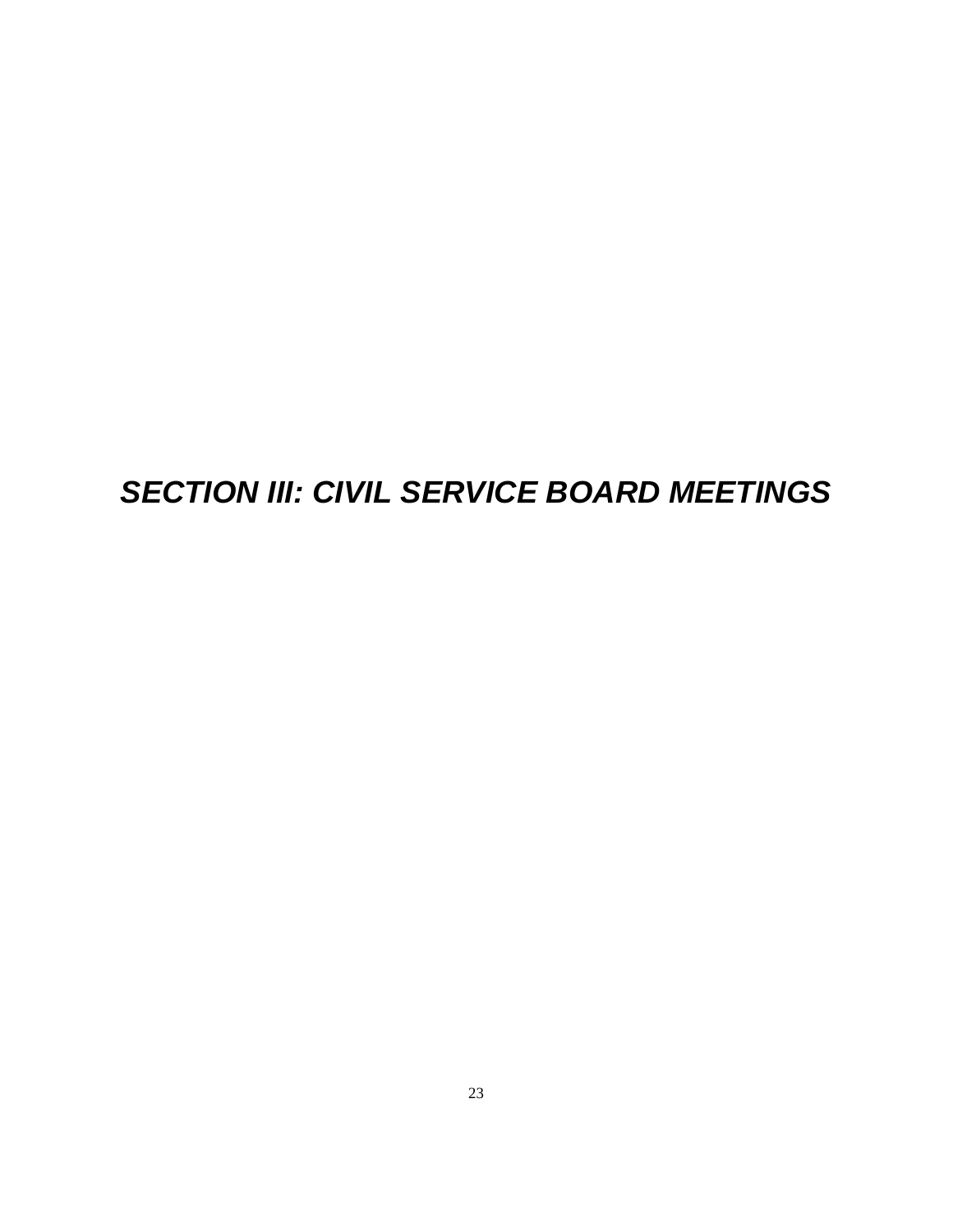#### **MFPCS LAW REQUIRES BOARD MEETINGS**

<span id="page-24-0"></span>LSA-R.S. 33:2536 and 33:2476 require that all civil service Boards under the provisions of the Louisiana Fire and Police Civil Service Law must meet at least once in each quarter of the calendar year. Of course, your Board may meet more frequently than what is required by law. Most Boards meet at least once per month, while many – mostly in the larger municipalities – may meet more often, usually due to a higher number of appeals that are more likely to occur in fire and police departments that comprise larger numbers of personnel. All public bodies, including the civil service Board, must give written public notice of regular meetings *at the beginning of each calendar year.* The Board may reschedule these quarterly meetings and may change the place of the meeting, if needed.

## **PUBLIC MEETINGS LAWS, A SUMMARY**

<span id="page-24-1"></span>Because your Board is a public body, it is required to adhere to the Public Meetings Laws, specifically, LSA-R.S. 42:11et seq. The following is a brief summary of the provisions found in the Public Meetings Law, as they relate particularly to your Board:

**R.S. 42:12** provides that the purpose of public meetings is to inform the public through an open and public manner about the business of government and the performance of public officials in their deliberations and decisions as it concerns making public policy. Public meetings laws, therefore, are to be interpreted liberally.

**R.S. 42:13** provides for definitions of the terms "agenda," "quorum," "meeting", and "public body." The statute also provides that chance meetings of members of a Board, where there is no voting or other official action is taken, is not to be construed as a public meeting.

**R.S. 42:14** provides that every meeting shall be open to the public. Official action, or votes, must be vocal and subsequently entered into the minutes, journal, or other record of the proceedings made in written form. Votes by proxy are prohibited, and before action on any matter on which a vote is to be taken, the public shall be permitted to make comment.

**R.S. 42:16** provides that your Board may go into closed (or executive) session upon the affirmative vote of two-thirds of the members present. Notice that your Board will go into executive or closed meeting must have been given prior to the meeting. No vote or final, binding decision may be made during a closed session. The subject matter for which the executive meeting is held is restricted to one or more reasons listed under the R.S. 42:17. The restrictions particularly worth consideration by members of the fire and police civil service Board are, as follows: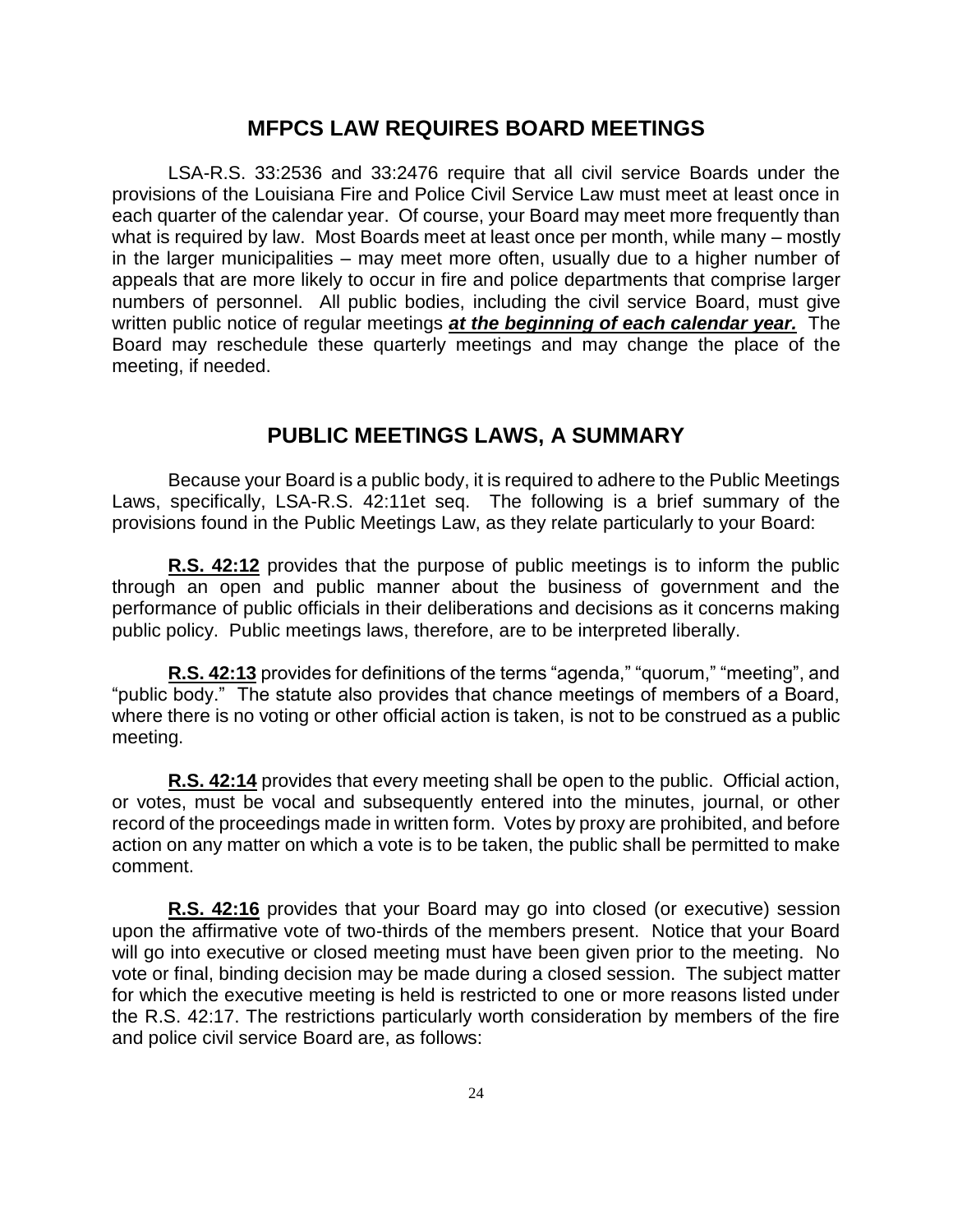- a) Discussion of the character, professional competence, or physical or mental health of a person. The person must have been notified in writing at least twenty-four hours, exclusive of Saturdays, Sundays, and legal holidays, before the scheduled time for the meeting. The person may require that such discussion be held at an open meeting.
- b) Strategy sessions or negotiations with respect to collective bargaining, prospective litigation after formal written demand, or litigation when an open meeting may detrimentally affect the position of your Board in negotiations or litigation.
- c) Investigative proceedings regarding allegations of misconduct.
- d) Presentations and discussions at meetings of civil service Boards of test questions, answers, and papers produced and exhibited by the office of the state examiner, municipal fire and police civil service, pursuant to R.S. 33:2492 or 2552.

**R.S. 42:19** provides for notices of public meetings. It is in accordance with this statute that your Board must, at the beginning of each calendar year establish and give written notice of the dates, times, and places for its regular meetings. Written public notice of each regular meeting must be given at least 24 hours (excluding Saturdays, Sundays, and legal holidays) before the meeting is to be held. An agenda must be posted with the notice, and each agenda item must be listed separately and described with reasonable specificity. Before an item may be added to the agenda it must be described with reasonable specificity, and the public must be given an opportunity to be heard. The proposed item must then receive the unanimous approval by the members present in order to be considered. If there is to be an executive session related to litigation, the agenda must identify the court case, case number, and the parties involved, as well as the subject matter.

A copy of the meeting notice shall be placed at the principle office of your Board, or the building in which the meeting is to be held. If a member of the news media has requested a copy of the meeting notice, it shall be provided by mail, and in the same manner as the members of your Board are notified.

If your Board maintains a website, it must also provide notice on its website no less than twenty-four hours, exclusive of Saturdays, Sundays, and legal holidays, immediately preceding the meeting. However, the failure to timely post notice on the website, or the inability of the public to access the public body's website due to any type of technological failure shall not be a violation of the provisions of this Chapter.

**R.S. 42:20** provides for the minutes of your Board's meetings, which must include the date, place and time of the meeting, your Board members present for the meeting, and the substance of all matters decided and other information your Board determines to be necessary to include. If your Board maintains a website, it must also post copies of the minutes for not less than a three-month period.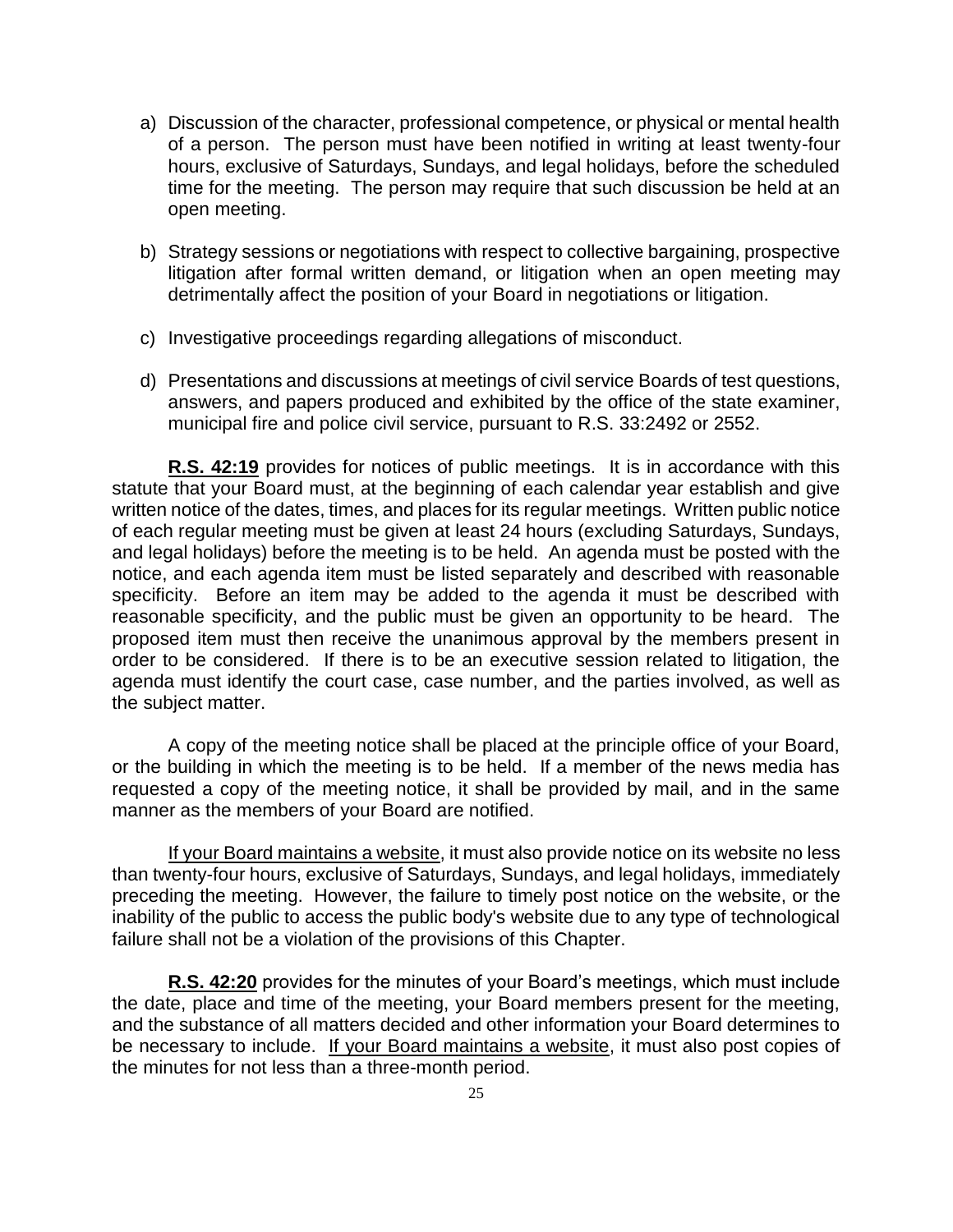**R.S. 42:23** provides for all proceedings of your Board to be recorded by video or audio devices, or to be broadcast live. Your Board has authority to establish standards while recording or broadcasting meetings, in order to insure proper decorum.

**R.S. 42:25** provides that the authority to enforce the provisions of the Public Meetings Law is granted to the attorney general. Enforcement proceedings may be initiated upon a complaint filed by any person or upon the attorney general's own initiative. Any person who has been denied any right conferred by the Public Meetings Laws may also initiate enforcement proceedings.

**R.S. 42:26** provides for the remedies and relief against violations of the Public Meetings Laws, including court orders of mandamus, injunction, rendering of decisions that void the Board's action, and the award of penalties.

**R.S. 42:28** provides that any member of the Board who knowingly and willfully participates in a meeting conducted in violation of the Public Meetings Law, shall be subject to a penalty not to exceed one hundred dollars per violation. A suit to collect such a penalty must be instituted within sixty days of the violation.

#### **THE BOARD MEETING (Notice, Agenda, and Order of Business)**

<span id="page-26-0"></span>The Chairman of the Board, who presides over meetings, must call for all Board meetings. Should the Chairman fail or refuse to call a quarterly meeting, the members of the Board can meet on the call of any two members mailed ten (10) days in advance of the meeting. Business is *written call* typically conducted during regular meetings; however, occasionally the Board may conduct business of an urgent nature between regularly scheduled meetings. In these situations, the chairman may call a special meeting with at least a twenty-four (24) hour notification.

Notice of all regular and special meetings are to be posted at the building in which the meeting is to be held, not less than twenty-four (24) hours before the date of the meeting. Notice of meetings should also be posted on your Board's website, if the Board has a website. The Civil Service Board may wish to consider mailing a copy of the notice to the appointing authority and the chiefs of the departments and request that they post it on the bulletin Boards. If the news media requests notice of the Board meetings, he/she must be given notice of all meetings in the same manner as it is given to other individuals. The notice is to state whether the meeting is regular or special, and is to include the date, time, place, and agenda of the meeting. Each item on the agenda must be listed separately with sufficient details in order to advise individuals of what the business of the Board will be at the meeting. The agenda should not be revised less than twenty-four (24) hours before a Board meeting.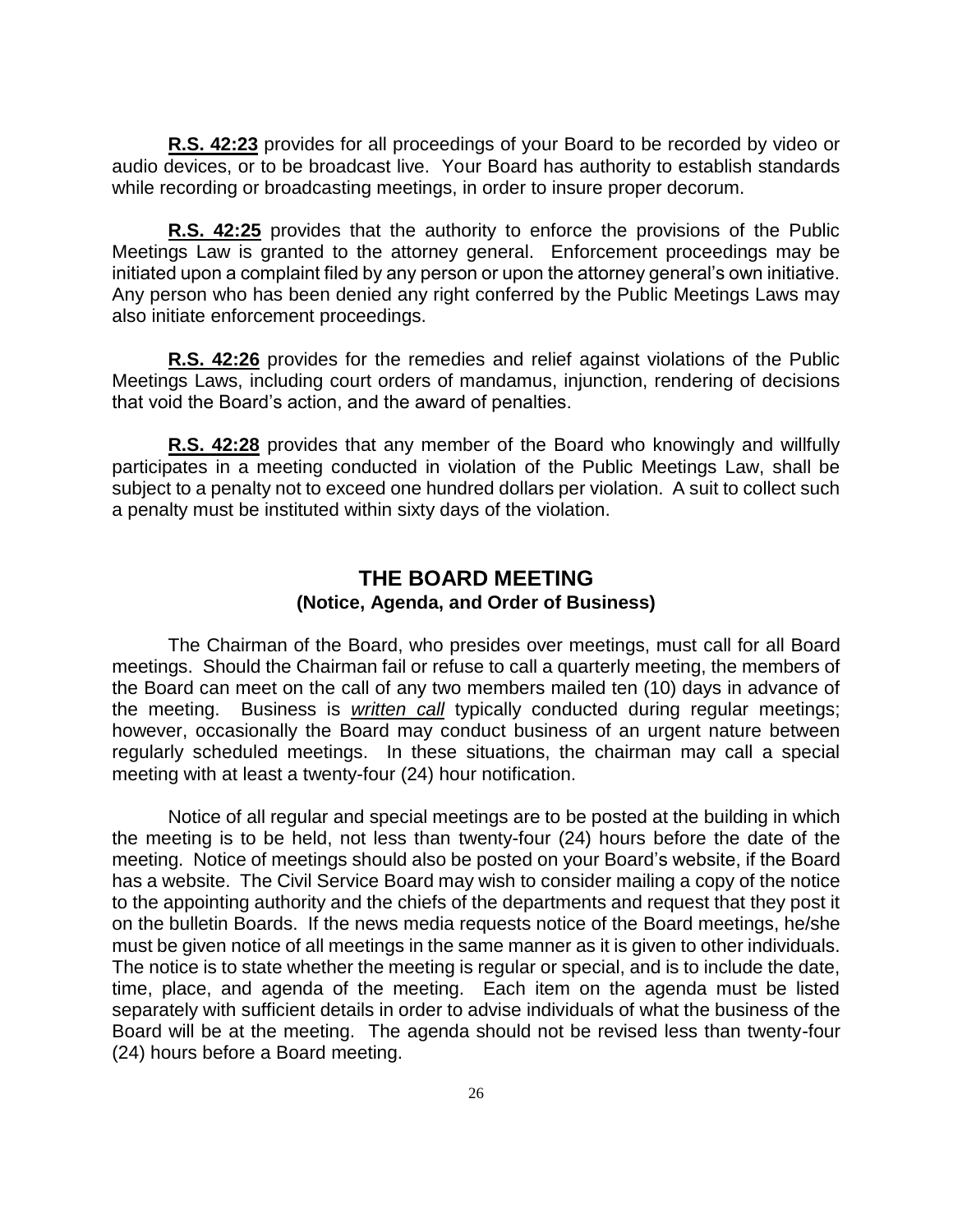A quorum of the Board must be present at all meetings in order to conduct business. Two members present constitutes a quorum of a three-member Board; four members present constitutes a quorum for a five-member Board. For Shreveport Civil Service Board only, 5 members present constitutes a quorum. *If the meeting starts with a quorum and for some reason a member leaves and less than a quorum is present, the Board must adjourn the meeting and reschedule.*

The Board chairman, as the officer presiding over the meeting, controls the order of business of all meetings according to the prepared agenda. In the chairman's absence, the vice chairman presides over the meeting. It is commonly believed that the Chairman and Vice-chairman cannot vote on matters, except to break ties. *This is not true!* All Board members possess the right to vote, and may vote on any matter that does not represent a conflict of interest.

Conflicts of interest may occur when matters that are placed before a public body represent a financial interest for a public official, such that the public official could gain financially as the result of his vote. For example, the Board member who was appointed as the result of election by his fellow police officers must abstain from voting on accepting his own application for admission to a promotional test. Should the employee vote in favor of admitting himself to the test, it is likely that he will receive a pay increase when he is finally promoted, so the public official has a financial interest in the outcome of his vote. Abstaining or recusing oneself from voting is also required when a Board member is the immediate family member of an employee who is appealing a disciplinary action, or the Board member is the immediate supervisor or direct work associate of the appellant, and he is directly involved in the matter out of which the disciplinary action resulted.

All meetings of the Board are required to be held in public. Therefore, no one may be prohibited from attend a meeting, including the media. Although meetings are intended to be open in order to inform the public of the business of government, there are times when a public body must convene in closed session. Also known as executive sessions, these closed meetings are permitted only under a few circumstances. Reasons for which a fire and police civil service board may conduct an executive session are stated above, under the summary of the Public Meetings Law. It is important to note that hearings on appeal from a classified employee's disciplinary action must be held in public. However, you board may hold a discussion in executive session concerning an employee's professional competence or his physical/medical condition. If the employee desires these discussions to be held in public, the Board must comply. Furthermore, the board must post its intent to go into executive session at least twenty-four (24) hours in advance, with a reasonable description of the matter to be considered.

The order of business (agenda) must be posted for all regular or special meetings, and must be followed unless a motion is passed during the meeting to add an item or to discuss an item out of order. The Board will first determine if there is a quorum present by taking a roll call. If no quorum is present, the meeting is immediately adjourned. If a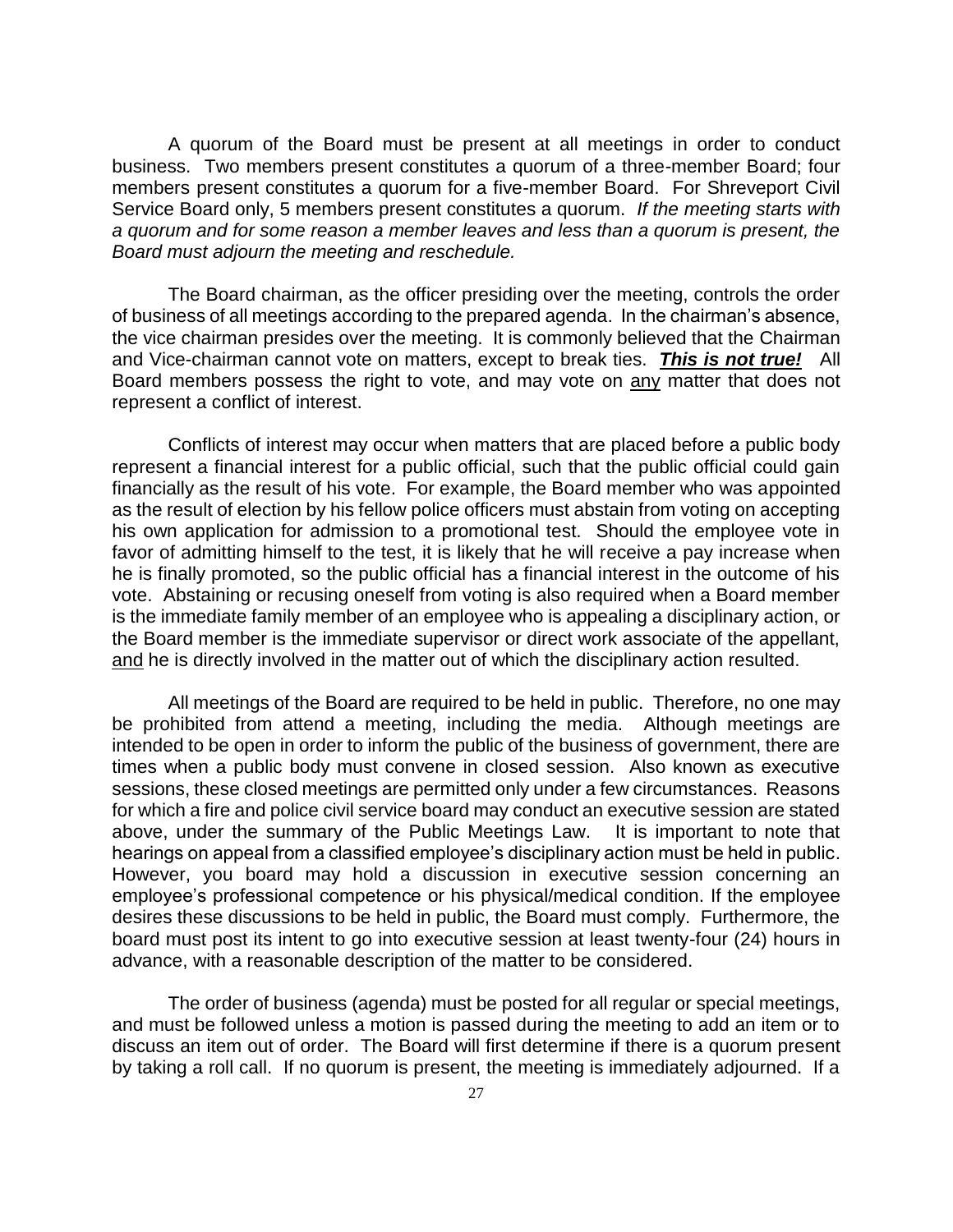quorum is present, the members will review minutes from any previous meetings for any necessary corrections and approval. The Board will then discuss any old business such as any item which was tabled from a previous meeting. At this time, the members may wish to revisit an item that was discussed at a previous meeting. Next, new business is considered. New business may include the review and approval of scores from recently administered tests, applications for admission to tests, reported test scores, personnel action forms, proposed class plan revisions, letters demanding appeals, or other such matters not considered in a previous meeting. The Board may consider an item that is not on the agenda; however, a motion that describes the matter with reasonable specificity must first receive a unanimous vote of the members present to add it to the agenda. It is recommended that all old and new business of the Board be considered and disposed of prior to conducting employee appeal hearings.

The Board shall hear discussions from its members and others who are present at the meeting. All comments and discussions shall be directed to the chairperson. A main motion shall be made in order to introduce an item to the Board for consideration. A motion must be seconded in order to place the business before the Board for discussion and/or vote. The members would then vote on a matter before the Board by voice, roll call of each member, or by general consent. The motion is passed by a majority vote of the members present. In the case of a three-member Board, the concurring votes of two members is required to take action. In a five-member Board, the concurring votes of three members is required. No manner of proxy voting, secret balloting or other means which circumvents the open meetings laws is permitted.

## **MINUTES OF MEETINGS**

<span id="page-28-0"></span>The Board must keep written minutes of all its regular and special meetings. The minutes are public records and must be made available within a reasonable amount of time after the meeting. No minutes nor other forms of recording may be taken during executive or closed sessions of the Board.

#### **The minutes must include but need not be limited to the following in accordance with open meetings laws:**

- The date, time, and place of the meeting.
- The names of the Board members who were present and absent.
- All matters the Board discussed and voted upon with sufficient detail in order to inform the public of the nature of the matters discussed or the action taken by the Board.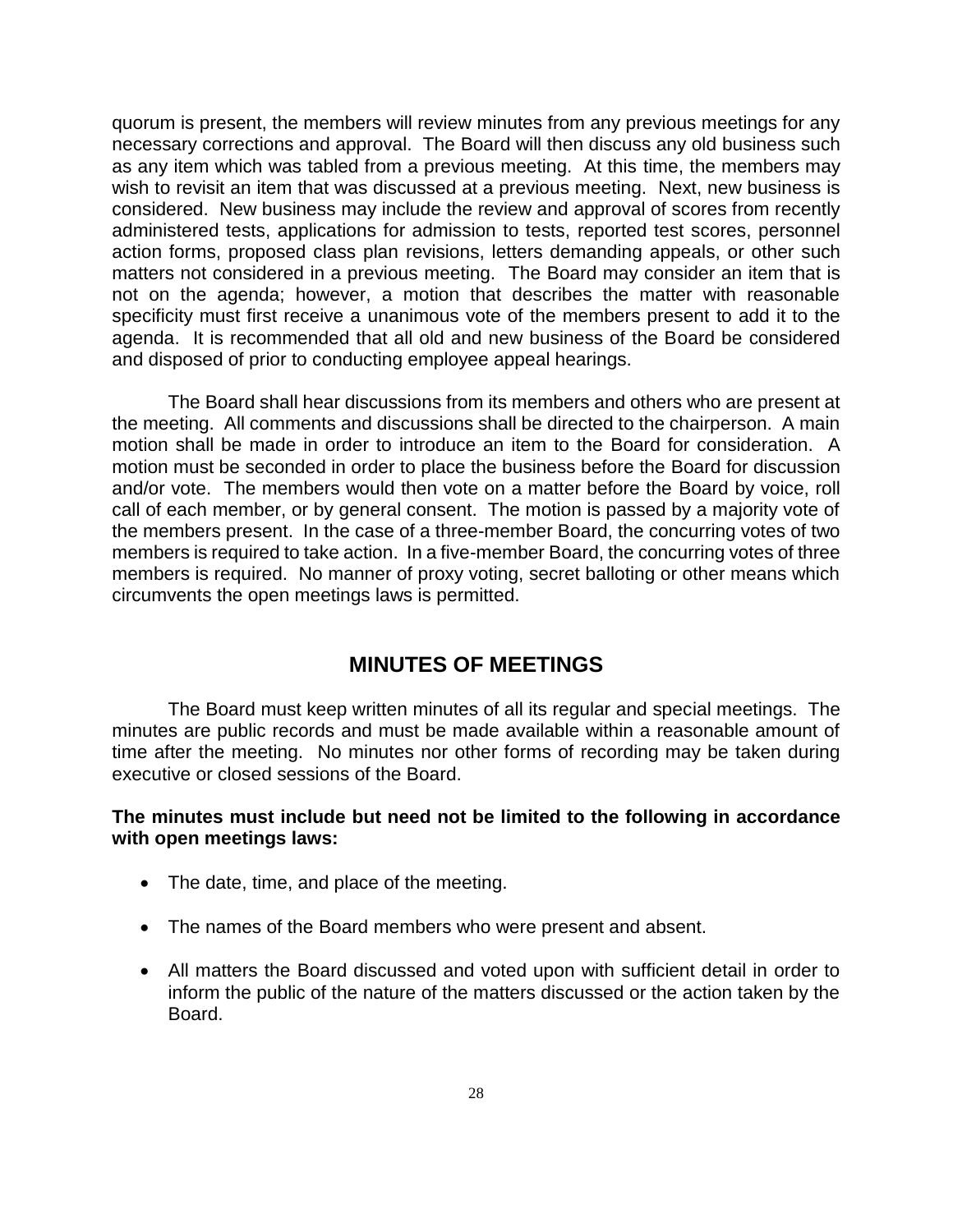The minutes should reflect all motions and votes cast, the number of votes in favor and opposed, and the names of the members who voted favorably or against said motion. The minutes must also reflect any reports as required by the Board, and other information which the Board deems to be relevant. The minutes should reflect that all items on the agenda were considered, and whether the item was discussed and voted on, or whether the item was placed upon the table for discussion at a later date. Notifications of pending Board action and other notifications as the result of Board action, such as posting notices for examinations, posting notices for Board meetings and/or public hearings, seniority rosters, and all other notifications which are required to be posted by the Board in accordance with the MFPCS Law or Public Meetings Law must be posted at all department stations and buildings of the fire and police departments, as well as the site at which the Board shall meet. It is strongly recommended that the Board obtain locking bulletin boards which are to be used solely for the official use of the Civil Service Board. Also, it is recommended that all documents posted by the Civil Service Board should include the statement: "Do Not Remove by Order of the Board".

## **MEETING DECORUM**

<span id="page-29-0"></span>The decorum during meetings is expected to be civil; however, from time to time, persons attending Board meetings may become very passionate about their opinions on certain matters, and may become disruptive. In order to curtail outbursts and unruly audiences, the Board is encouraged to adopt and enforce rules to maintain order and control. If a person interferes with the orderly conduct of the meeting, the Board, through its chairman or vice-chairman, may order an individual to be removed from the premises in order to restore order.

The Board may wish to consider adopting rules that address the use of recording or broadcast equipment during meetings. The Public Meetings Laws permit the sonic and video recording of meetings; however, the Legislature gives public bodies the discretion to develop and administer procedures by which meetings may be recorded. For example, the Board may adopt rules that designate certain areas that are restricted for use by the media and others who may wish to record the proceedings. Restrictions may also be adopted that prevent the assembly or disassembly of recording equipment during the course of the Board's meeting. Other rules may be adopted that will prevent persons recording the meeting from interfering with other's ability to observe or hear the proceedings.

Each public meeting must allow for a period of public comment at any time during a meeting, but such opportunity to comment must occur before action is taken on an item. A time limit may be placed upon those who wish to make comment, and each speaker must be given an equal amount of time to comment. Persons wishing to waive all or part of their time allotment may be permitted to grant their time to another speaker.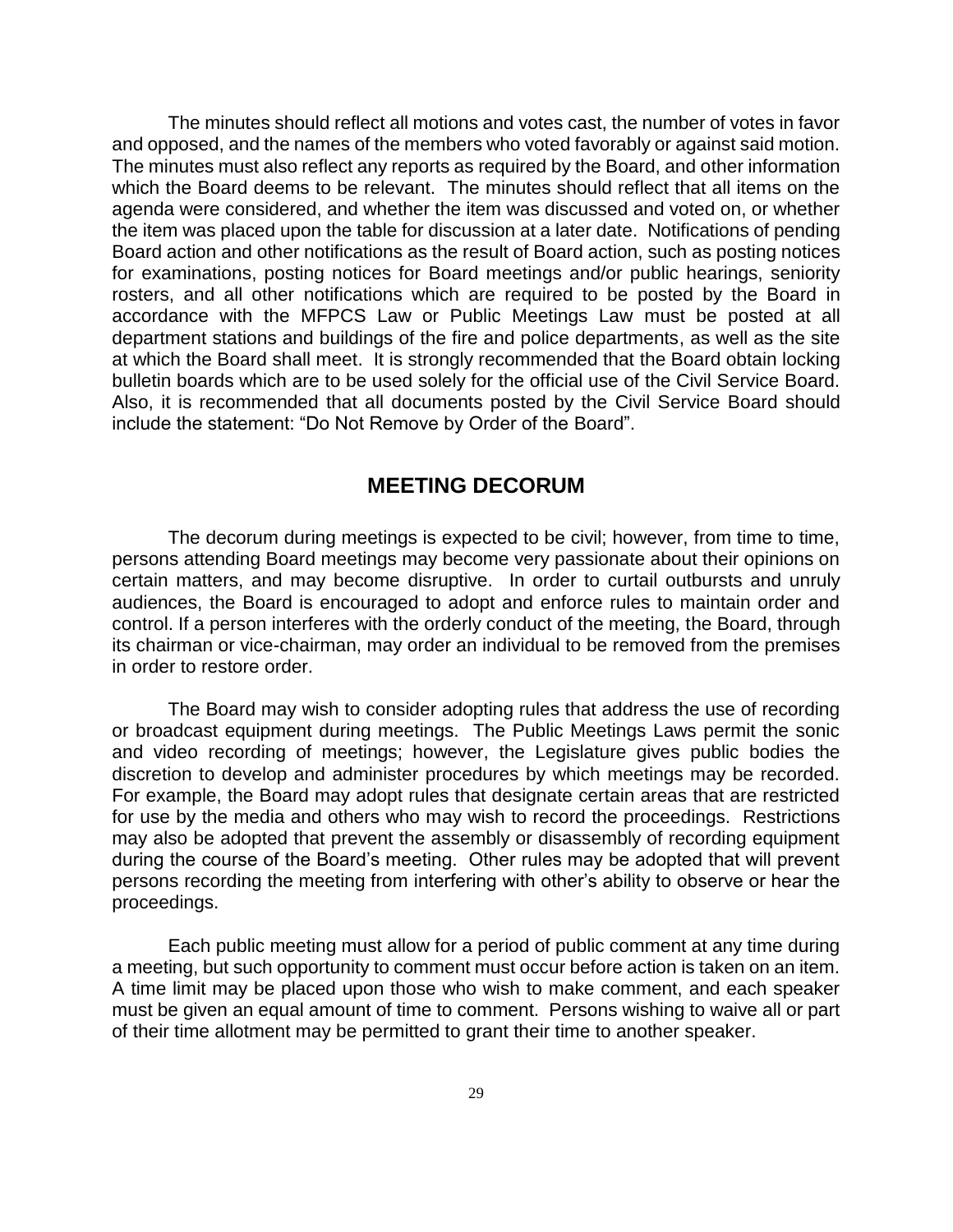Once all business is concluded, the Chairman may request announcements, and may also announce the time, date and place for the next regular meeting. If no other business is to be considered, a motion to adjourn may be made and seconded, and upon majority vote, the meeting is adjourned.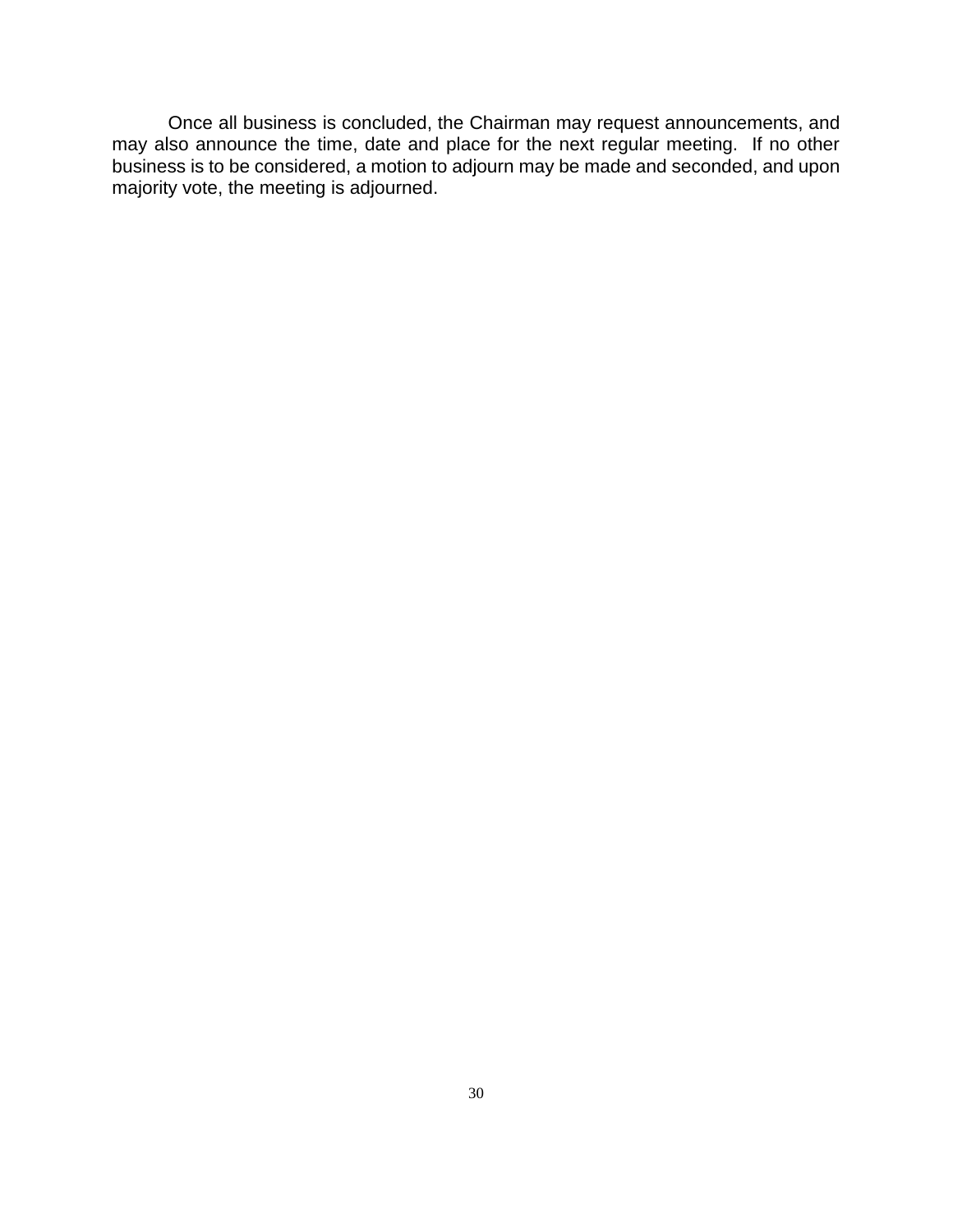# <span id="page-31-0"></span>*SECTION IV: THE RULES OF THE BOARD*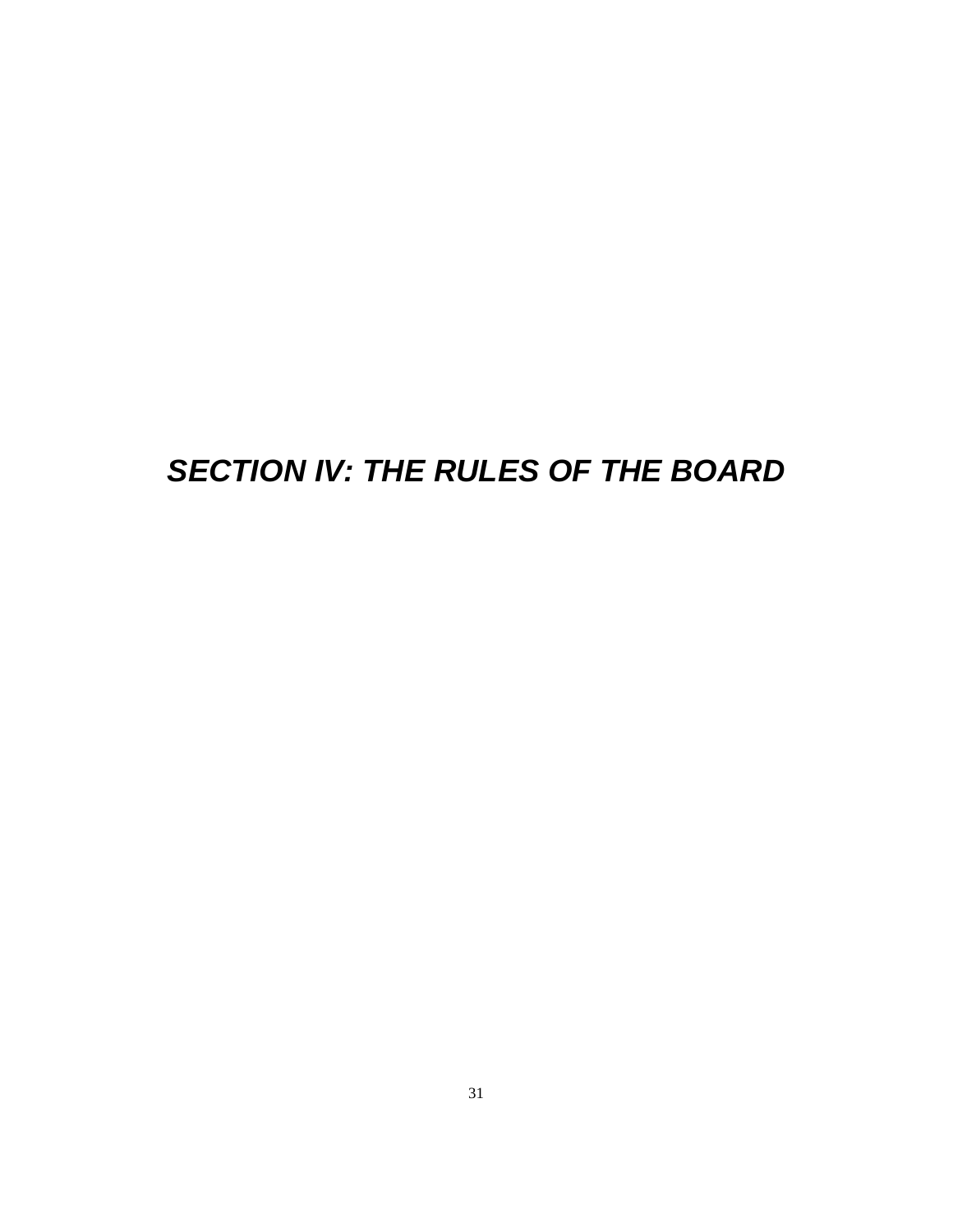# **THE RULES OF THE BOARD**

<span id="page-32-0"></span>Louisiana Revised Statute 33:2478 or R.S. 33:2538 provides that the Civil Service Board must adopt rules necessary to effectively carry out the provisions of the Fire and Police Civil Service Law. By law, the Board must adopt a classification plan and rules that provide for leaves of absence. Other rules may be adopted which are determined by the Board to be necessary to effectively carry out the provisions of the civil service law. Generally, the Board's rules will consist of three components: The Classification Plan, Procedural Rules and Leaves of Absence.

#### <span id="page-32-1"></span>**THE CLASSIFICATION PLAN**

The Fire and Police Civil Service Law (R.S. 33:2543 or R.S. 33:2483**)**, requires each local Civil Service Board to adopt a classification plan for the fire and/or police service under its jurisdiction. The classification plan is divided into groups of classes, arranged so as to show the principal and natural lines of promotion and demotion. The term "class," as used in the Fire and Police Civil Service System, is *not* synonymous with the term "position".

- A "position" means a kind of employment within a class to which one person is appointed and to which a set of duties is assigned.
- The term "class" refers to one or more positions whose duties, responsibilities and qualification requirements are distinctly different from those of other positions, but which are so nearly alike that they may be reasonably treated alike for classification purposes.

For example, the *positions* with primary duties of fighting fires are included in one *class* titled Firefighter.

The classification plan includes an index of classes and a job description for each class of positions as determined locally. Some job descriptions may include duties which are not performed by all persons of the same class. However, all positions in the class share the same essential function and qualifications. Job descriptions included in the classification plan demonstrate how each class differs from another, and are designed to reflect the following:

- *The Distinguishing features of the class* include general statements which describe the type of class, outline the most important duties of the class, locate the class in terms of lines of authority, and note any unusual conditions or requirements of the class.
- *The Examples of work* describe the duties of the class and include only general examples of the work. The examples are not intended to include all of the duties which may be required in positions of the class.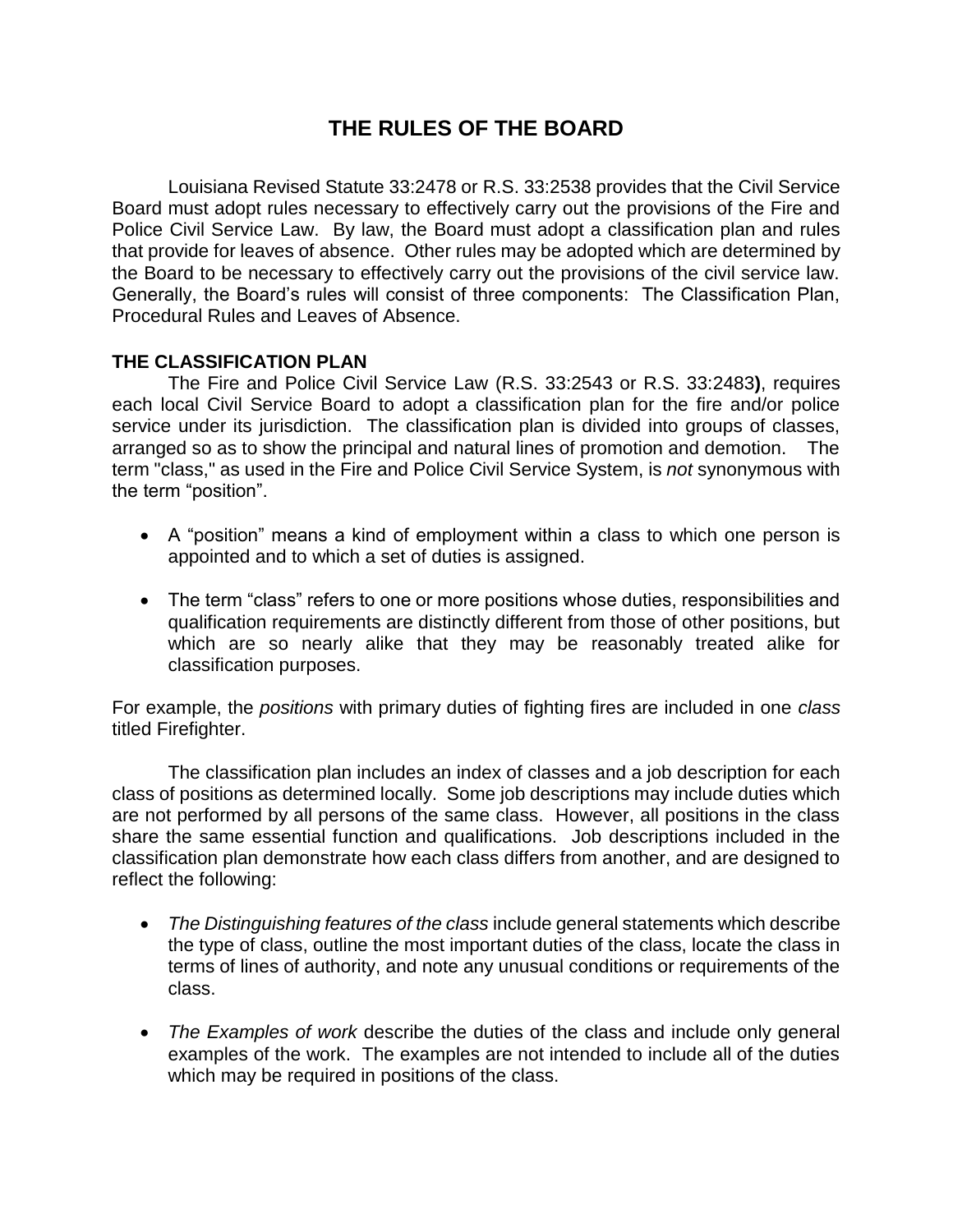• The Q*ualification Requirements* provide for the requirements which an individual must meet before being approved by the Board for admission to civil service examination for the class. Such requirements must include the conditions for admission to an examination mandated by civil service law, such as being a citizen of the United States of America. They may also include other conditions adopted by the Civil Service Board such as a minimum age requirement over that of legal age and a minimum education requirement. The Board should also include a medical statement which authorizes the appointing authority to administer a medical exam after offer of appointment in order to determine that the candidate is physically fit to perform the duties of prospective position.

#### <span id="page-33-0"></span>**PROCEDURAL RULES**

R.S. 33:2478 and R.S. 33:2538 authorize the Civil Service Board to adopt and execute rules, regulations or orders necessary or desirable to carry out effectively the provisions of the fire and police civil service law. Such rules are needed to provide structure and organization to Civil Service Board meetings, to assure compliance with provisions of R.S.42:11 through 42:28 (Open Meetings Laws), as well as to provide for meeting activities in the order in which they are to be taken up. These rules ensure the Board complies with both civil service law and Louisiana's Open Meetings Laws. Procedural rules also provide for other matters, from the procedures for applying for admission to examinations to procedures for requesting an appeal hearing, as well as regulations by which the Board conducts appeal hearings and investigations.

#### <span id="page-33-1"></span>**LEAVES OF ABSENCE RULES**

 The Fire and Police Civil Service Law (specifically, R.S. 33:2497 or R.S. 33:2557) provides that the Board shall adopt rules that provide for leaves of absence for all fire and police classified employees. The rules must include annual leave and sick leave with pay, and special leave with or without pay. They may provide for special extended leaves with or without pay or with reduced pay when employees are disabled through injury or illness resulting from their employment.

 The Louisiana Legislature has enacted a set of general statutes under Title 33, which apply to employment in the fire and police services. These general statutes precede the Fire and Police Civil Service Law, and include provisions for annual leave and sick leave for firefighters and police officers who are employed in certain municipalities, and for firefighters in all parishes and fire protection districts. These provisions are found in LSA-R.S. 33:1995, R.S. 33:1996, for the fire service, and R.S. 33:2214 for the police service. If your Board is established in these political subdivisions, your Board rules must track the provisions of those statutes.

 Funeral leave, civil leave, military leave with and without pay, and other types of leave with and without pay should be included in the Board rules where such leave is already provided for by the governing authority, or where such leave is reasonable under the provisions of the fire and police civil service law. For example, the Board may adopt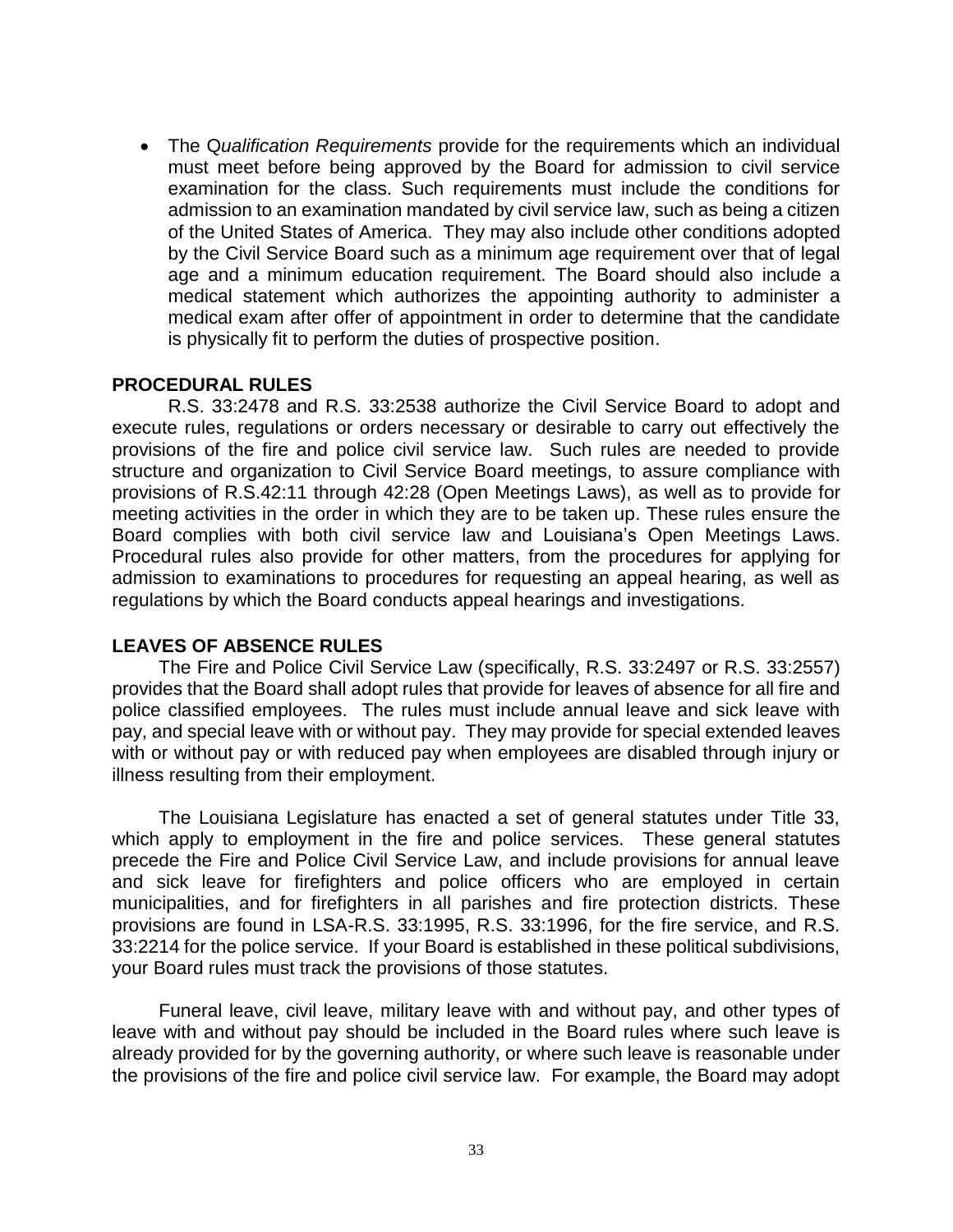a rule that provides for leave of absence to the employee members of the Board in order to attend Civil Service Board meetings, or to conduct other official Board business.

• The Board rules should not include *procedures* that must be followed when employees cannot report to duty, such as submitting doctors' excuses, dictating employees' behavior while on sick leave, policies for requesting leave. Such administrative directives do not fall under the statutory authority of the Civil Service Board, and are most appropriate as departmental policies that are maintained by the administration. Departmental policies are flexible and may or may not be applied according to specific needs or circumstances of the fire and police service. That flexibility is removed if the policies become Board rules, inasmuch as the Board rules would give them the force and effect of law.

# **ADOPTING/REVISING RULES OF THE BOARD**

<span id="page-34-0"></span>Under what circumstances might the Board consider adopting or amending its rules? Listed below are a few situations when the Board may consider revising its rules:

- The State Examiner's Office may recommend, for example, a revision that updates the rule in order to be consistent with a new statute or to clarify a qualification requirement. We will generally advise the Board by letter and provide a proposed qualification for the Board's consideration.
- The fire and/or police chief, appointing authority, a Board member, employee from the fire and/or police department, or concerned citizen may make a request that the Board consider adopting, amending or abolishing a rule, giving reasons for the request. If the Board determines the request has merit, it may set the matter for public hearing.
- Following a job analysis if it is determined that new duties and responsibilities have been assigned, or others are no longer assigned, OSE will recommend appropriate revisions to the classification plan.

The staff of the State Examiner's Office is available to assist the Board, the appointing authority, or the chief of the department(s) with any proposed amendments and to offer any advice or comments we feel are necessary concerning the rules of the Board.

There are slight differences in the procedures for adopting/revising the classification plan vs. the Board rules. These differences are primarily within the months preceding the matter coming before the Board: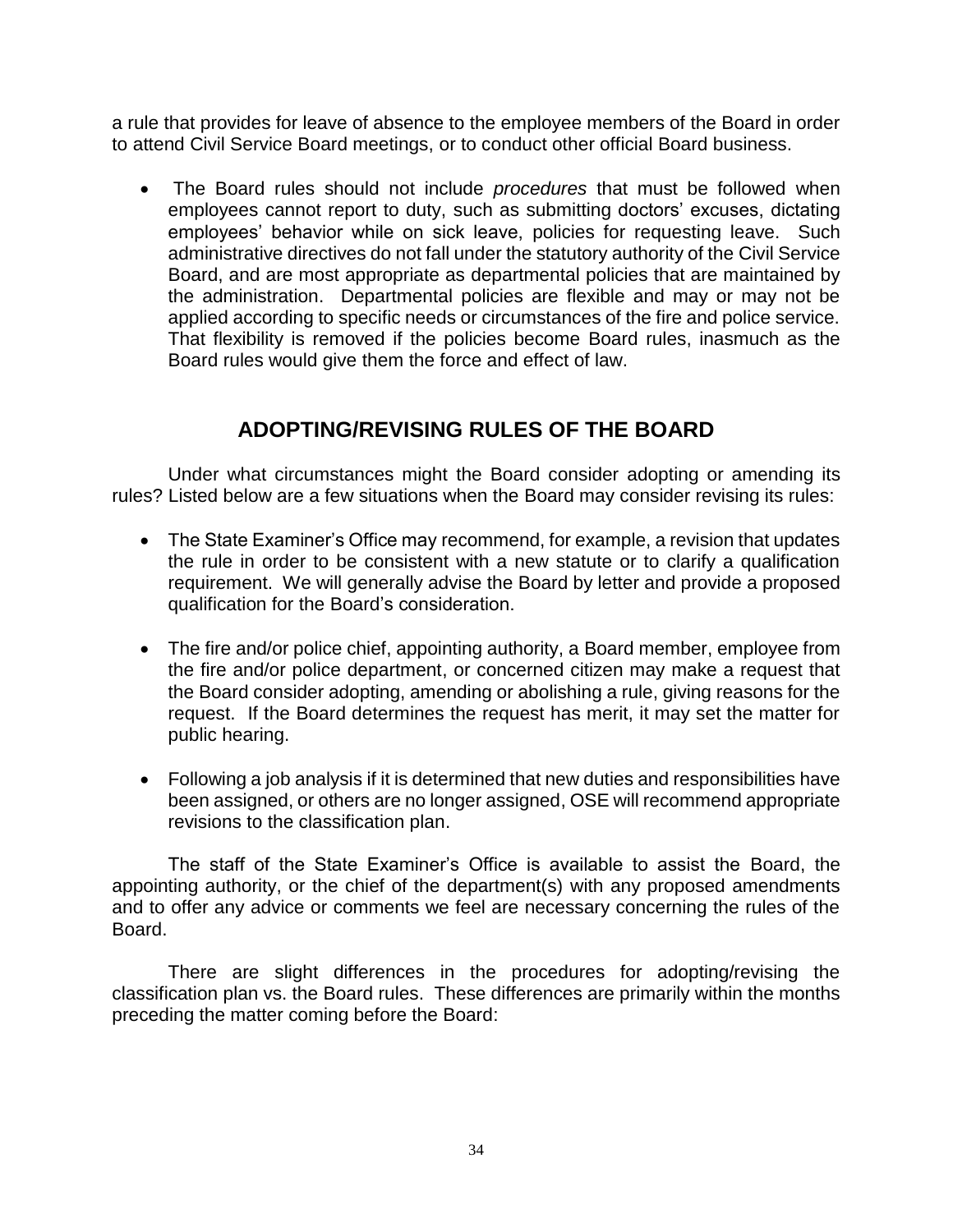# **ADOPTING/REVISING THE CLASSIFICATION PLAN**

- <span id="page-35-0"></span>1. The appointing authority creates a new position and assigns duties and responsibilities to the position as the needs of the service require.
- 2. The appointing authority must notify the Civil Service Board of this new position in order that the Board may determine whether the position belongs in the classified service and assure the position, if classified, is filled in accordance with civil service law.
- 3. At the next Board meeting, a motion should be passed to have the State Examiner's Office conduct a job analysis on the new position.
- 4. Upon receipt of the request (minutes from the Board meeting or correspondence) the OSE will mail a task analysis questionnaire to the chief of the department to be completed by each individual performing the duties of the position. We will also provide a supervisor's questionnaire which should be completed and signed by the direct supervisor of the employee.
- 5. After completion, the chief will verify and sign the questionnaires for completeness and accuracy and return the information to our office.
- 6. An analysis will be conducted of the data provided in these documents, and results will be the basis for our recommendation to the Board concerning the proper allocation of the new position(s). We will send the Board a letter with our recommendations and an explanation of how to proceed. If we determine that the position must be in the classified service, we will include a proposed class specification (job description) for the Board to consider for adoption.
- 7. In order that the Civil Service Board may adopt the new class specification, the Board must first hold a Civil Service Board meeting to approve posting the proposed class specification for a public hearing. Notification of the public hearing must be posted at the place of the hearing and at each fire and police station and department buildings for at least thirty (30) days. *Please note: although the date of the public hearing can be on the last day of the posting period, that day cannot be counted as one of the thirty (30) calendar days the board is required to post and to provide proper notification to all pertinent parties.*
- 8. Your Board will hold the public hearing after it has been properly posted. At the hearing, your Board must give any employee of the classified service, the chiefs, the governing authority, the appointing authority, the State Examiner's Office, and any private citizen an opportunity to show cause why the proposed classification should/should not be adopted. At the public hearing, the Civil Service Board will consider a motion to: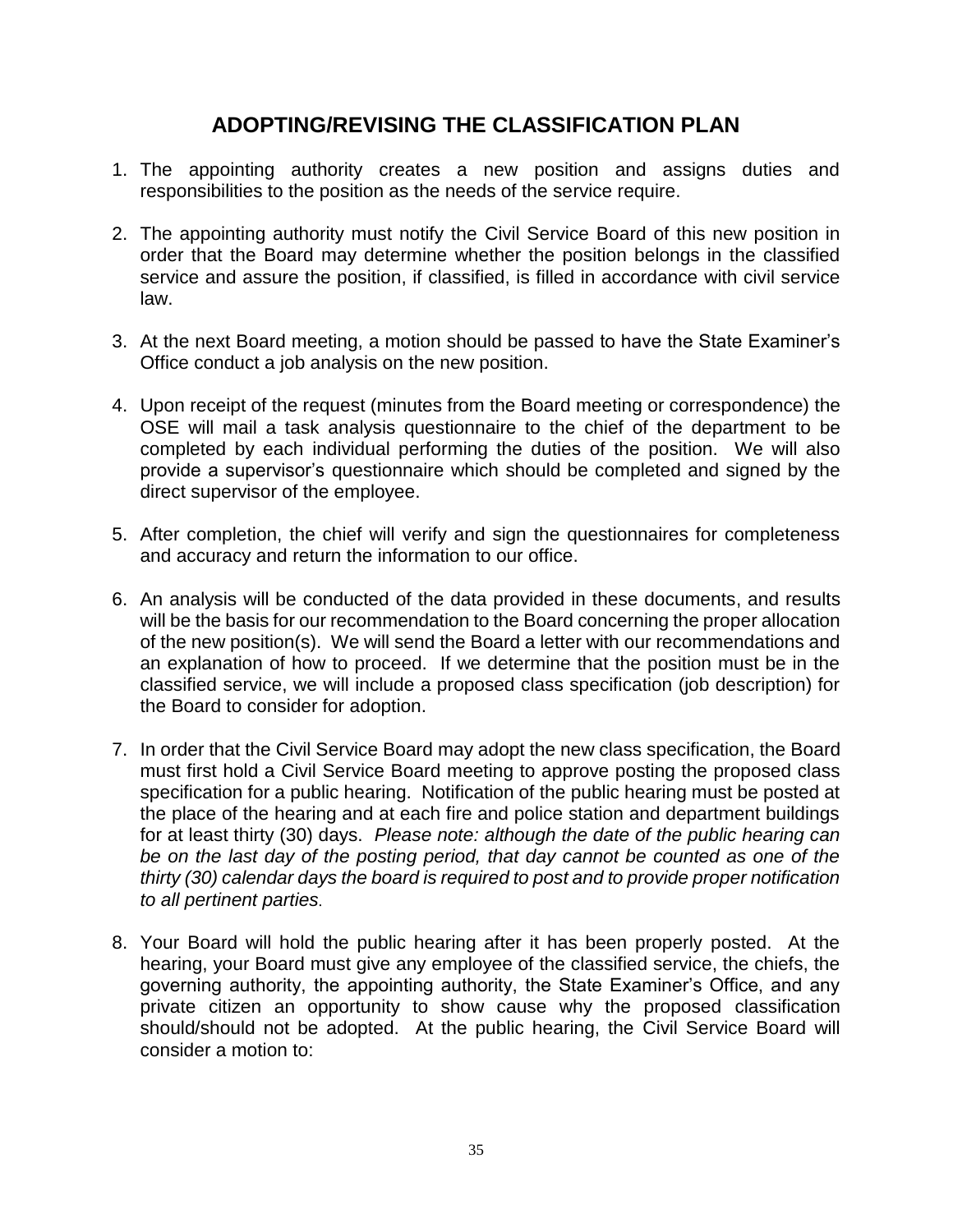- a. approve the adoption of the proposed class, as posted, or with minor revisions;
- b. table the proposed class in order to include other revisions proposed during the public hearing, and schedule another public hearing;
- c. reject the proposed class;
- 9. If the Civil Service Board adopts the new classification plan, they must allocate the position(s) to the class at the same meeting.
	- If the new position is that of a *competitive class*, the Board must call for an examination in order to establish an eligibility list. Our office may conduct a rating of experience and training for the first examination. This type of rating would be based on the applicant's experience and training and the Board's qualification requirements as adopted at the public hearing. Thereafter, future examinations for the competitive class would be written examinations.
	- If the new position is that of a *promotional class*, the Board must also call for an examination in order to establish an eligibility list. For classes above the first line supervisory classes, our office will develop and administer a written examination customized specifically for your departments, and we will work with the Board to schedule an examination at the earliest possible date.

# **ADOPTING/REVISING THE BOARD RULES**

- 1. The adoption of a Board rule or revisions to your rules is very similar to the procedures outlined above for adopting or amending the classification plan. A request for a new rule or an amendment to the rules of the Board may be submitted to the Board by the State Examiner's Office, the appointing authority, the governing authority, one of the Civil Service Board members, the fire or police chief, or any citizen of the area for which fire and police protection is provided.
- 2. When the Board receives a request to amend the rules of the Board, the request is placed on the agenda for the next Board meeting. At the meeting, the Board will review the proposed amendment. If the Board agrees that the amendment has merit, a motion will be passed to post the proposed amendment for a public hearing and a date for the public hearing will be set.
- 3. Notification of the public hearing must be posted at the place of the hearing and at each fire and police station and department buildings for at least thirty (30) days. The Board is *not* required to place the posting in the official journal.
- 4. Following the required posting period, your Board will hold the public hearing. At the hearing, your Board must give any employee of the classified service, the chiefs, the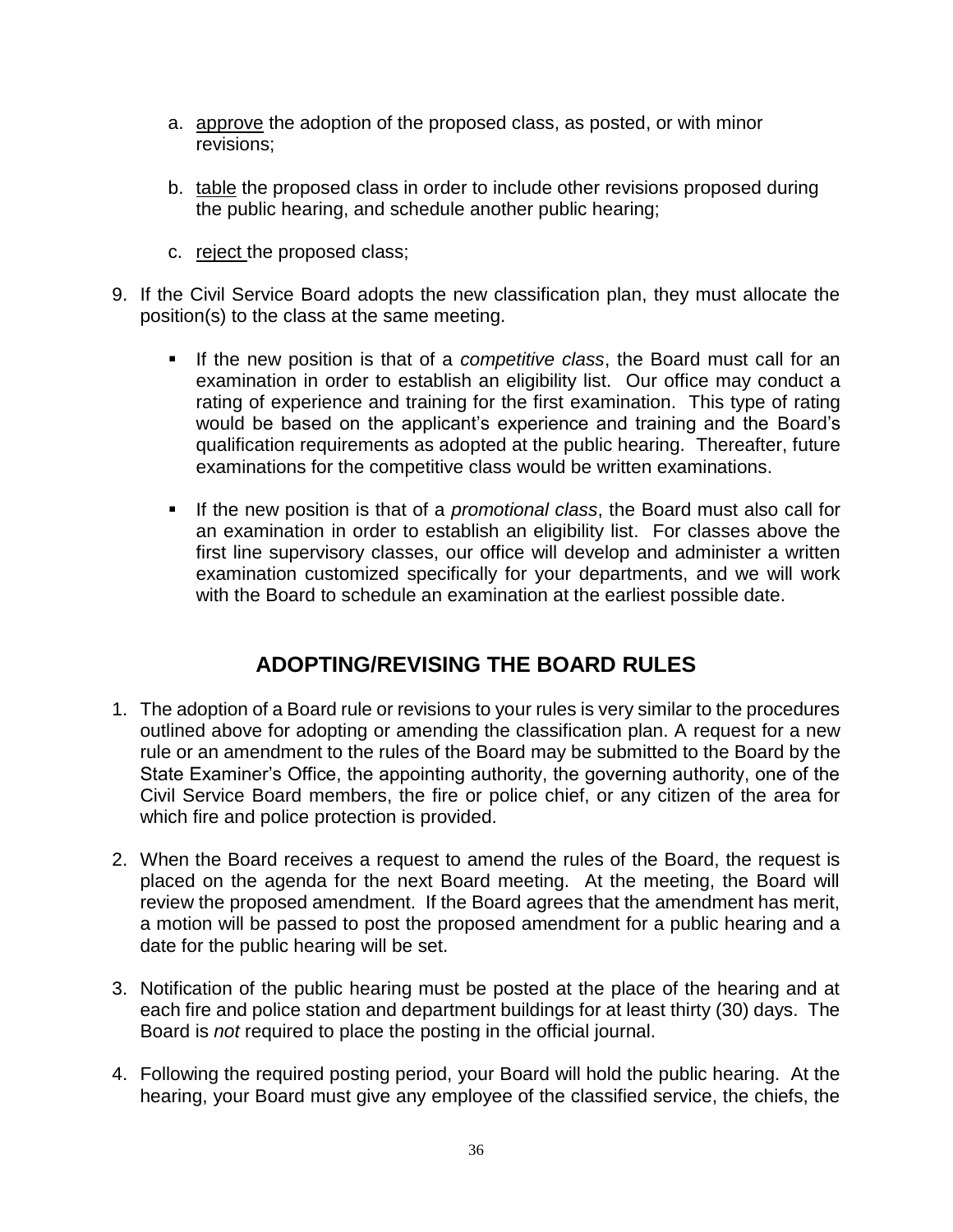governing authority, the appointing authority, the State Examiner's Office, and any private citizen an opportunity to show cause why the proposed amendment should/should not be adopted. At the public hearing, the Board will consider one of the following motions:

- To approve the adoption of the amendment as posted;
- To approve the adoption of the amendment with *minor* revisions;
- To table the proposed amendment in order to include other revisions proposed during the public hearing, and schedule another public hearing;
- To reject the proposed amendment.

# **POSTING NOTICES**

Posting notices must:

- include the date, time and place of the public hearing.
- include the proposed rule, amendment, or class to be considered at the public hearing either within the posting notice or as an attachment.
- be posted at the location of the public hearing for a period of at least thirty (30) days preceding the date of the hearing.
- be posted on the bulletin Board of each fire and/or police station and department buildings for the period of at least thirty (30) days preceding the hearing. The Board is not required to place the posting in the official journal.

The Board must provide, at least thirty (30) calendar days prior to the public hearing, a copy of the proposed amendment to:

- the governing authority having jurisdiction over the fire and/or police classification.
- the commissioner of public safety, if there is such an office.
- any other municipal commissioner whom the rule may in any way affect.
- the fire and/or police chief and each station of the departmental services affected by the adoption of any such rule.
- the State Examiner's Office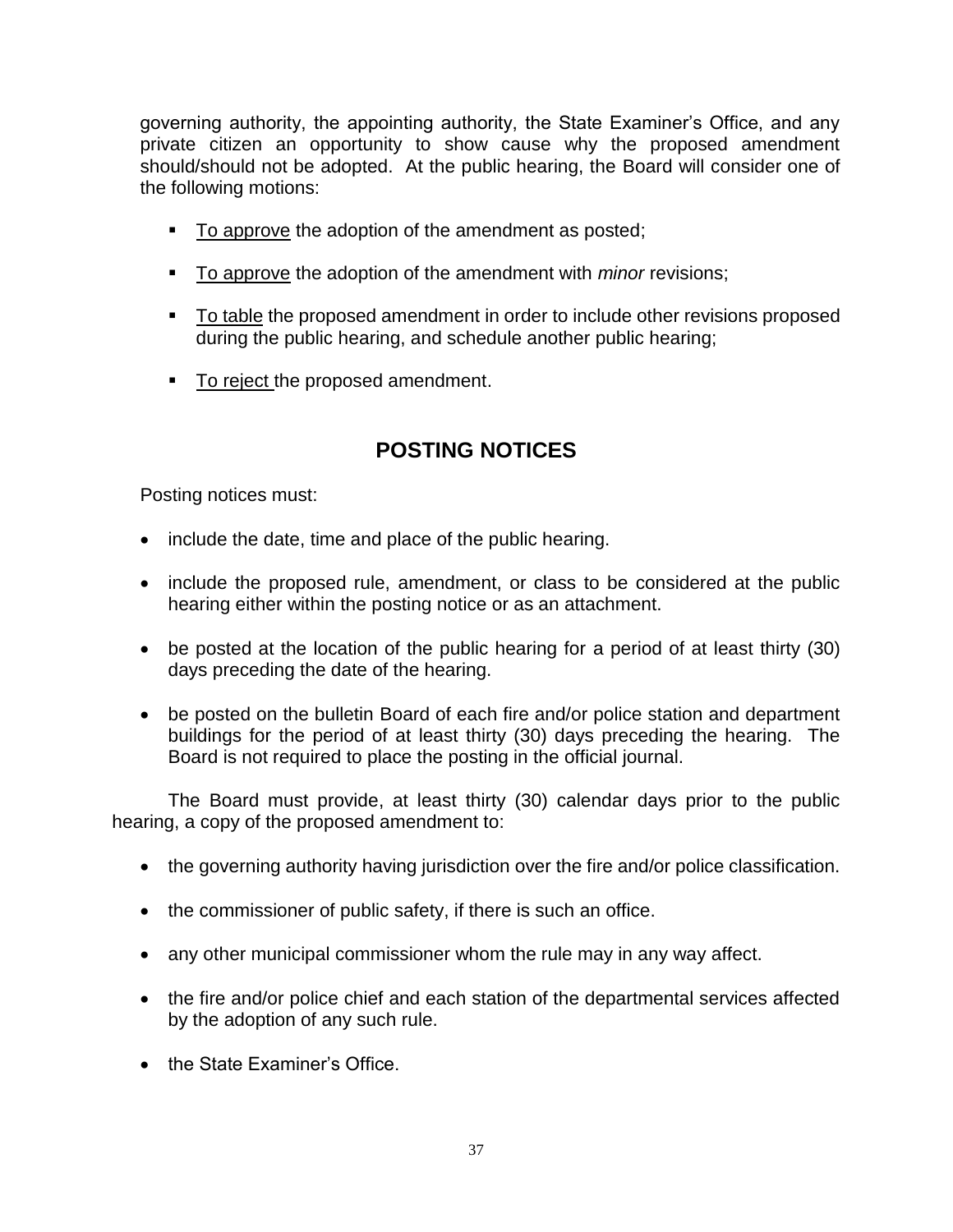*Please note: although the date of the public hearing is the last day of the posting period, that day cannot be counted as one of the thirty (30) calendar days the board is required to post and to provide proper notification to all pertinent parties.*

# **AFTER THE PUBLIC HEARING**

Within thirty (30) days of the adoption of the amendment, the Board must furnish an official copy of the amendment to all individuals listed above. Also, the Board must post an official copy of the amendment at all the places listed above in accordance with R.S. 33:2538 or R.S. 33:2478.

The State Examiner's Office must be furnished a copy of the official minutes of the public hearing and an official copy of the amendment as adopted.

The State Examiner's Office will make the amendment to the existing classification plan or "set" of Board rules and provide the Board with a new master. The Board will need to make copies of the new master and distribute a copy to all individuals having the rules of the Board and instruct the individuals that the obsolete pages are to be discarded. Please refer to the table below, which illustrates how the OSE references revisions to the Board rules and class plan.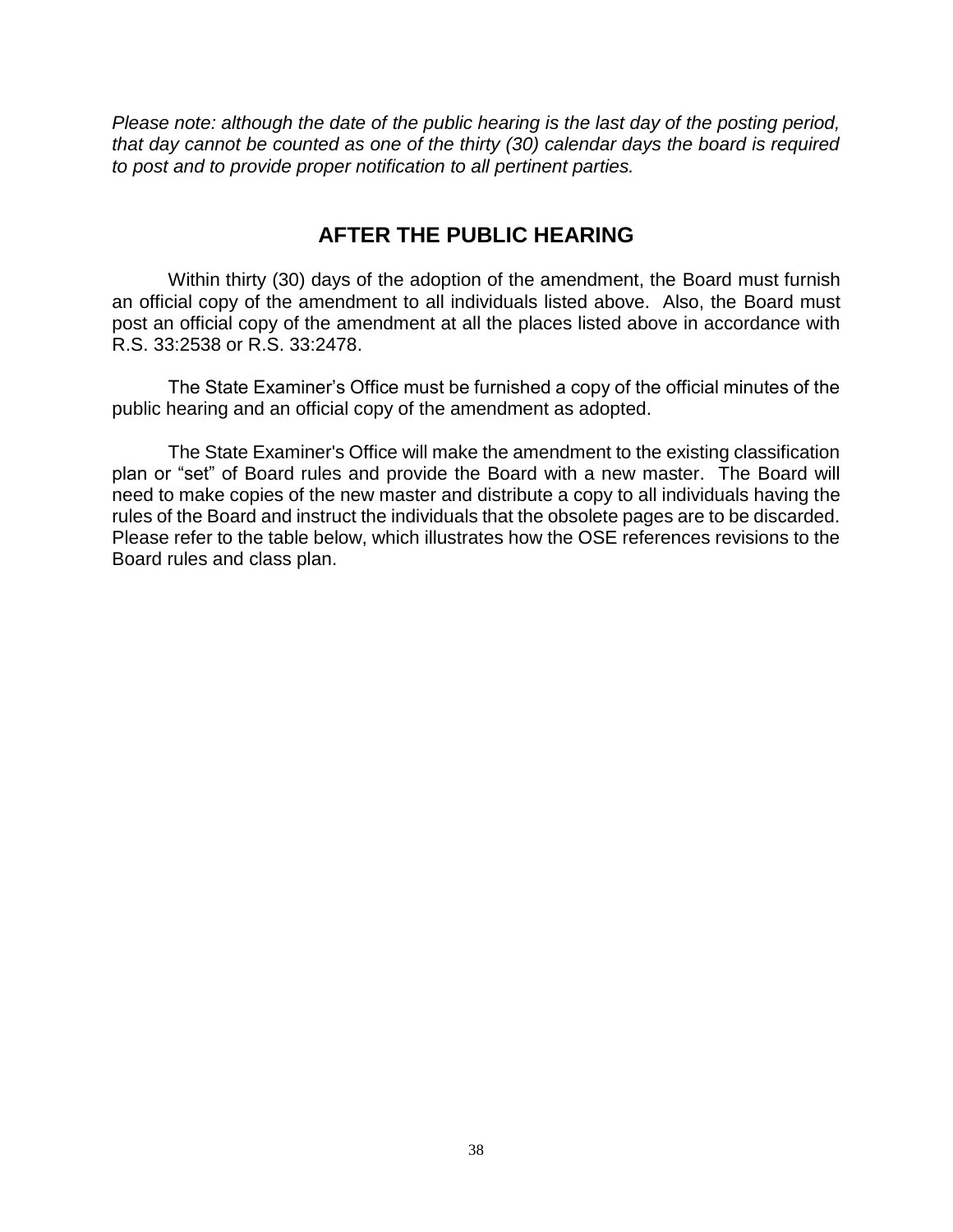| <b>IDENTIFYING CODES ON CLASS DESCRIPTIONS</b><br>We include the dates and codes for a quick reference to identify: 1) the jurisdiction in<br>which the class or Board rules exist and 2) the dates the Board adopted and amended the<br>classification plan or Board rules. Below you will find examples and explanations of the<br>codes and dates provided on the pages of the classification plan and Board rules. |            |                             |  |  |
|------------------------------------------------------------------------------------------------------------------------------------------------------------------------------------------------------------------------------------------------------------------------------------------------------------------------------------------------------------------------------------------------------------------------|------------|-----------------------------|--|--|
|                                                                                                                                                                                                                                                                                                                                                                                                                        | Example #1 |                             |  |  |
| If the last page of a rule of the Board reads:                                                                                                                                                                                                                                                                                                                                                                         |            |                             |  |  |
| (Jurisdiction code/date) Ex:                                                                                                                                                                                                                                                                                                                                                                                           | BR I       | $01 - 22 - 79$              |  |  |
| (Revision date)                                                                                                                                                                                                                                                                                                                                                                                                        | Rev        | $10 - 01 - 83$              |  |  |
|                                                                                                                                                                                                                                                                                                                                                                                                                        |            | 03-15-87                    |  |  |
|                                                                                                                                                                                                                                                                                                                                                                                                                        |            | 06-05-98                    |  |  |
| <b>OR</b>                                                                                                                                                                                                                                                                                                                                                                                                              |            |                             |  |  |
| (Jurisdiction code/date) Ex:                                                                                                                                                                                                                                                                                                                                                                                           | <b>BR</b>  | $01 - 22 - 79$              |  |  |
| (Revision date)                                                                                                                                                                                                                                                                                                                                                                                                        | Rev        | 10-01-83, 3-15-87, 06-05-98 |  |  |
| This means that the Civil Service Board adopted this rule of the Board on January 22, 1979,<br>and amendments to this rule were adopted on October 1, 1983, March 15, 1987, and June 5,<br>1998. Therefore, June 5, 1998, is the last time that this rule was amended.                                                                                                                                                 |            |                             |  |  |
|                                                                                                                                                                                                                                                                                                                                                                                                                        |            |                             |  |  |
| Example #2,                                                                                                                                                                                                                                                                                                                                                                                                            |            |                             |  |  |
| If any other page of a rule of the Board reads:                                                                                                                                                                                                                                                                                                                                                                        |            |                             |  |  |
| (Jurisdiction code/date) Ex:                                                                                                                                                                                                                                                                                                                                                                                           | BR.        | 06-05-98                    |  |  |
| This means that the last time the Civil Service Board amended this rule of the Board was on<br>June 5, 1998.                                                                                                                                                                                                                                                                                                           |            |                             |  |  |

# **CANCELLING/POSTPONING A PUBLIC HEARING**

If the Board is unable to hold a public hearing, it must give a notice of the postponement to the same officials who are required to receive the original posting notice and proposed rule, amendment, or class plan (as outlined above). The Board must also post a notice of the postponement with all the original posting notices and proposed amendment at the place of the public hearing and at each fire and/or police station and department buildings. If the Board had posted for the public hearing for at least thirty (30) days prior to the date of the hearing, it is not required to post for another thirty (30) days as long as the Board holds the public hearing within a reasonable amount of time after the postponement.

Please remember: If you have any questions about your current Civil Service Board rules or would like assistance in the process of revising your Board rules, please call Resource Services at 225-925-4400.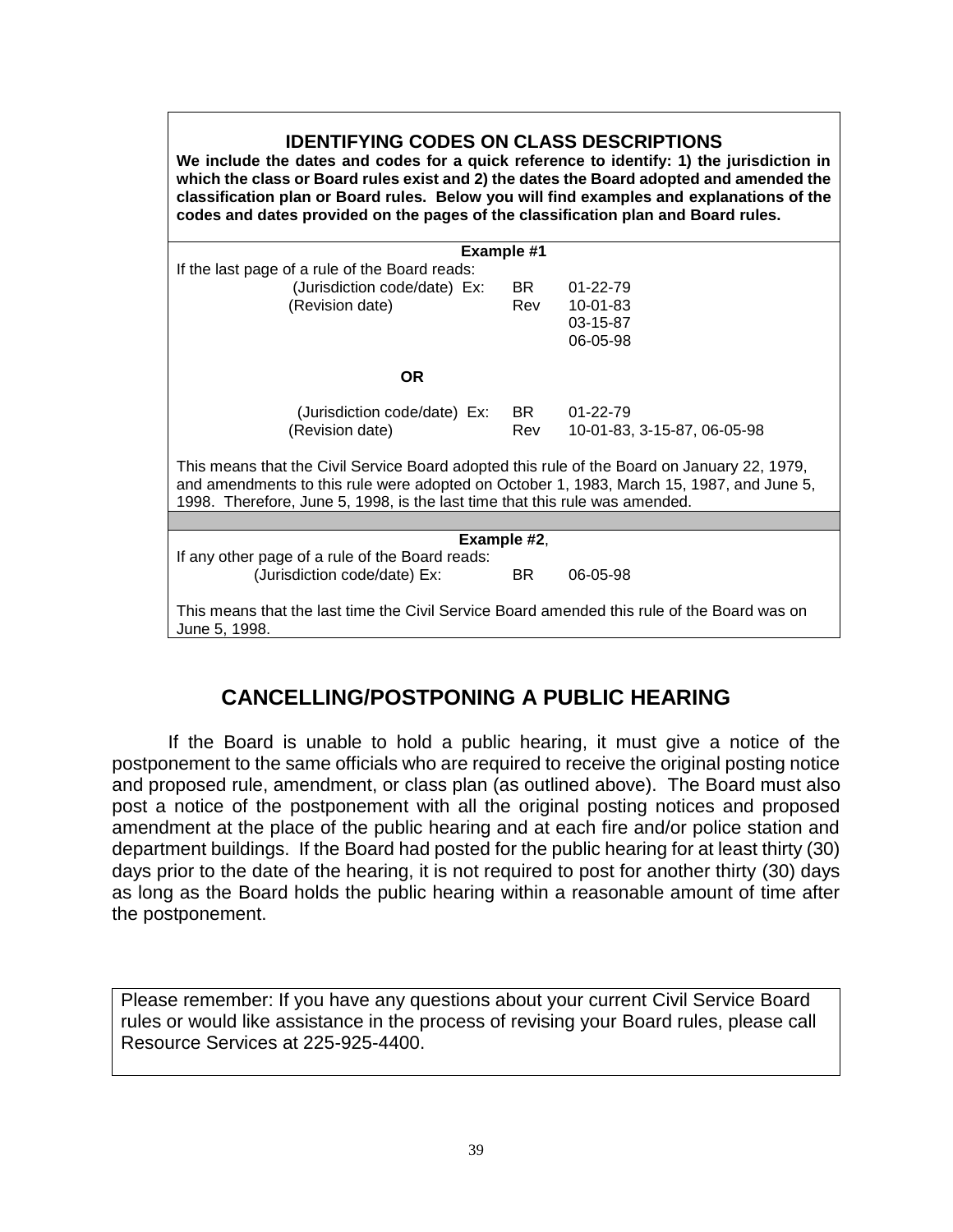# *SECTION V: EXAMINATIONS*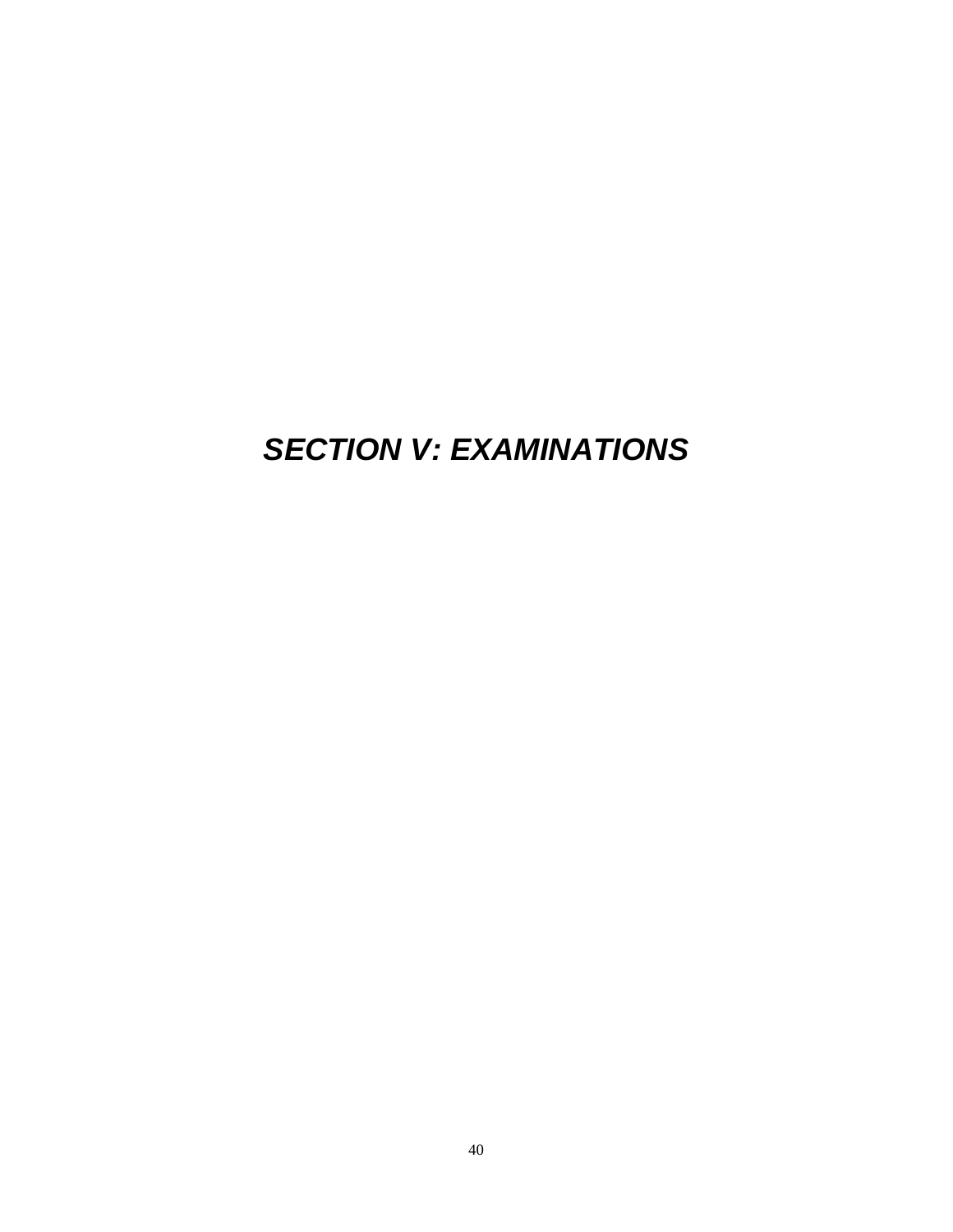The board has the responsibility and authority to call for promotional and competitive examinations in order to establish employment lists in accordance with R.S. 33:2552 or R.S. 33:2492. **However, effective August 1, 2020, the State Examiner has the responsibility and authority to call for the entry level firefighter and entry level police officer exams.** 

### • COMPETITIVE EXAMS

May be given as often as the needs of the service require.

o There is a high turnover in an entry-level competitive class, the board will probably need to frequently call for an examination for the class

#### *or*

o The employment list for an entry-level competitive class contains an insufficient number of candidates from which the appointing authority may select.

### • PROMOTIONAL EXAMS

o May be given as the needs of the service require, but must be given at least one time during each successive period of eighteen (18) months.

This assures the appointing authority will have a promotional list of candidates from which to select in the event of a vacancy, or when a substitute appointment of more than 30 days will be necessary.

o May be given whenever a permanent vacancy occurs in a position which the appointing authority anticipates filling, but there is no promotional eligibility list from which to fill the vacancy

NOTE: When an eligibility list has been exhausted (no more eligibles), the board may call for another promotional examination in order to establish a new list of eligibles. A provisional appointment indicates to the Board that a vacancy has occurred, which must be filled from an existing employment list, or from a list that must be established following a new test.

Of course, the appointing authority may at any time request the board to call for examinations; however, we advise that the Board must be proactive in maintaining employment lists in order to avoid long periods without persons eligible for appointment.

Our office serves 144 jurisdictions and we need ample time to add your jurisdiction to our testing schedule and to develop examinations as needed. Generally speaking, an examination can be administered as soon as sixty (60) days or as late as ninety (90) days following receipt of the roll calls for each exam.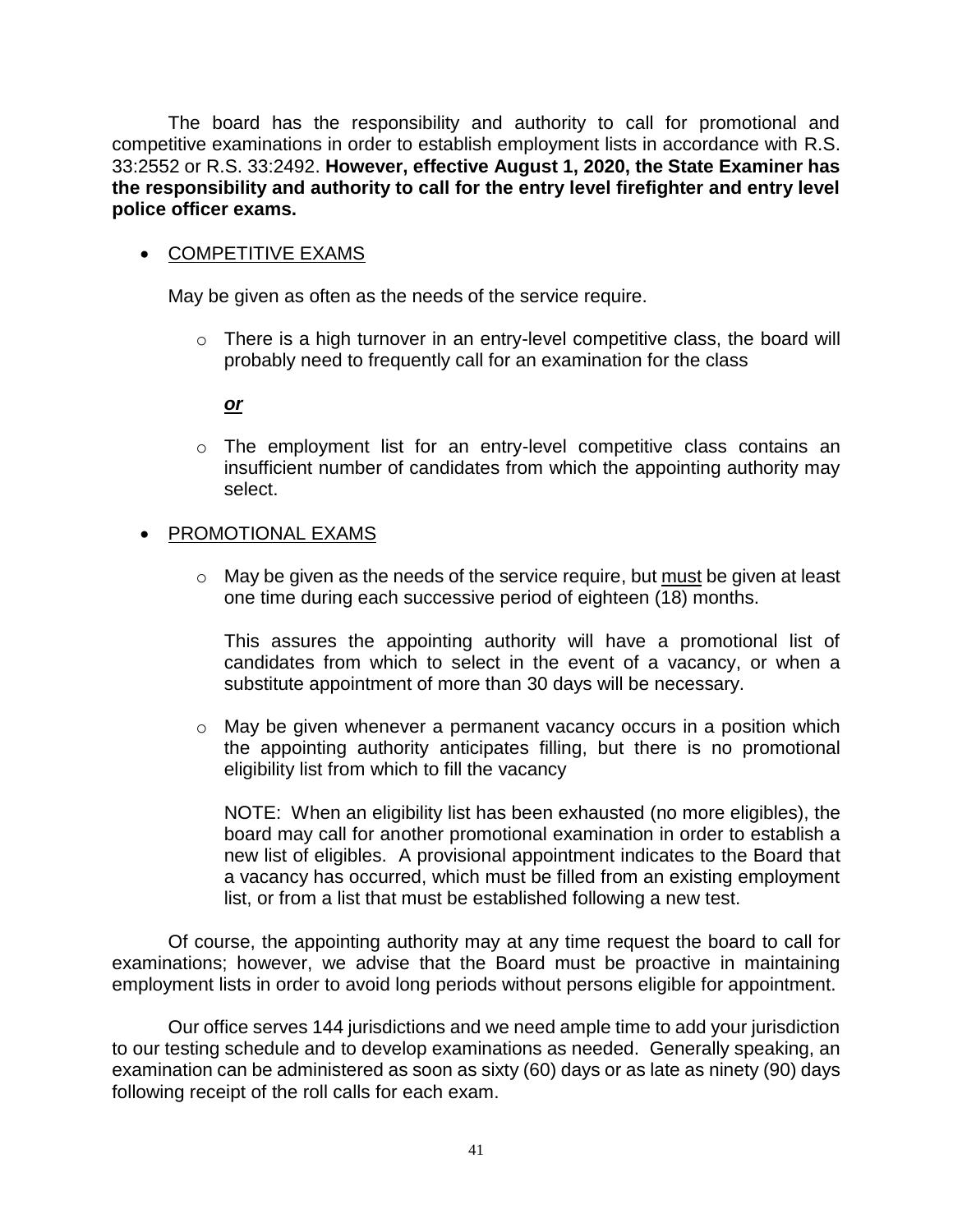**Effective August 1, 2020, the State Examiner will maintain a statewide eligibility list for entry level firefighter and entry level police officer classes.** 

# **PROCEDURES**

The State Examiner is authorized by law to prepare and develop valid tests of fitness. LSA-R.S. 33:2492(4) and 33:2552(4) provide, as follows:

*Tests may include written or oral questions, trials in the performance of work characteristic of the class, inquiries into facts relating to education, experience or accomplishments in specialized lines of endeavor, or any combination of these and other elements duly related to the purposes of tests.*

While tests may be administered in a variety of forms, the pre-exam and post-exam procedures as outlined below remains consistent.

# **PRIOR TO THE EXAMINATION**

#### **POSTING FOR EXAMINATIONS**

The board must post an examination notice for a continuous period of ten (10) days prior to the application deadline. The posting period must be for at least ten (10) continuous days. If there is a need to post again (such as needing a larger pool of applicants), the board must meet and pass a motion to post for another continuous ten (10) day period.

Notices for either competitive or promotional examinations must be posted on the bulletin board at each station and department building of the respective departments. The Board is required to send a copy of all competitive posting notices to the State Examiner's Office prior to actual posting in order that we may advise the board should any changes be required.

The posting notice must include:

- the class or classes for which the test(s) will be administered;
- whether the examination(s) will be competitive or promotional;
- the final date on which applications for admission to the test(s) will be received;

The posting notice should also include:

• Information about how applicants may obtain applications, and to whom completed applications must be submitted;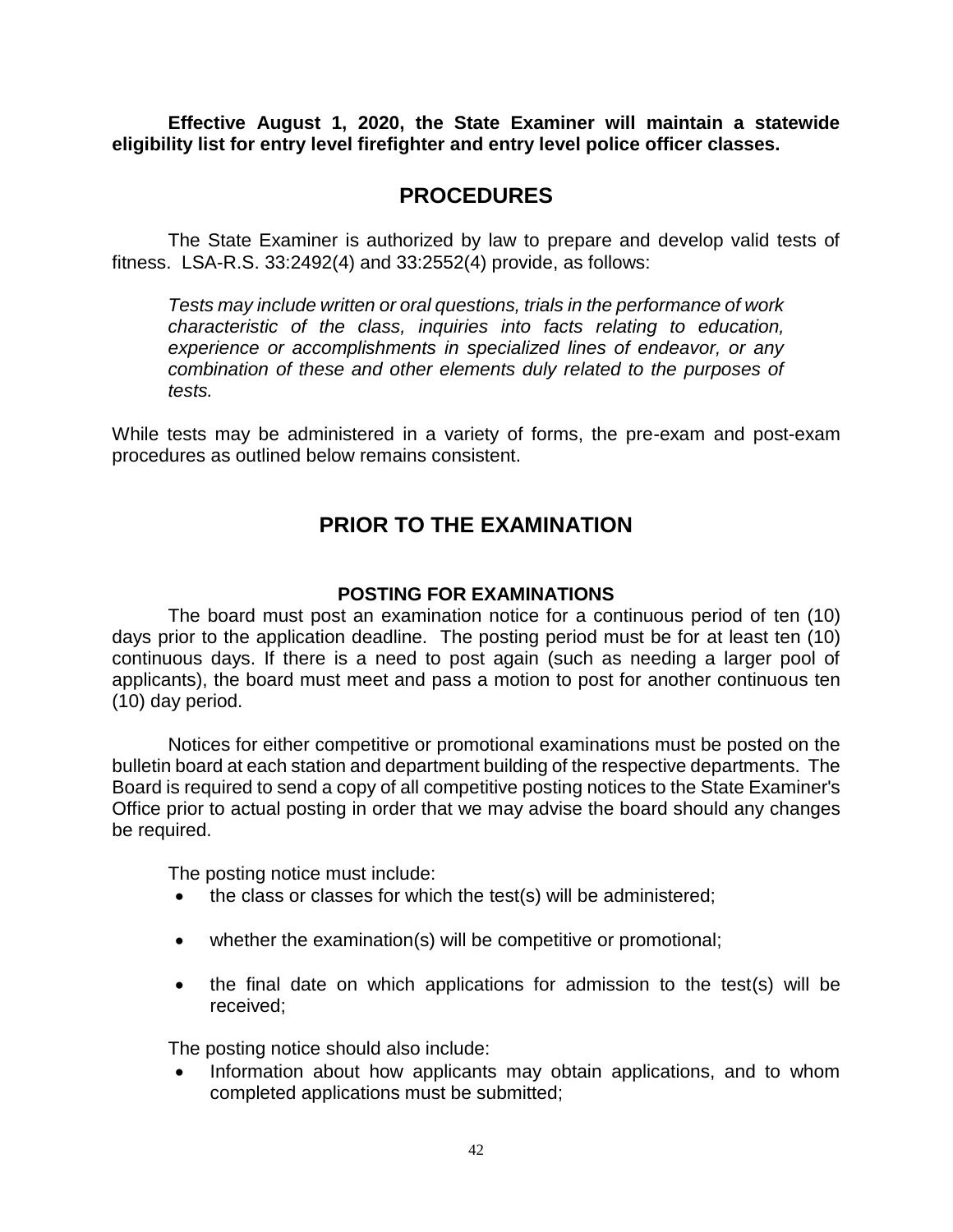- The qualification requirements for admission to the respective exam(s). This list will include all qualification requirements in the class plan as adopted by the civil service board. If the board waived any of the qualification requirements for the examination, the posting notice must *also* include a statement that the qualification requirement had been waived for that exam only. (Please see section on the following page on waiving qualification requirements.)
- A list of all documents which the board requires as proof of meeting certain qualification requirements, and which must be attached to the application.

For all *COMPETITIVE* examinations, **except entry level firefighter or entry level police officer,** the Board must post a public notice on the Office of State Examiner's website and the municipalities', fire protection district or parish fire department for a period of ten (10) days prior to the final date for accepting applications. The board is NO LONGER required to run the notice of the exam in Official Journal of the jurisdiction.

#### **WAIVING QUALIFICATION REQUIREMENTS**

When the board calls for *promotional* examinations, there may be situations when the Board cannot establish and certify a list of eligibles based upon the existing qualification requirements and the prospective pool of applicants. In such situations, the Board may find that one or more qualification requirements must be waived, for one examination only, in order that it may certify a list of eligibles. A waiver may be needed in the following situations:

- The board determines there is a permanent vacancy in the class, there is a need to create an eligibility list. No employee is eligible according to the adopted qualification requirements.
- The Board determines there is an insufficient number of eligible employees in the next lower class to establish an eligibility list, according to the adopted qualification requirements. For example: there are two (2) vacancies to be filled, but there is only one (1) employee eligible.
- There are existing or anticipated vacancies in the class. The employee(s) who failed the last examination are the only employees eligible under the current qualification requirements.

In the event that the board determines the need to waive the requirements for an examination, our office advises that such waivers be incremental and extended to employees only as reasonably necessary to establish an eligibility list. We suggest that the posting notice for the examination include the board's current qualification requirements and the one-time waiver of qualification requirements. Our office requests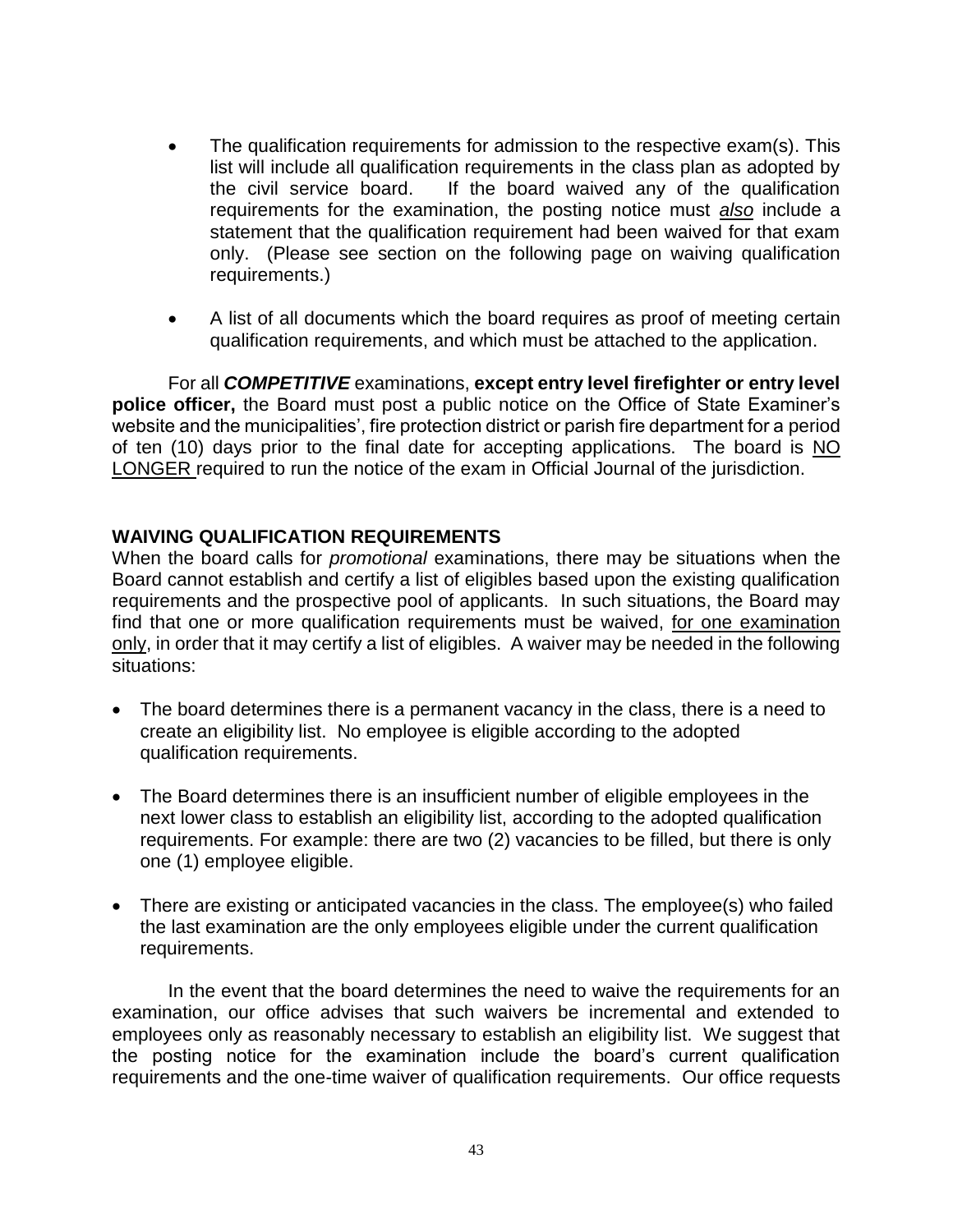a copy of the posting notice so that we may properly record the waiver in our records, and, if necessary make any recommendations to the board.

**NOTE:** Waivers are intended to be used only when it is clear the Board anticipates that will be unable to certify a list of eligibles based upon an inadequate applicant pool. Waivers do not permanently amend qualification requirements. If the Board must consistently waive requirements, it is an indication that the qualification requirements may be too restrictive. It may be necessary to amend the qualification requirements following the statutory procedures for adopting or revising your Board rules.

#### **DISTRIBUTING APPLICATIONS**

For the convenience of applicants, the Office of State Examiner provides fillable/printable versions of both the competitive and promotional applications on our website. These application forms are used by most jurisdictions. However, we have language on our website that states that applicants should contact the civil service board giving the examination for information concerning the application that the jurisdiction prefers. *(NOTE: Applications for admission to tests for the classified fire and police service of the City of Kenner must be obtained ONLY from the Kenner MFPCS Board.)* The OSE suggests that the Board should designate one representative for the Board to be responsible for distributing and collecting applications. In many cases, the Board Secretary may be designated; however, if the Board Secretary is not available during regular business hours, the Board member from the respective department or the Chief's secretary may be designated.

The OSE suggests that a list of required documentation should be attached with each application distributed. This will help the applicant know what will be needed to verify that he/she meets certain requirements for admission to the exam. We suggest also that the posting notice for each competitive and promotional exam should include a list of the necessary documentation needed for verification.

We urge the Board or its designee to avoid denying anyone an application or an opportunity to submit an application.Even when applications are submitted without supporting documentation or with incomplete information, the application should be received, date stamped and made available for review by the Board. Likewise, applications received outside the periods for accepting applications should be received, date stamped, and held on file for submission during the next posting period. In such instances, the individual may be advised to submit another application when the exam is announced again, in order to assure that the applicant's information is current.

#### **ACCEPTING APPLICATIONS**

Each fire and police civil service board operates independently under the provisions of the Fire and Police Civil Service Law. The procedures for providing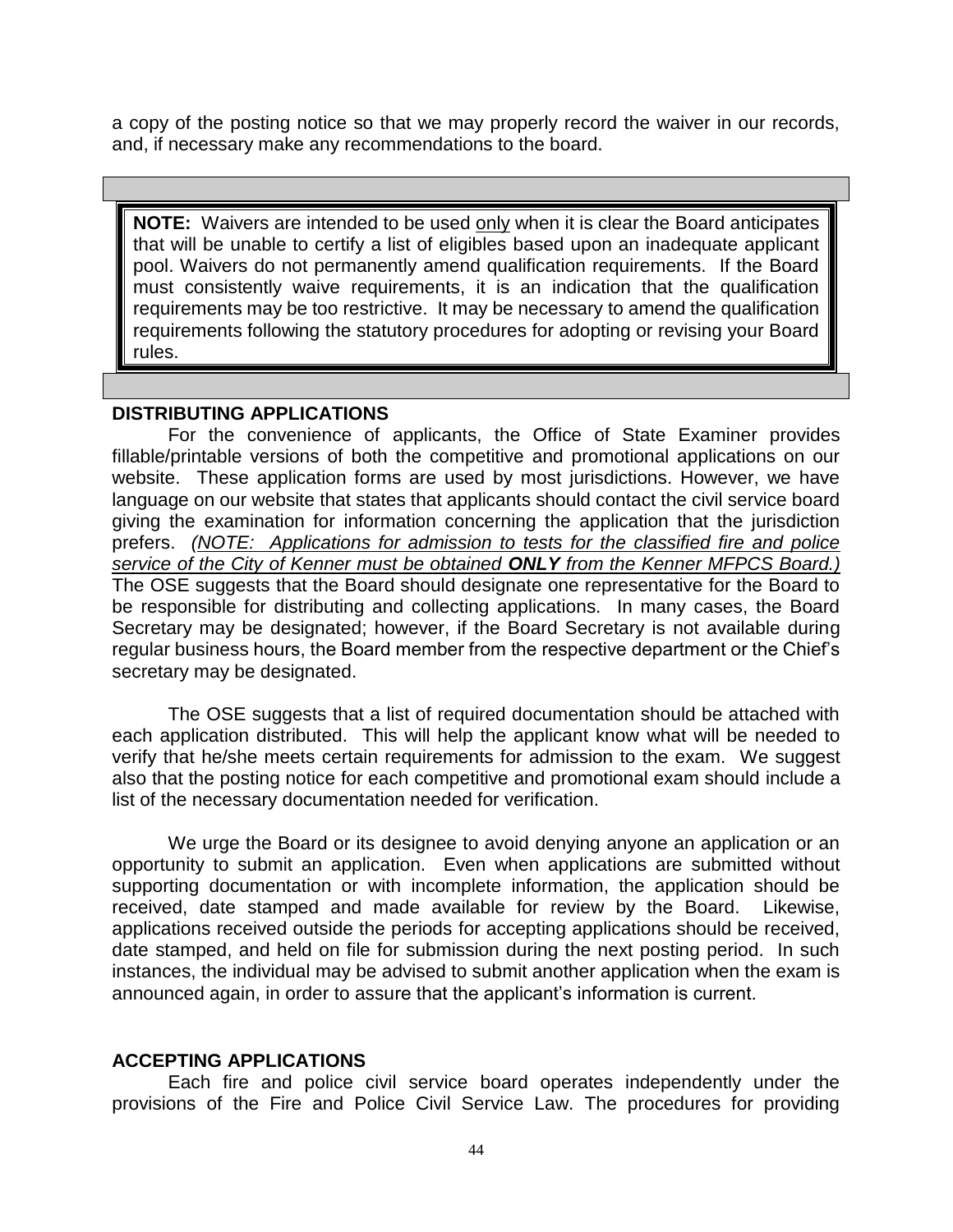notification of exams and for the period for accepting applications are established by law. For example, no application for admission to an examination may be submitted for consideration past the deadline date for accepting applications for the exam. The Fire and Police Civil Service Law requires that such applications shall be rejected. However, procedures that are not specifically provided for by law may be established by each Board, and therefore, may vary from Board to Board. Each Board is the final authority on such procedures regarding the submission of applications. The procedures for submitting applications should be clearly stated on posting notices.

Although many Boards accept hand-delivered applications, we suggest that Boards encourage applicants to submit applications by mail to a post office box or drawer designated specifically for the sole use of the Fire and Police Civil Service Board. The OSE encourages the Board to obtain and maintain *for its sole use* a post office box or drawer in order to receive correspondence that is necessary to effectively conduct its business. The governing authority must provide adequate appropriations to for the Board to procure equipment and furnishings necessary for its operations (R.S. 33;2480 and 33:2540). All applications should be postmarked on or before the last date for accepting applications. Those having a postmark **after** the deadline **must be rejected** by the Board for late filing. Such procedures will help to ensure that applications are received directly by the Board. Procedures for accepting hand-delivered applications should be clearly outlined and enforced in order to avoid submission to the wrong party, loss, misplacement or mishandling.

Completed applications are the property of the civil service board and must remain with the civil service board's records. This office recommends that the board maintain these applications on file for a period not less than five (5) years. The board may wish to consult the Secretary of State's Office, Division of State Archives for advice relating to retaining public records. The Division may be contacted at (225) 922-1000. If the appointing authority or department chief requests applications for selection reasons, your Board may provide a copy; however, it must retain the original. Redacting private information, such as social security numbers may be advisable. Such information, if needed, may be directly obtained from the applicant by the appointing authority or the department chief.

#### **STUDY GUIDES and PRE-EXAM BOOKLETS**

The OSE provides each Board a pre-examination booklet for each competitive, entry-level examination. In order to contain costs, each Board is asked to duplicate the booklet and distribute a copy upon the request of any applicant. With each scheduling letter for promotional exams, the OSE usually provides a study guide to be duplicated and distributed to applicants according to the promotional exam for which they applied. Study guides for promotional and non-entry level competitive examinations are based on the exam plan, which has been developed from information and data obtained from the most recent job analysis for the respective class of positions. Because the job analysis reflects the duties and responsibilities of incumbents in the positions of each respective classes for which tests are being given, the examination and its study guide is unique to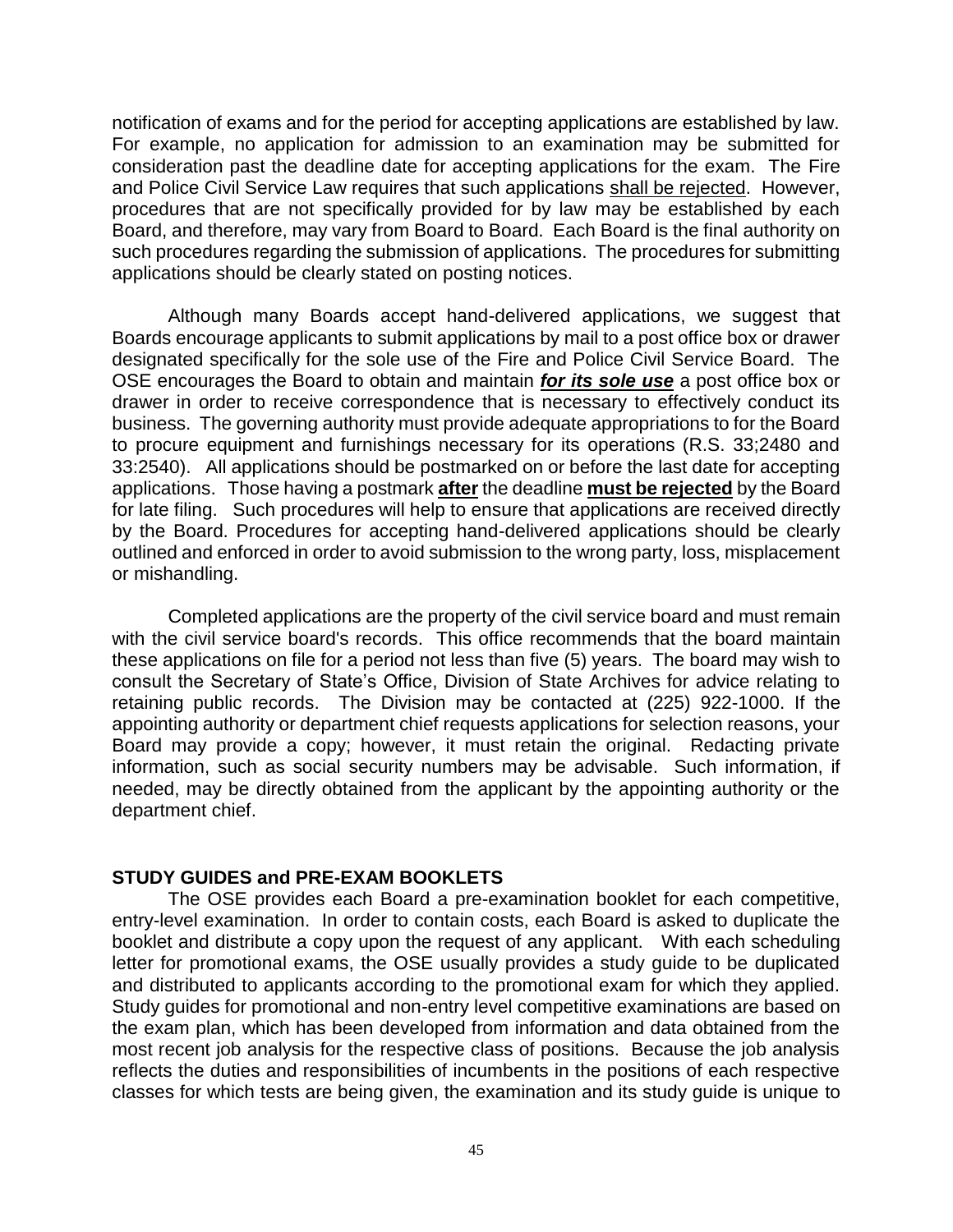your Board's jurisdiction. Due to the customization of the exam to your Board's jurisdiction, the study guides for these examinations will be forwarded to your Board usually no less than six (6) weeks prior to the scheduled date of the examinations. A copy of study guides should be made available immediately to every applicant in whatever manner the board deems appropriate.

## **APPROVING/REJECTING APPLICATIONS**

Following the period for accepting applications, the board must meet to review them to verify that qualification requirements are met, and to determine if applicants should be admitted to the exam, or must be rejected. We recommend that your Board should meet as soon as possible after the final date for accepting applications in order to allow time for the board to properly notify all approved applicants of the date and time of the scheduled exam.

In reviewing the applications, the board *may* reject any application if the board finds reasons in accordance with the provisions of R.S.  $33:2553(A)(5)$  or  $33:2493(A)(5)$ . The board *must* reject any application if:

- 1. It was received after the final date for accepting applications.
- 2. The applicant is not a citizen of the United States and of legal age (entrance and competitive classes).
- 3. The applicant does not meet all the qualification requirements of the class as adopted by the board.
- 4. The Board cannot verify that requirements have been met by the applicant due to the lack of adequate documentation. The Board may conditionally accept such applications if the applicant can submit the required documentation by a specific date and time prior to the exam, which is to be determined by the Board. If the documents are not submitted in time, then the board must reject his/her application.

We urge the board *NOT* to interview applicants or run background checks. The appointing authority is the employer and is responsible for any post-exam selection procedure which may be used in the hiring process.

All approved applicants must be notified of the date, time, and place of the scheduled examination at least five (5) calendar days prior to the examination in any manner the board deems appropriate. Additionally, the OSE suggests:

- Approved applicants for a *competitive examination* should be notified by mail.
- A copy of the roll call (names only) should be posted on the departmental bulletin boards of the respective department or, if available, in the board's locked bulletin board in the departments*.*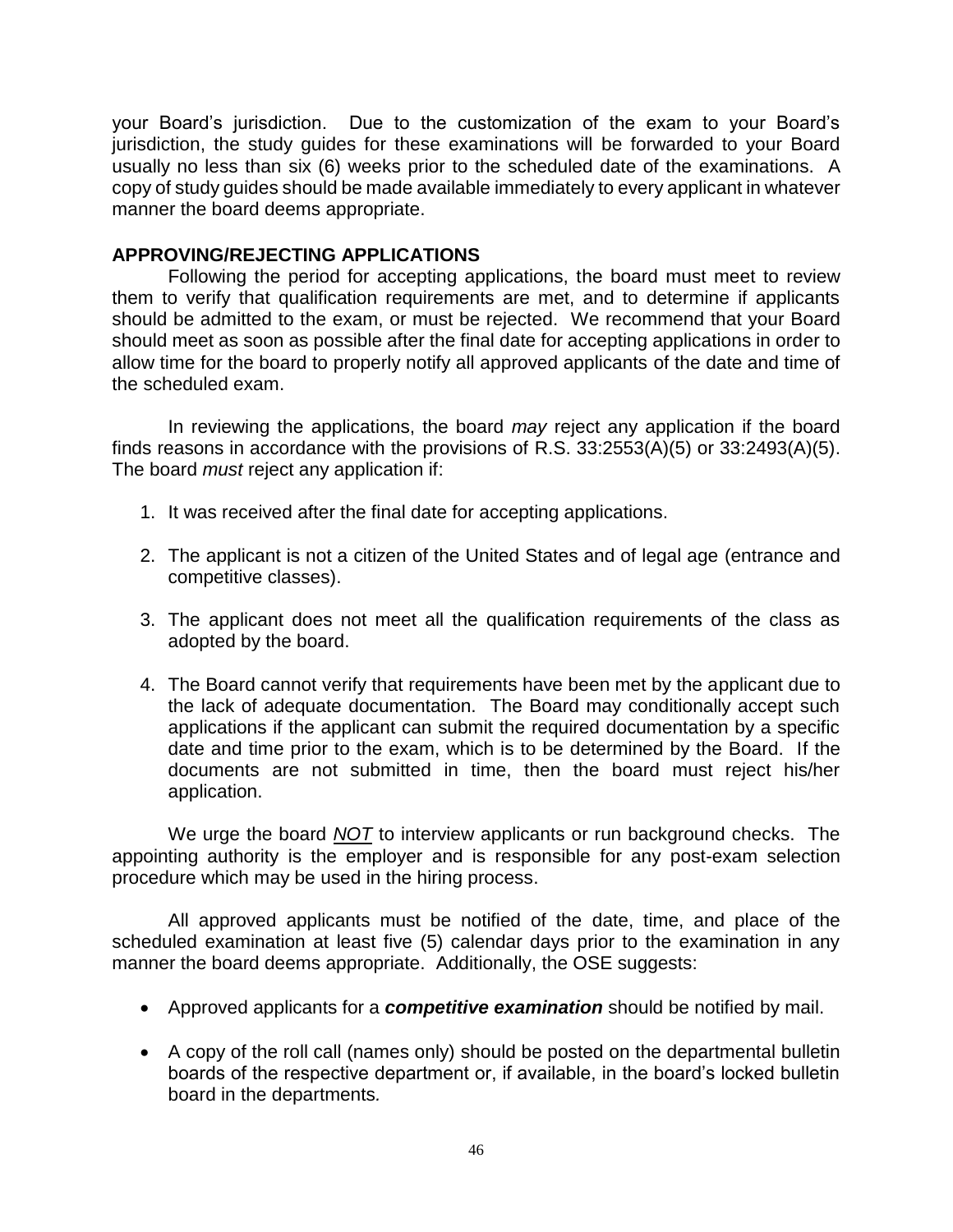• Approved applicants for a *promotional examination* should be notified by posting a copy of the roll call and a notice advising of the date, time, and place of the examination on the departmental bulletin boards of the respective department or, if available, in the board's locked bulletin board in the department. The board may also wish to notify each applicant by mail.(R.S. 33:2552(1) or R.S. 33:2492(A))

#### **SPECIAL TESTING ACCOMMODATIONS**

If any applicant requests special testing accommodations because of a disability which inhibits a major life activity, the applicant must attach a written request to the application which identifies the specific accommodations requested. The request must have attached a copy of written documentation from a doctor, psychologist, rehabilitation counselor, occupational or physical therapist, or other professional with knowledge of the applicant's functional limitations. The Board will review the application and determine if the applicant meets the qualification requirements of the class and if the applicant attached the proper documentation to grant his/her special accommodations. In order for our office to adequately prepare for testing an applicant with special accommodations, please notify our office at least thirty (30) days prior to the examination date or as soon as possible.

**NOTE:** Special accommodations may require the Board to provide a separate facility which is in close proximity to the original test site, a reader, or any other **accommodations which have been documented and requested by the applicant.** The OSE will send additional personnel to provide for the administration of the examination to the ADA applicant.

### **SCHEDULING EXAMINATIONS and THE ROLL CALL**

The board secretary will send the OSE a roll call list of approved applicants for each exam. OSE requests a separate roll call for each exam, listing the names in alphabetical order, including the race and sex of each applicant. Please *do not* list the applicants' social security number, birth date or home address on the roll call document. Once the OSE receives the certified roll call of approved applicants, we will contact you in order to schedule a date and test site location for our office to administer the exam(s). Once there is an agreed upon testing date and location, you will receive an email from the OSE reflecting all this information.

Next, you will advise each approved applicant of the date, time and location of the exam *at least* 5 calendar days prior to the exam date, in any manner the board deems appropriate. Most competitive applicants do not work for the department and are therefore typically notified by letter or e-mail. Promotional applicants work for the department and may be notified by e-mail and/or a roll call posted on the department bulletin board. The law does not require the board to notify those who have been rejected for testing,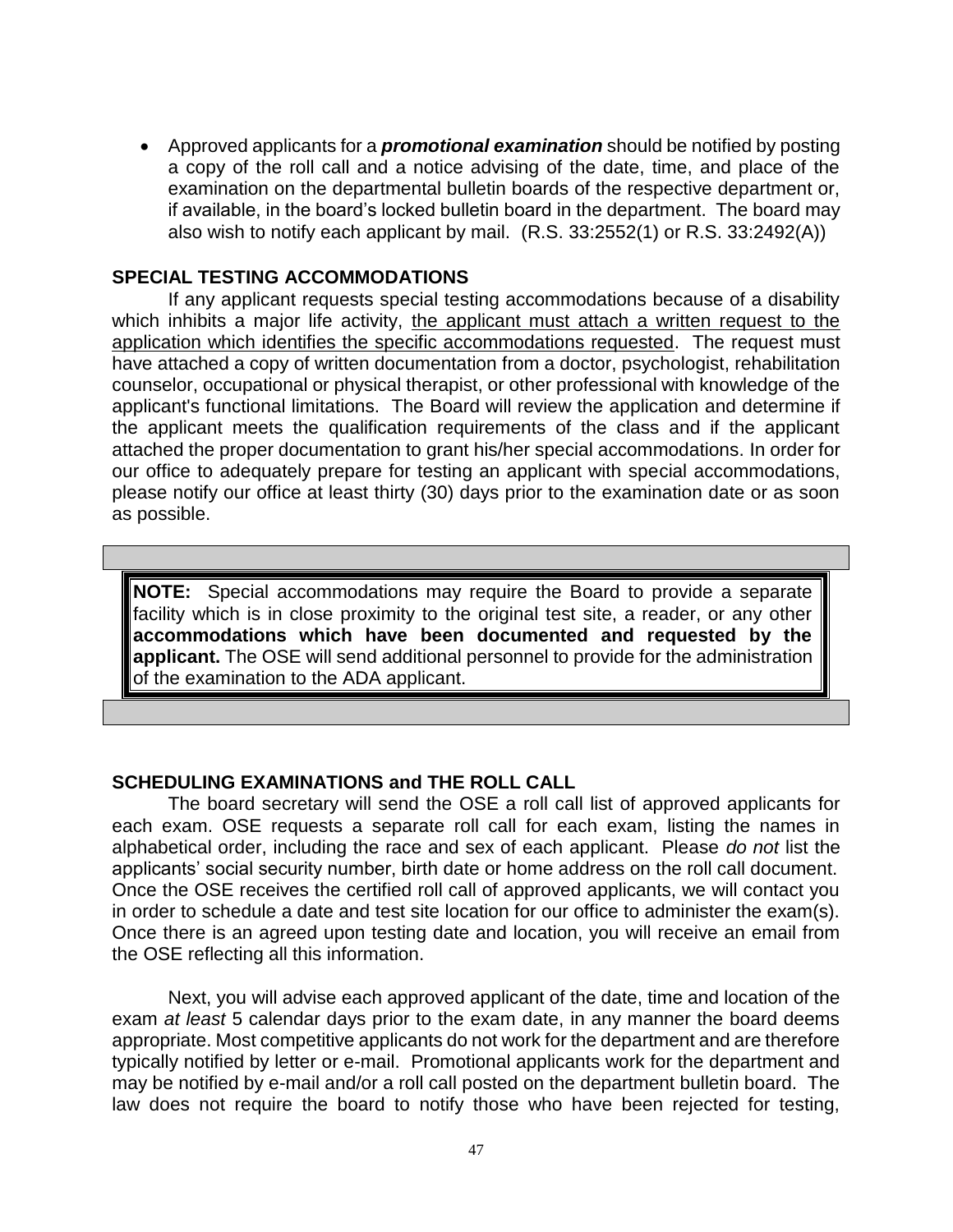however, to minimize phone calls from those applicants, we suggest they be advised in writing of the reason their application was rejected for testing. They may also be advised of the option to re-apply for testing at the next available date and may be directed to OSE for further guidance.

OSE will travel to the designated jurisdiction and administer the exam(s) on the scheduled date.

## **DAY OF EXAMINATION** *GUIDELINES FOR THE EXAM SITE*

## **TESTING ENVIRONMENT**

When selecting the exam site, it is important to select a building/room which will provide a comfortable and distraction-free testing environment. It should be large enough to accommodate the total number of applicants on the roll call. The board should be aware of any activities in or around the building/room which could be disruptive to the testing environment such as a large event going on in the same building, construction inside/outside the building, alarms within the room that cannot be turned off, etc. We request that chairs and tables be arranged so that all applicants face one direction and are provided with sufficient space which will be conducive to the security and integrity of the testing environment.

When providing a separate facility for an ADA applicant, please make sure that it also meets the specifications outlined above for exam sites. It is the board's responsibility to make every effort to provide a comfortable and quiet testing environment in order for applicants to have an opportunity for success.

## **PERSONAL ELECTRONIC/TELECOMUNNICATION DEVICES**

In the interest of protecting the integrity and security of the examinations administered by the Office of State Examiner, and to prevent disruptions during the test, the Office of State Examiner has adopted the following policy, which is strictly enforced:

*Under no circumstance will any test applicant be permitted to enter the examining room with a personal or department issued electronic or telecommunication device. Prohibited devices include, but are not limited to: cellular telephones, smart phones, digital pagers, iPads/Kindles or any like device, body cam, telecommunicator, radio, or any other device capable of storing, sending, or receiving analogue or digital data. In the event that an examining official discovers any applicant to have any prohibited device in his/her possession during the examination process, the applicant will be immediately disqualified from the examination and asked to leave the exam site!*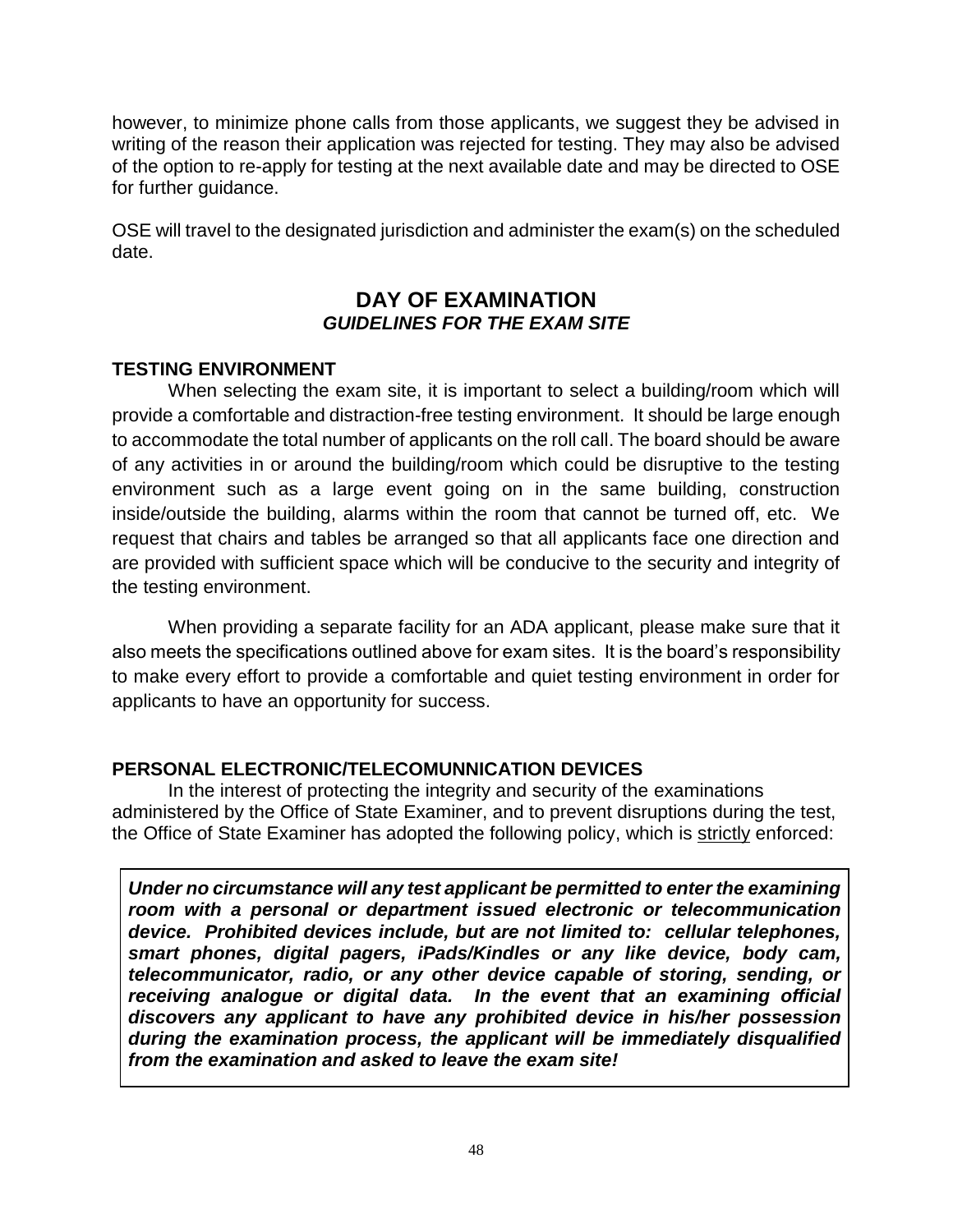We strongly recommend that a statement of this policy be included when notifying all approved applicants of the exact date, time and location of the examination to be administered. No one will be allowed admission with such devices in his/her possession.

# **AFTER THE EXAMINATION**

#### **SENDING RESULTS TO THE BOARD**

After the OSE administers an examination and our examiner returns the exam materials to the office, the grading process will commence as soon as possible. The process to complete scoring may take from four (4) to six (6) weeks; however, we usually report the scores by mail within one to two weeks. Once the tests are scored and signed by the State Examiner, the results will be mailed to the Board. Please do not advise candidates to contact our office with requests for results.

The OSE will forward the scores for each exam in a sealed envelope marked:

"*Official Civil Service Board Business. Test results enclosed. The Office of State Examiner recommends that this envelope remain sealed until the civil service board meeting*".

The word "*Confidential*" will also be stamped on the front and back of the envelope, and the flap of the envelope will be sealed. This sealed envelope will be placed in a clasp envelope. These procedures were implemented as the result of test scores having been leaked to appointing authorities and employees prior to the Board receiving notification. Scores are not considered official until the Board has acted to approve them (at a board meeting) for certification to the appointing authority.

#### **INDIVIDUAL ANALYSIS PROVIDED FOR TRAINING**

The package containing the exam results will also include an envelope addressed to the chief of the department(s) for which the tests were administered. The envelope contains individual analysis of the performance of each applicant who took the examination which may be distributed to the employees by the chief. A group analysis will be provided with the results of *promotional examinations* only. The group analysis can be used by the department to identify subject areas in which additional training may be beneficial. *We recommend that a copy of the group analysis be maintained by the chief, inasmuch as we will be unable to provide duplicates.*

#### **APPROVING RESULTS FROM THE EXAMINATION**

When the scores are received by the Board Secretary, the Board Chairman must schedule a meeting in order to review and approve the test results. The envelope containing the test results will be marked "Confidential" and must remain sealed until it is opened by the Board during its meeting. After the board approves the test scores, the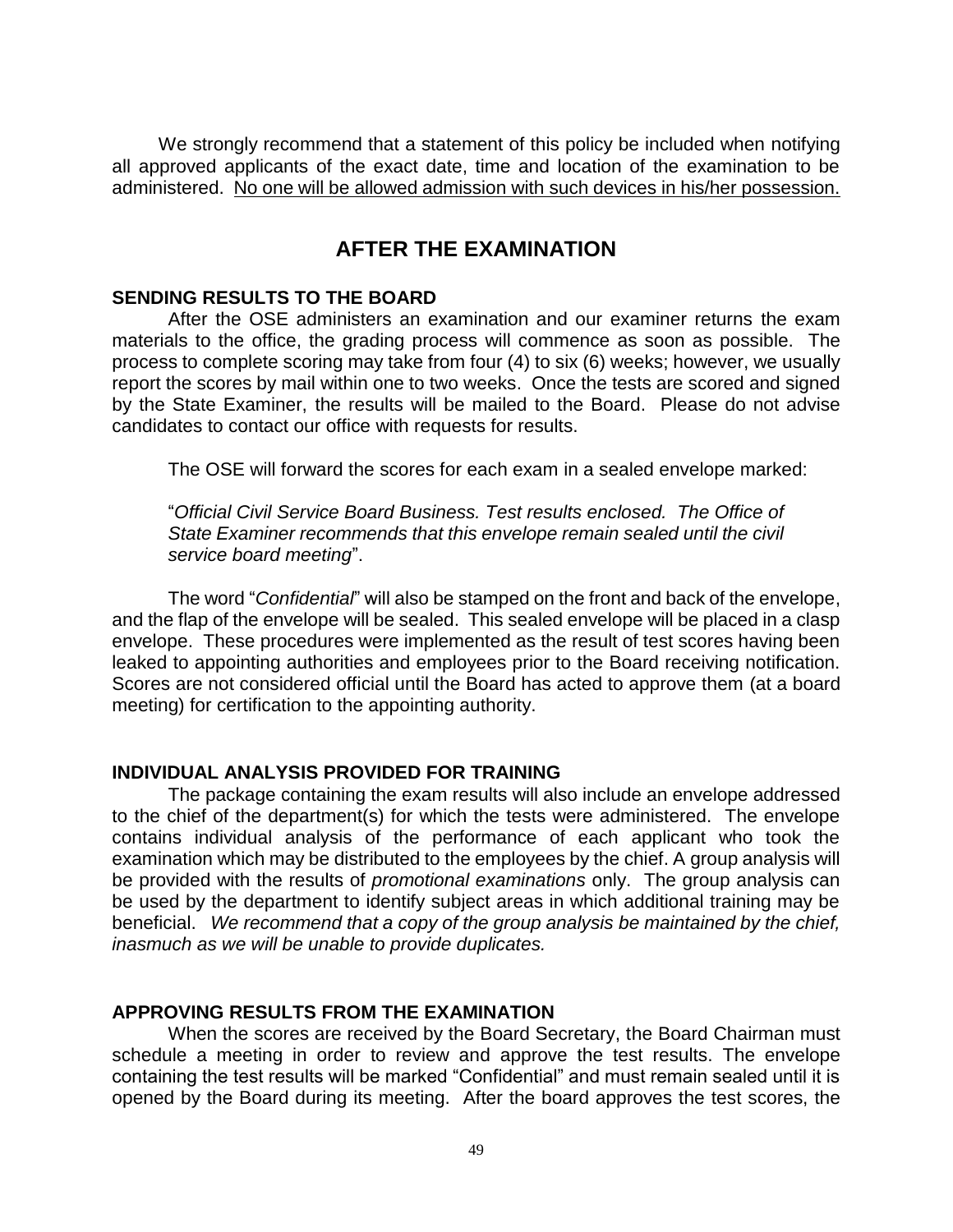blue document entitled "Results of Examination" should be forwarded to our office as soon as possible. The chairman or vice-chairman must sign and date (date of approval) the blue copy including the date the board approved the test scores and the expiration date. Test scores on all competitive examinations are valid for a period not to exceed eighteen (18) months from the date the board approves the eligibility list. Test scores for promotional examinations are valid for a period not to exceed forty-eight (48) months from the date the board approves the eligibility list.

#### **VETERAN'S POINTS**

A veterans' preference of five-points is granted to veterans who receive passing scores for an entrance class. Preference points are awarded only to veterans who were discharged under honorable conditions from active duty in the U.S. Armed Forces during a war, or in a peacetime campaign or expedition for which a campaign badge has been authorized. These include the following wartime periods: 06/27/50 - 01/31/55 (Korean Conflict); during the period of more than 180 consecutive days, any part of which occurred between 01/31/55 and 10/15/76 (including Vietnam era), not including active duty for training in Reserves or National Guard; and from 08/02/90 - 01/02/92 (gulf War). If an employee's service began after October 15, 1976, the employee must have received a Campaign Badge, or Expeditionary Medal. Campaigns or expeditions for which such medals have been authorized include El Salvador, Lebanon, Granada, Panama, Southwest Asia, Somalia, Haiti, Kosovo, Bosnia and Herzegovina. Medal holders and Gulf War veterans who originally enlisted after September 7, 1980, (or began active duty on or after October 14, 1982, and have not previously completed 24 months of continuous active duty) must have served continuously for 24 months or the full period called or ordered to active duty. Note: If the applicant's DD-214 does not provide proof of entitlement for preference, the board must obtain an amended DD-214 or other written documentation showing award of Armed Forces Expeditionary Medal.

If the Board accepts an individual's application and reported test score and determines that the individual is qualified to receive veteran's points, it will add the five points to his/her original test score. In other words, each jurisdiction is responsible for adding veteran's points to a test score. If there is any confusion, the board may have to verify the individual's original test score to avoid adding the five points to a test score that has already been increased by veteran's points by the board where he/she originally took the examination.

### **NOTIFYING THE APPLICANT OF TEST RESULTS**

Following approval and certification of the examination results, each applicant who received a passing score shall be notified of his/her score and placement on the eligibility list for the class in any manner the board deems appropriate. (R.S. 33:2552.10 or R.S. 33:2492.10) The Board is required to notify only the individuals who received a passing score; however, we recommend that the board may wish to mail *each* applicant who took a competitive or promotional examination a letter of notification, even when they received a failing score.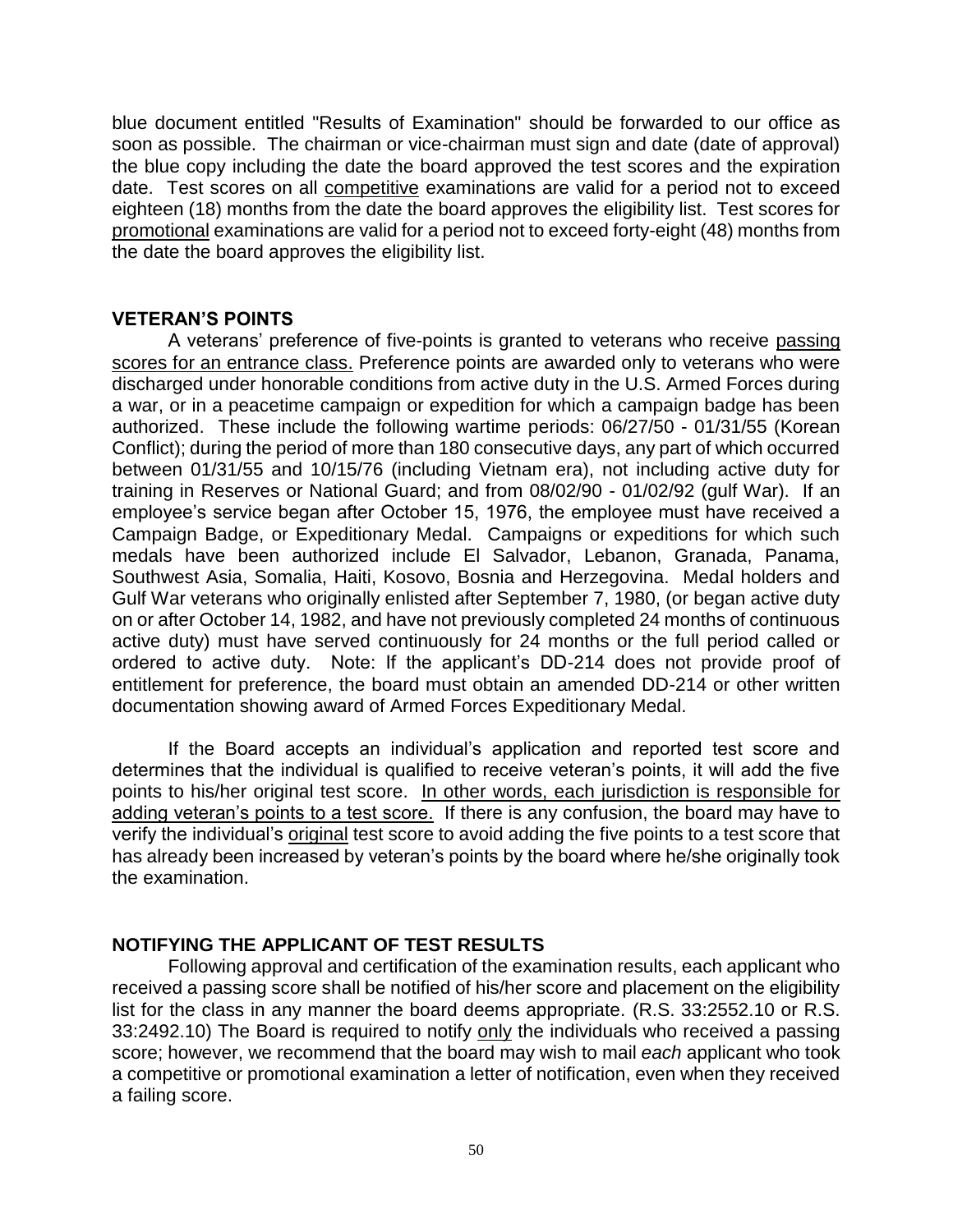We also suggest that the Board may wish to post on all departmental bulletin boards, a list of the names of the individuals who have passed the examination(s) as follows:

- names of individuals who passed a *competitive examination* are to be listed in order of their final test score. Please, **do not** include race and gender, social security number, nor test scores.
- names of individuals who passed a *promotional examination* are to be listed in total departmental seniority order. Please, **do not** include race and gender, social security number, nor test scores.

Names of persons who failed the test should not be listed.

# **CERTIFYING AN ELIGIBILITY LIST TO THE APPOINTING AUTHORITY**

After the board approves the examination results, the board must certify to the appointing authority the names on a competitive and promotional examination in the order provided in accordance with R. S. 33:2551.4 or R.S. 33:2491.D

- Names of individuals with a passing score on a *competitive eligibility list* are certified to the appointing authority from highest to lowest according to final test scores.
- Names of individuals with a passing score on a *promotional eligibility list* are certified to the appointing authority in total departmental or promotional seniority order.

The appointing authority should request a current certified eligibility list from the board whenever there is a vacancy to be filled. (R.S. 33:2554 or R. S. 33:2494)

### **THE ELIGIBILITY LIST**

Test scores on all competitive examinations are valid for a period not to exceed eighteen (18) months from the date the board approves the eligibility list. Test scores for promotional examinations are valid for a period not to exceed forty-eight (48) months from the date the board approves the eligibility list.

- The names of the individuals who passed a *competitive examination* are placed on the competitive eligibility list for the class for which they were tested, from highest to lowest score according to their final test score (R.S. 33:2491(D) or R. S. 33:2551(4)).
- The names of employees attaining a passing score on a *promotional examination* shall be placed upon the promotional employment list for the class for which they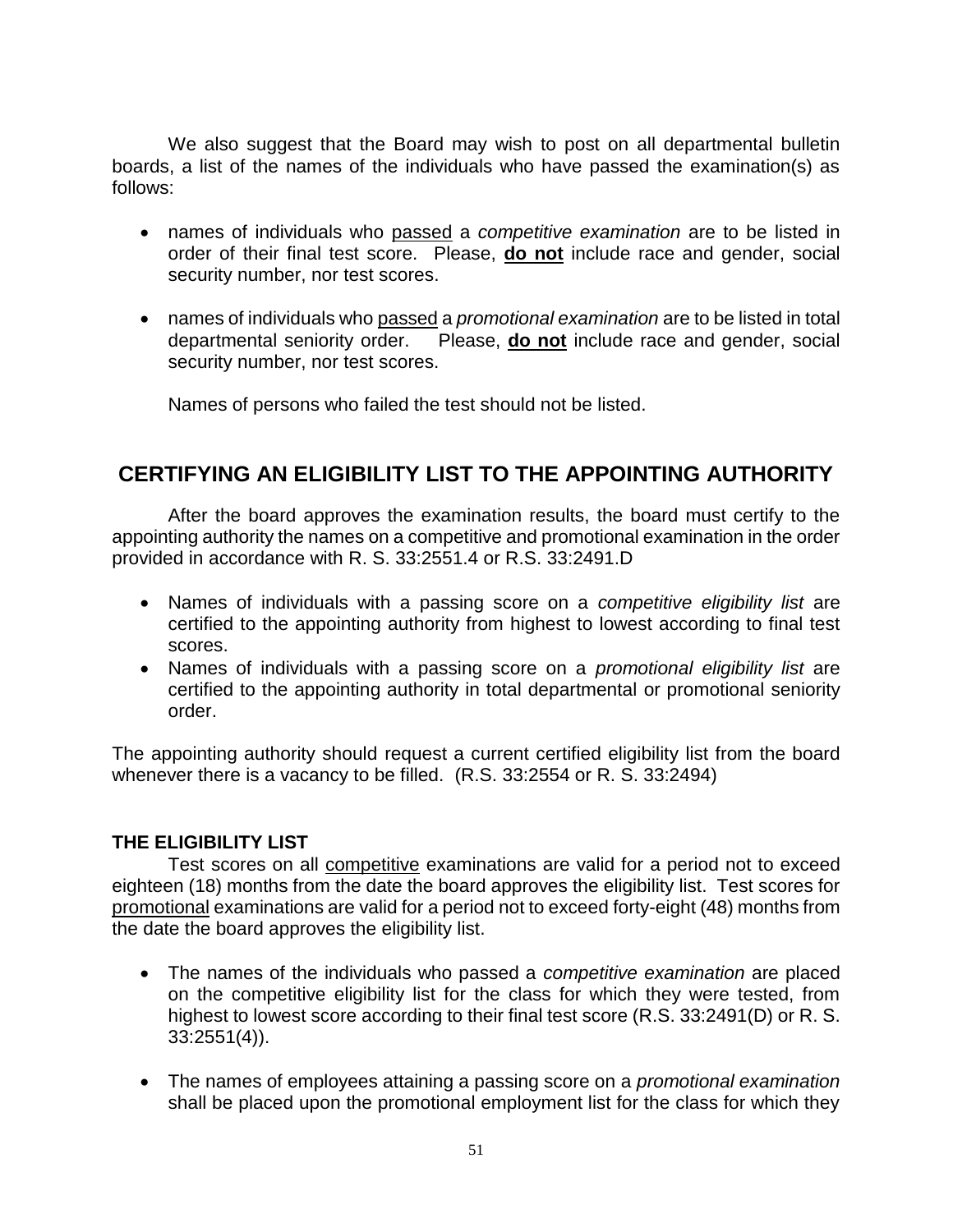were tested according to their total departmental or promotional seniority order. Employees who are tied in seniority shall be listed as having identical seniority.

As you may be aware, the board may remove an individual's name from the eligibility list for reasons the board feels are sufficient as we have outlined below or as provided for in R.S. 33:2553 or R.S. 33:2493. If the board removed a name from a *competitive* eligibility list because the applicant could not be located, or the applicant was not interested in the job at the time of the interview, or because the individual had his/her Fire Communications Officer, Police Communications Officer, Jailer, Secretary to the Chief or Departmental Records Clerk test score reported to another jurisdiction, that individual may, at a later time, request his/her name be placed back on the eligibility list. If the board determines the test score is still *valid*, the board may place the name back on the eligibility list.

An individual whose name was removed from the eligibility list for a reason listed above may still report his/her *valid* test score to other jurisdictions.

## **ADDITIONAL INFORMATION REGARDING EXAMINATIONS**

#### **WAIT TIME BETWEEN EXAMINATIONS**

There is no required waiting period between exams, and individuals may apply to take the next exam for which he or she may be eligible. For example, if an individual took a Departmental Records Clerk examination two months ago, he/she may submit an application for admission to a Departmental Records Clerk examination that any board has called for and is posting to accept applications. However, each time an individual wishes to take an examination, he/she must complete a new application and attach all supporting documentation that may be required by the board. In other words, the applicant must go through the same procedures every time he/she applies for an examination. Of course, all applications must be submitted prior to the application deadline for the appropriate exam.

## **EXPERIENCE AND TRAINING RATINGS**

The assessment of applicants' experience and training (E&T Rating) is considered to be an effective method of predicting future job performance, because they report past job-related experience and education. These assessments are based upon critical job requirements and competencies identified by subject matter experts (SME) through a job analysis, and are used to rate the amount and quality of the applicant's previous experience in performing the job-related tasks. Information about job-related experience and training is provided as a supplement to the completed application form. Ratings are generated through the use of benchmarks that are developed through consultation with the SME's during the test development phase.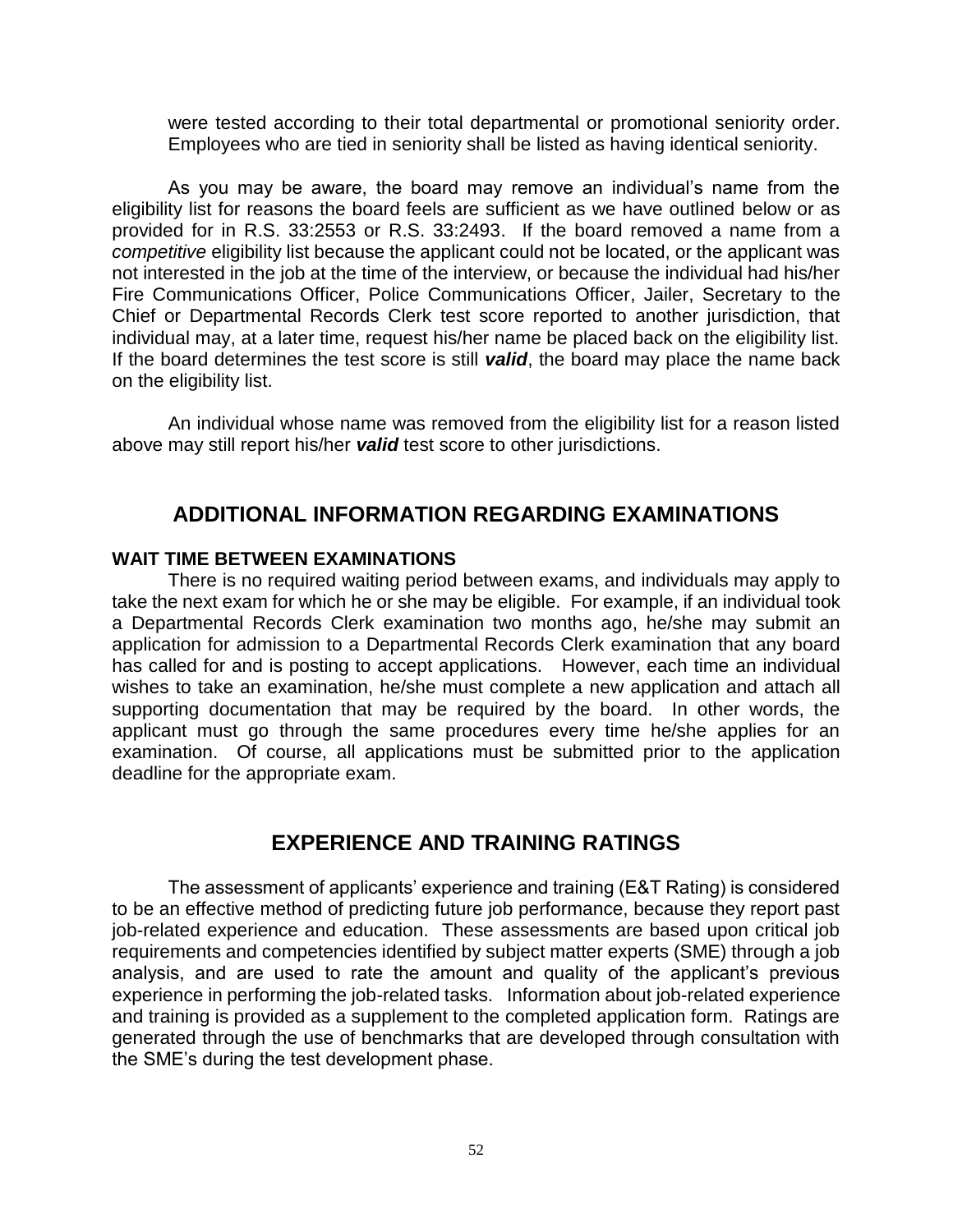In light of efficiencies gained, the OSE has determined that E&T Ratings will be administered as the selection procedure for certain competitive classes, restricted to situations deemed applicable by the State Examiner. For example, such a procedure may be used to establish an eligibility list when a new competitive class has been adopted, and a provisional appointment had been made to temporarily fill the vacancy. In the past, the civil service board typically allocated the provisional incumbent to the position of the new class; however, this practice was ended when research revealed that some form of examination was required.

The flow chart below explains the E&T Rating process. Except for the OSE sending the rating forms to each applicant and administering the test at an exam site, the process is the same for any other examination administered by the OSE.



# **MAKE-UP EXAMINATIONS FOR EMPLOYEES RETURNING FROM MILITARY LEAVE OF ABSENCE**

Upon return to duty following military leave of absence with or without pay, a classified employee may apply for any **promotional test** which he/she missed, and for which he/she may have been otherwise qualified, during the period of leave. The application must be submitted to the civil service board within a reasonable period of time following his/her return to duty as established by the board. If the application is approved, the board must contact the Office of State Examiner in order that the examination may be scheduled. Such examinations will be administered by the Office of State Examiner at our Baton Rouge office.

The applicant must have been eligible for admission to the respective test by having met all qualification requirements in effect at the time the examination was originally given. The applicant also would have been otherwise approved by the Board for admission to the test had he/she not been on military leave.

- The board must notify our office in writing after it has approved the employee's application. Our office will administer the examination to the employee at our office in Baton Rouge and we will notify the board of the date, time and place of the examination.
- The board must notify the employee of the date, time and place of the examination at least five (5) calendar days prior to the examination.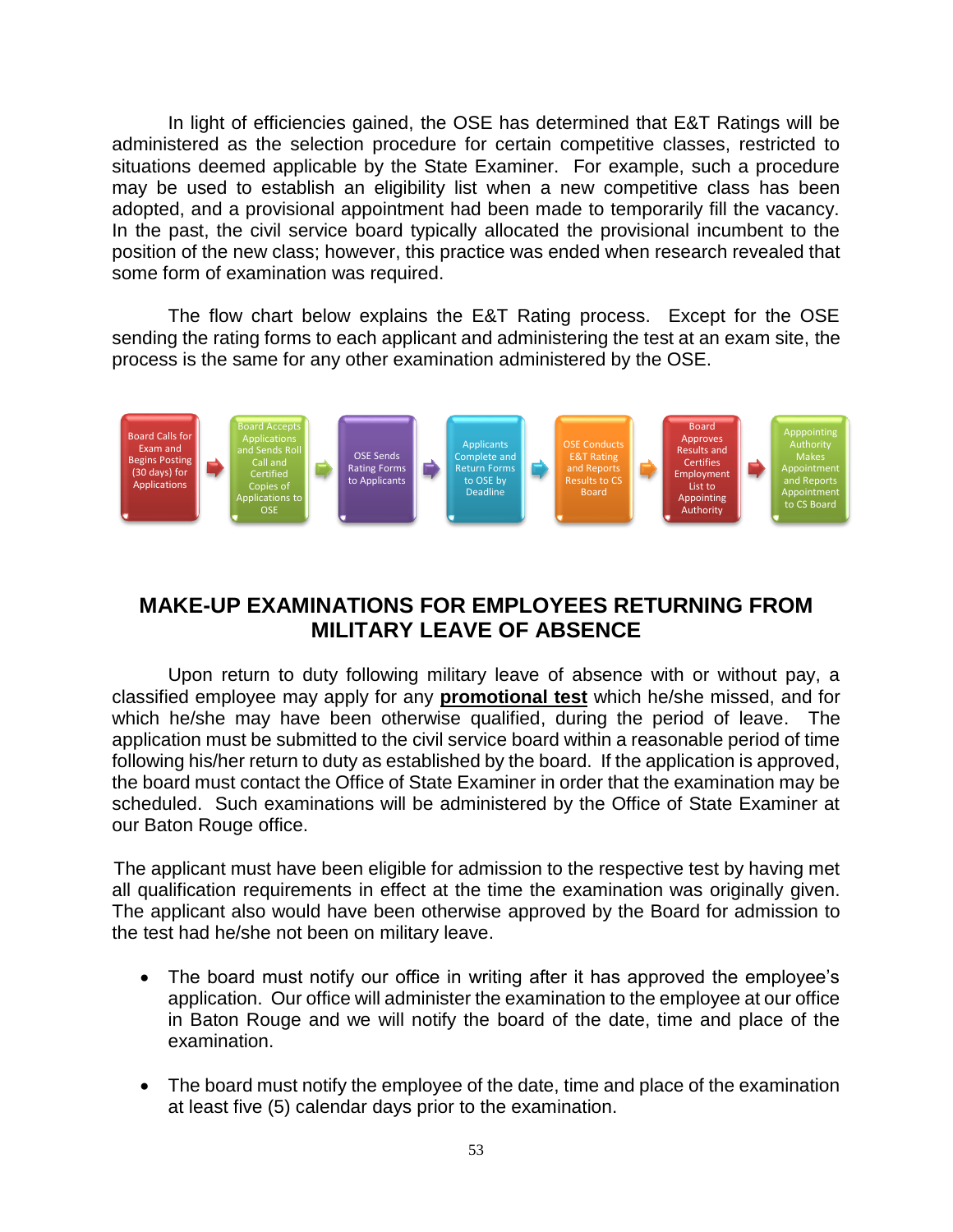Employees who would have been promoted had they not been on military leave must be immediately promoted after the board approves his/her passing score. The date the employee should have been promoted had he/she not been on military leave must be recorded on the PAF (personnel action form) in the remarks section. Upon the employee satisfying the working test period, the date of confirmation should be adjusted to the date that the employee would have been otherwise confirmed had he not been on military leave.

# *SECTION VI: PERSONNEL ACTION FORMS*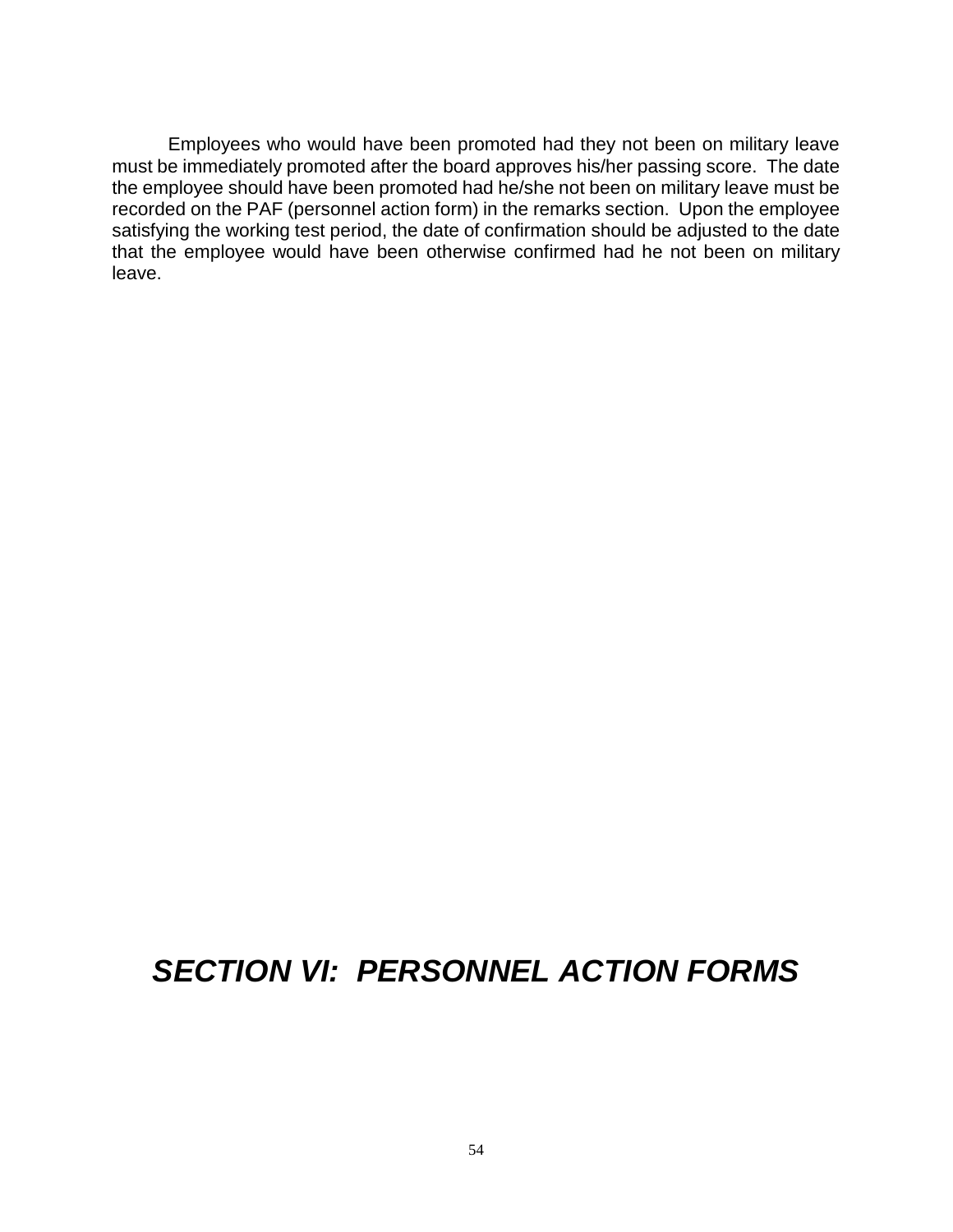# **EXPLANATION OF THE PERSONNEL ACTION FORM AND REQUIREMENTS OF CIVIL SERVICE LAW**

The appointing authority must report to the civil service board and to the classified employee, in writing, within fifteen days, all appointments to positions in the classified service, such as recruit, probational appointment, promotion, reinstatement, reemployment, substitute appointment, and provisional appointment. Other personnel actions such as lay-off, separation, all disciplinary actions, employees' confirmation as regular and permanent or rejection from the working test period must also be reported to the civil service board. (R.S. 33:2503 or R.S. 33:2563).

The Personnel Action Form (PAF) was designed by the Office of State Examiner to uniformly ensure the required written notification of personnel actions both to the board and to the classified employee.

#### **COMPLETING THE PERSONNEL ACTION FORM**

The appointing authority is defined under the MFPCS Law to be the official, officer, board, commission, council, or person having the power to make appointments to positions of the fire and police classified service. Such authority is typically identified within the governing authority's ordinances. Neither the MFPCS Law nor the OSE determines who has appointing authority. Typically, the chief of the department is responsible for having the PAF completed and prepared for the appointing authority's approval and signature.

The OSE has streamlined the process of completing PAFs by offering an online interactive form that may be found at ose.louisiana.gov/forms/testOSEform/PAF.asp. The PAF is designed with drop-down menus allowing you to select your jurisdiction, the type of personnel action, and the classes as adopted by the civil service board. When your jurisdiction is selected, the form will refresh to display only the information that is pertinent to your jurisdiction. The question mark (?) located next to blocks 1 through 6 and block 8 provides information to help you complete each block correctly. Although the drop- down for block 3 lists the most frequently used personnel actions, you may be reporting an action that is not provided. If this is the case, please call our office for assistance.

When a personnel action is selected in block 3, suggested remarks for that action will be automatically loaded into the remarks section (block 8). These remarks may be edited, as needed. Please call our office if you need assistance with writing remarks that significantly alter the suggested language. OSE personnel in Resource Services can be reached at (225) 925-4400.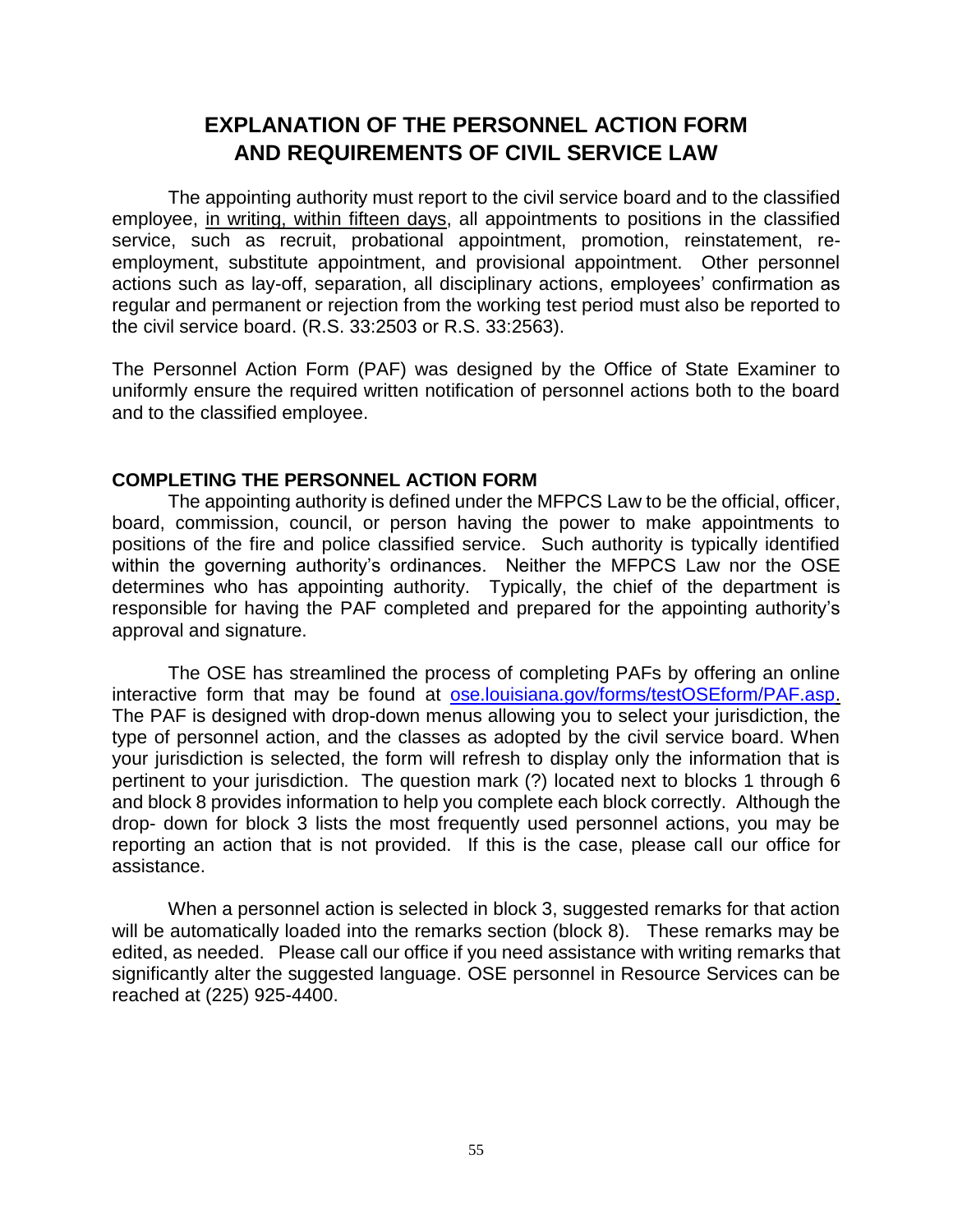## **BE THOROUGH; AVOID "DO-OVERS"**

- Strike-throughs or handwritten corrections
	- o Hand alterations indicate that the PAF may have been tampered with after appropriate signatures have been affixed to the form. Therefore, the form cannot be processed by the OSE unless the hand-written change has been initialed by the appointing authority. Otherwise, if the board feels a correction is needed on a form, please return the form to the appointing authority with a letter explaining the problem and request that a new form be completed. The board should keep a copy of the letter and the personnel action form for your records.
- Personnel Action (Block 3)
	- o Often left blank. Be sure to enter the correct action (probational, promotion, confirmation, re-employment (employed again), suspension, demotion, etc.)
- Effective Dates of Actions (Block 4)
	- o Enter the correct year.
	- o Be sure the *effective* date of action is after the date on which the individual's test score was certified by the civil service board. For persons whose scores are reported from other jurisdictions, applications must be submitted directly to the board, and the board must certify the person's name and test score prior to being hired.
	- o Enter only the effective *date* of action, not a *time* of day.
	- $\circ$  Confirmation date cannot extend past one year from the date on which the working test period began (unless the working test period was interrupted).
	- $\circ$  Recruit period (Firefighter and Police Officer) cannot extend beyond six (6) months from the date on which the recruit period began (unless the recruit period was interrupted). There are exceptions for the Fire service in the following jurisdictions: Baton Rouge, Bossier City, Houma, Lafayette, Shreveport, Zachary, and Calcasieu Parish Ward 4 District 2.
	- o Working test (Firefighter and Police Officer) begins immediately upon receiving Firefighter I or P.O.S.T. certification, or, if the employee is not terminated, the date on which the six (6) month formal training period ended, which ever occurred first.
	- $\circ$  Confirmation date cannot occur prior to six (6) months from the date on which the working test period began. The time an employee serves in a *substitute, provisional, or recruit appointment cannot* count as time served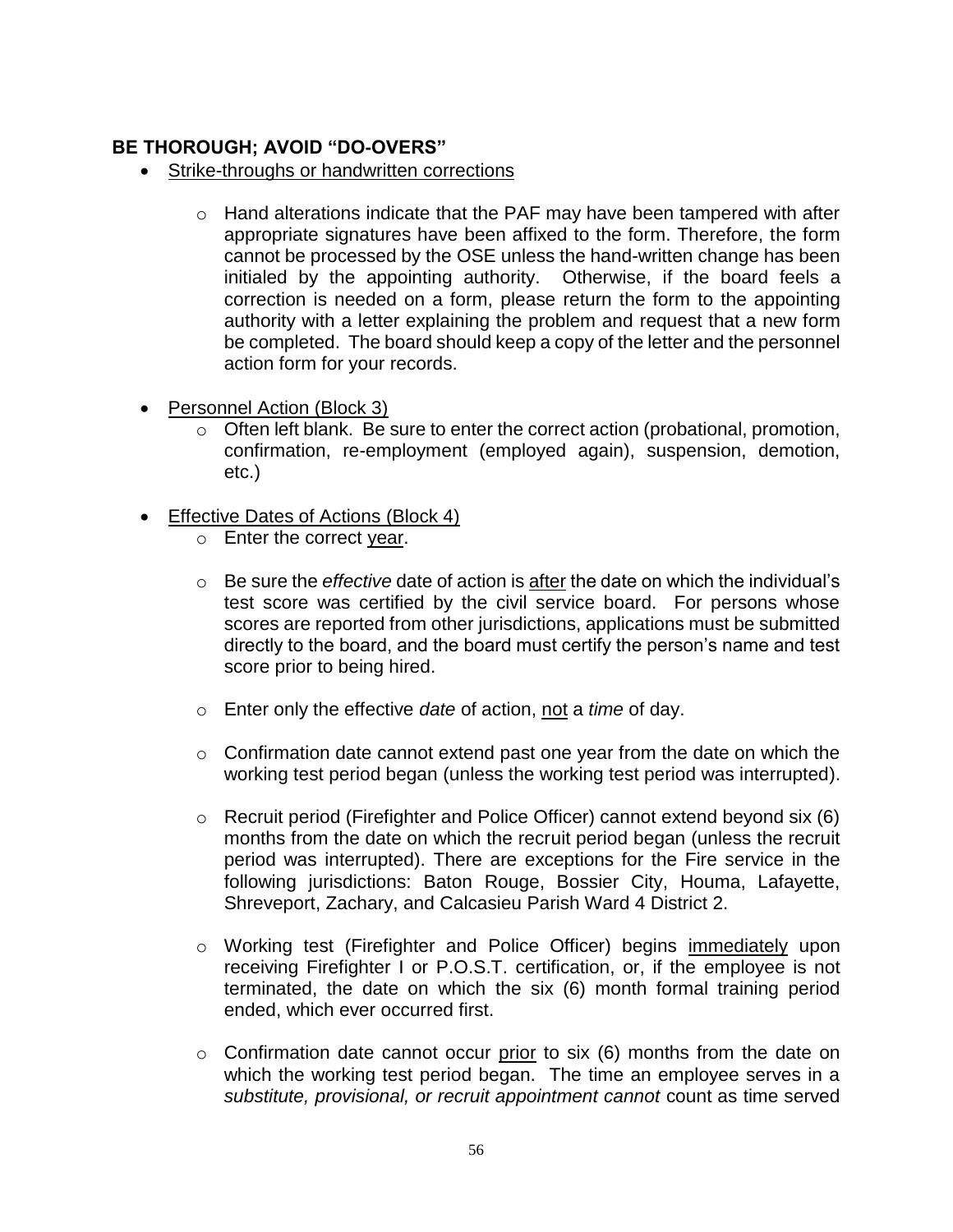in their working test period. The working test period begins when an employee is probationally appointed to a position in a class.

- Class Title/Status (Blocks 5 & 6)
	- o Enter the correct status (recruit, probational, permanent, substitute, provisional, emergency) and the individual's correct class title. If the employee is a new hire, nothing will be selected for block 5. The chart below explains how to properly complete forms for the entry level Firefighter and Police Officer:

| <b>Firefighter Recruit</b>         | Enter Recruit then Firefighter in block 6 if individual<br>appointed from Firefighter list without Firefighter I                                                                                                                                                                                                                                                                                                                                              |
|------------------------------------|---------------------------------------------------------------------------------------------------------------------------------------------------------------------------------------------------------------------------------------------------------------------------------------------------------------------------------------------------------------------------------------------------------------------------------------------------------------|
|                                    | certification.                                                                                                                                                                                                                                                                                                                                                                                                                                                |
| <b>Police Officer Recruit:</b>     | Enter Recruit then Police Officer in block 6 if<br>individual appointed from Police Officer list without<br>P.O.S.T. certification.                                                                                                                                                                                                                                                                                                                           |
| <b>Probational Firefighter:</b>    | Enter Probational then Firefighter in block 6 if<br>individual appointed from Firefighter list with<br>Firefighter I certification. OR Enter Recruit then<br>Firefighter in block 5 and Probational then Firefighter<br>in block 6 if individual was first appointed from<br>Firefighter list without Firefighter I certification and<br>has received his Firefighter I certification or has                                                                  |
| <b>Probational Police Officer:</b> | completed a six (6) month formal training period.<br>Enter Probational then Police Officer in block 6 if<br>individual appointed from Police Officer list with<br>P.O.S.T. certification. OR Enter Recruit then Police<br>Officer in block 5 and Probational then Police Officer<br>in block 6 if individual was first appointed from Police<br>Officer list without P.O.S.T. certification and has<br>received his P.O.S.T. certification or has completed a |
| <b>Provisional:</b>                | six (6) month formal training period.<br>Except for entry level Firefighter and entry level<br>Police Officer, temporary appointment which may be<br>made only in the absence of an eligibility list, and for<br>the period of not more than 90 days. This<br>appointment may be extended an additional 90 days<br>only with prior approval of the civil service board.<br>Civil service board approval must be at a public<br>meeting.                       |
|                                    | For entry level Firefighter and entry level Police<br>Officer, temporary appointments shall not exceed<br>sixty (60) days and successive appointments are<br>prohibited.                                                                                                                                                                                                                                                                                      |

- o If an employee is separating from service, nothing will be selected for block 6.
- Remarks Section (Block 8)
	- o If remarks must deviate significantly from our suggested remarks, please contact the OSE for assistance.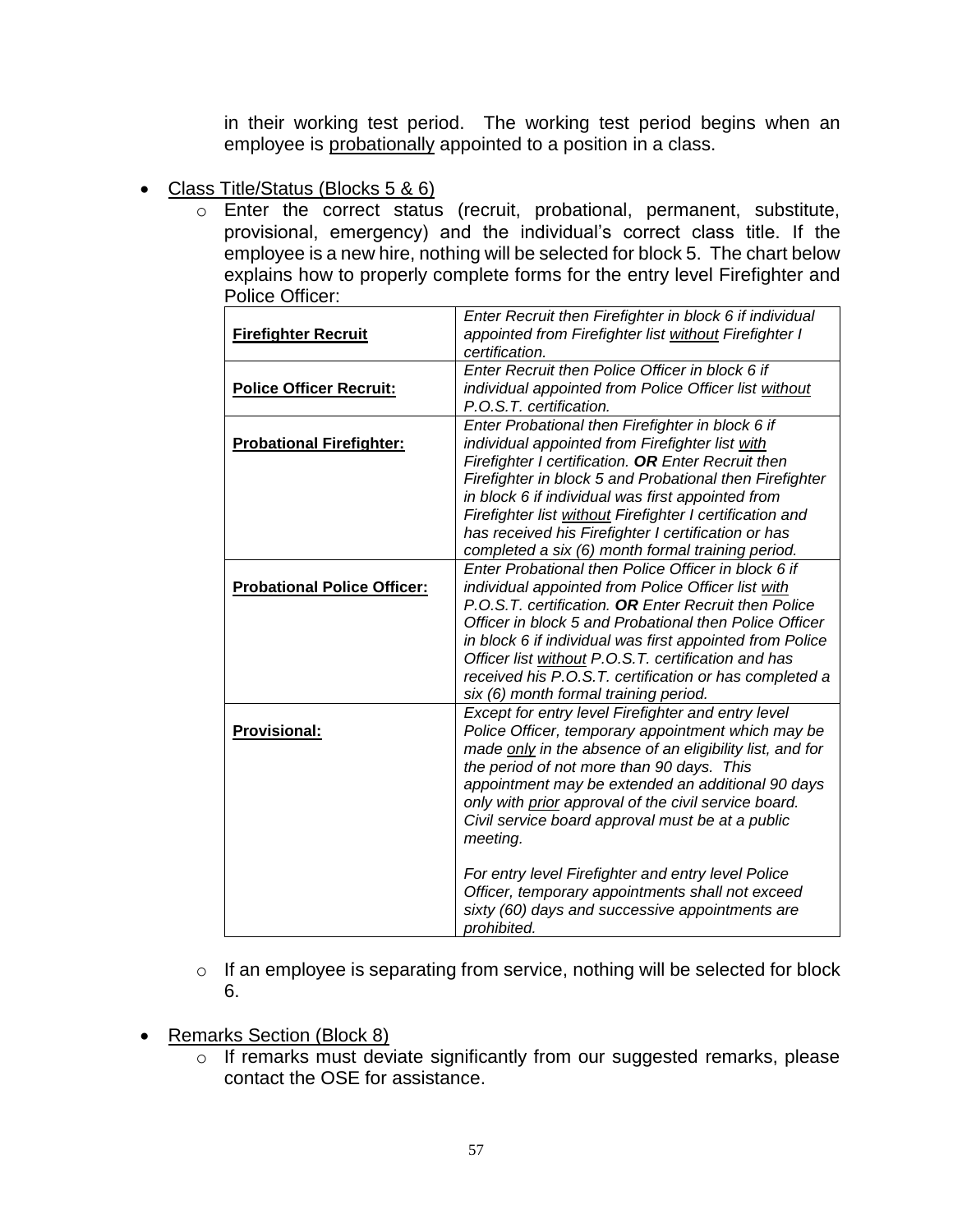- Reported Test Scores:
	- $\overline{\circ}$  Indicate the jurisdiction where the employee passed the Fire Communications Officer, or Police Communications Officer exam, the date of the examination, the employee's score, the date the employee's application was approved and his name and reported test score were certified to be added the eligibility list. These PAF's cannot be processed without this information.
- Correcting PAFs:
	- o If a PAF is submitted and later found to have been completed incorrectly, submit a new PAF with the correct information. **In the "Remarks Section" of the new PAF, clearly indicate that the PAF is a "Corrected PAF".**
- Suspensions:
	- $\circ$  Indicate, in the remarks section, the number of calendar days the employee will be suspended. Suspensions must be made and reported in calendar days (from midnight to midnight). Where more than one day of suspension is given, the suspension must be in consecutive calendar days, and must include at least one day's loss of pay. Suspensions cannot be for greater than the aggregate of 90 days during a period of twelve consecutive months.
- Extended Military Leave
	- $\circ$  In order to comply with Federal and State Laws, employees who have been called to active duty *or* who volunteer to serve in the military services must be made whole upon their return.

| <b>Example of Recruit Employee's personnel actions</b> |                                                                  |  |
|--------------------------------------------------------|------------------------------------------------------------------|--|
| $11-01-06$                                             | <b>PO</b> Recruit                                                |  |
| $01 - 01 - 07$                                         | <b>Military Leave</b>                                            |  |
| $01-01-07$                                             | FTP interrupted (he has worked two months of his FTP)            |  |
| $01 - 01 - 08$                                         | <b>Terminate Military Leave</b>                                  |  |
| $01 - 01 - 08$                                         | Resume FTP (he has already worked 2 months of his FTP period     |  |
|                                                        | so he is only required, by law, to work 4 more months or get his |  |
|                                                        | POST certification, whichever occurs first)                      |  |
| $05-01-08$                                             | Probational PO (after military leave)                            |  |
|                                                        | The remarks section of this PAF would reflect the following:     |  |
|                                                        | Employee began is formal training period on 11-01-06. He was     |  |
|                                                        | placed on military leave and his formal training period was      |  |
|                                                        | interrupted on 01-01-07 (he completed 2 months of his formal     |  |
|                                                        | training period). Employee resumed his formal training period    |  |
|                                                        | on 01-01-08. Employee has completed a six-month formal           |  |
|                                                        | training period but has not received P.O.S.T. certification. In  |  |
|                                                        | accordance with civil service law, employee must begin a         |  |
|                                                        | working test period immediately. Employee would have started     |  |
|                                                        | his working test period on 05-01-07 had he not been on military  |  |
|                                                        | leave. Employee will be made whole at time of confirmation.      |  |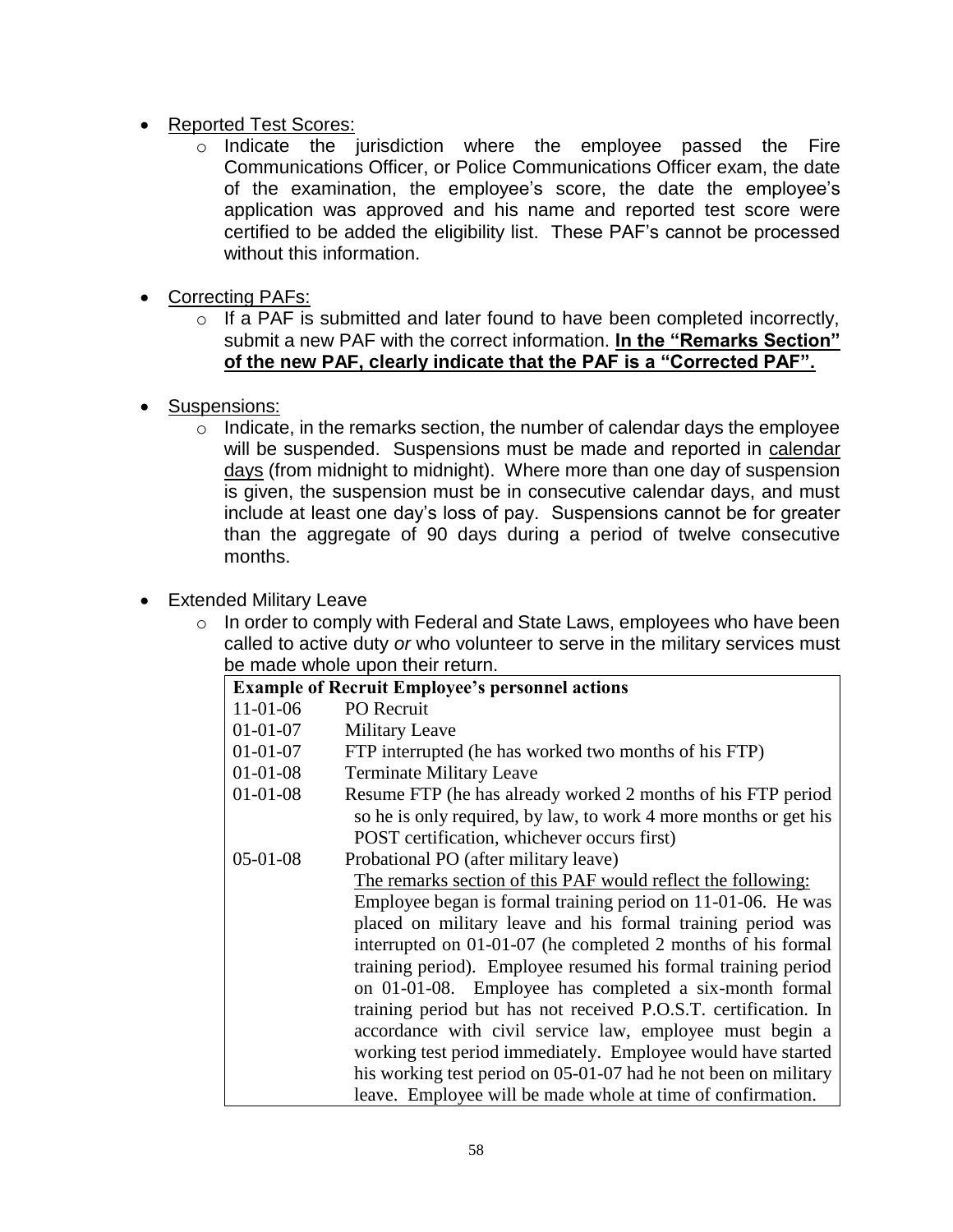| $05-01-09$<br>Confirmation (after military leave)                                |  |  |
|----------------------------------------------------------------------------------|--|--|
| (this is the actual date the employee completed his WTP)                         |  |  |
| The remarks section of this PAF would reflect the following:                     |  |  |
| Appointing Authority has determined that this employee has satisfactorily        |  |  |
| completed his working test period (total of 1 year). Employee would have started |  |  |
| his working test period on 05-01-07 had he not been on military leave and would  |  |  |
| have been confirmed on confirmed on 05-01-08. Employee's seniority date is       |  |  |
| 05-01-08. Employee has been made whole.                                          |  |  |
| <b>Example of Probational Employee's personnel actions</b>                       |  |  |
| $11-01-06$<br>Probational PO                                                     |  |  |
| $01-01-07$<br><b>Military Leave</b>                                              |  |  |
| $01 - 01 - 07$<br>WTP interrupted (he has worked two months of his WTP)          |  |  |
| $01 - 01 - 08$<br><b>Terminate Military Leave</b>                                |  |  |
| $01 - 01 - 08$<br>Resume WTP (he has already worked 2 months of his WTP period   |  |  |
| so he is only required, by law, to work 4 more months but no                     |  |  |
| more than 10 more months) (The duration of the WTP is up to                      |  |  |
| the AA as long as he works at least 6 months and no more than                    |  |  |
| 1 year)                                                                          |  |  |
| $11 - 01 - 08$<br>Confirmation (after military leave)                            |  |  |
| (this is the actual date the employee completed his WTP)                         |  |  |
| (He worked 2 months prior to his military leave and he worked                    |  |  |
| 10 months after he returned from military leave - total of 1 year.               |  |  |
| Therefore, he would have been confirmed at 1 year (11-01-07)                     |  |  |
| had he not been on military leave.)                                              |  |  |
| The remarks section of this PAF would reflect the following:                     |  |  |
| Appointing Authority has determined that this employee has satisfactorily        |  |  |
| completed his working test period (he worked a total of 1 year). Employee would  |  |  |
| have been confirmed on 11-01-07 had he not been on military leave. Employee's    |  |  |
| seniority date is 11-01-07. Employee has been made whole.                        |  |  |

- Complete PAFs as Soon as an Action is Taken:
	- o Be sure that all PAFs have been submitted which reflect the natural progression of employees:

If hired as a Recruit: (1) Recruit status to (2) Probational status to (3) Permanent status (assuming the employee is not separated from service during this period). A PAF must be completed for each action at the time each action is taken in order to properly report the employee's status. For example, the civil service board cannot approve a PAF reporting a confirmation of an employee if the board has not received a PAF indicating the employee started a working test period. The OSE also cannot process the PAF on the confirmation.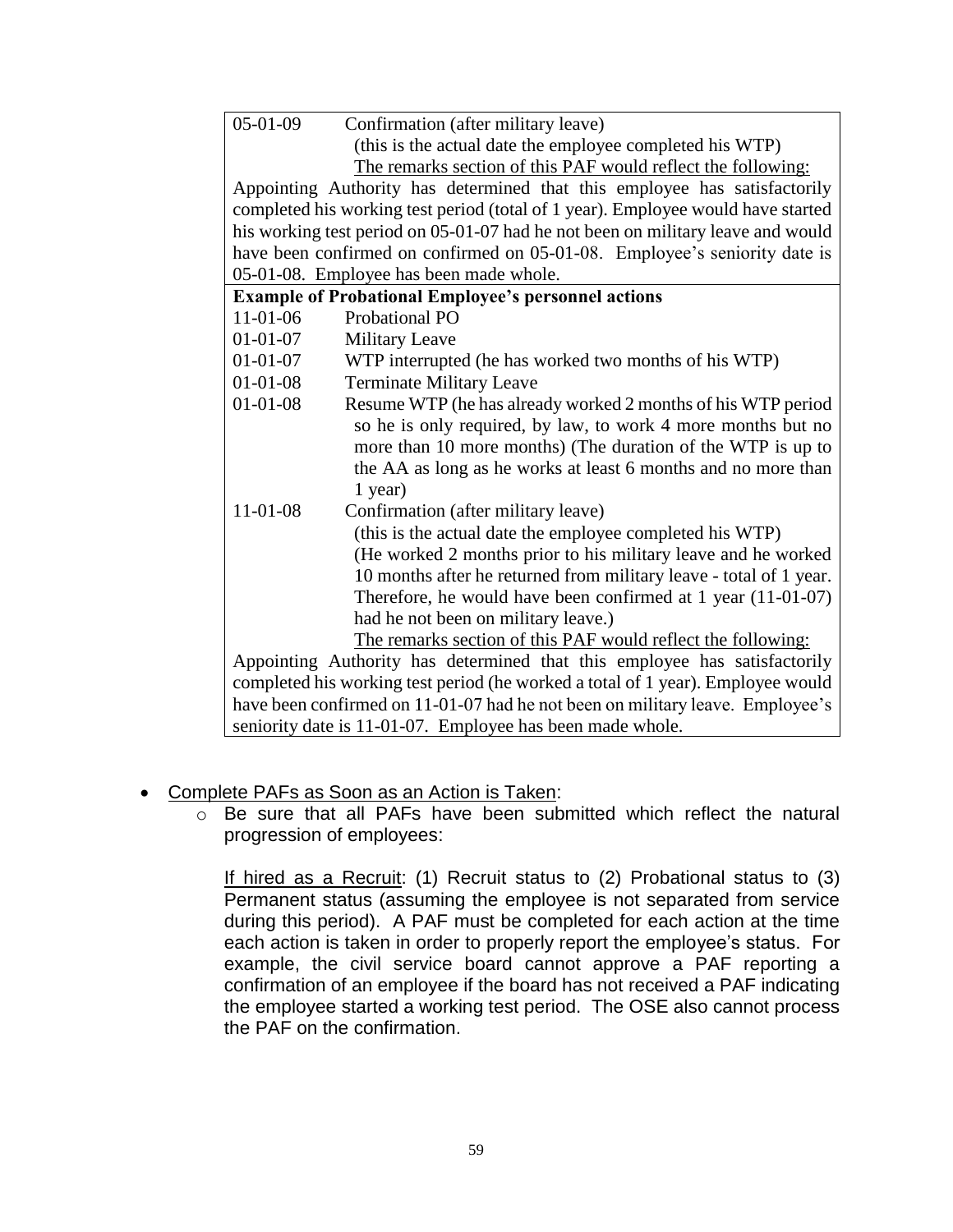#### **PAF APPROVALS**

Once completed, the PAF will need to be routed for signatures. If the appointing authority is the chief of the department, the chief will sign the form on the line indicating "Appointing Authority". Otherwise, a signature line is provided to indicate the chief's recommendation. The chief's recommendation is required in many jurisdictions, particularly in most "Lawrason Act" cities. **The signature of the appointing authority, however, is mandatory**. If the appointing authority has not signed the PAF, the action is considered to be without effect and cannot be acknowledged by the civil service board to have been taken in accordance with civil service law.

A copy of the PAF signed by the appointing authority should be given immediately to the classified employee about whom the form has been completed. Where reasons for the action are also provided, this step satisfies the fifteen-day employee notification requirement.

The PAF is then forwarded to the civil service board for its review and determination that the action was taken in accordance with civil service law. In accordance with civil service law and the open meetings law, all PAFs must be reviewed by the civil service board at a public meeting of the board prior to the chairman signing the form.

#### *Note: The chairman may not unilaterally sign the PAF prior to the board's approval in public meeting.*

At the next civil service board meeting the board will review the PAF to verify that it is completed properly, that all required signatures are on the PAF, and that the action taken is in accordance with civil service law from the information provided at that time.

- If all information is correct*,* a motion is made to approve the personnel action. If the motion passes, the chairman signs the PAF and copies are distributed.
- If the board determines the PAF contains incomplete or inaccurate information, or that the action reported to the board was not in accordance with civil service law, a motion should be made to reject the PAF, and state the reason(s). The board should then inform the appointing authority accordingly, explaining the specific error.

## **DISTRIBUTING THE PERSONNEL ACTION FORM**

Although the employee may have received a copy prior to the board's approval, other copies will be distributed after the civil service board has approved the PAF, as indicated by the chairman's signature. Copies will be given to the secretary of the civil service board to be filed with the board's records, the chairman, the appointing authority, the chief of the appropriate department, and the State Examiner's Office. The use of color copies indicating the specific recipient is at the discretion of the local board; however, the OSE requests its copy be printed on blue paper.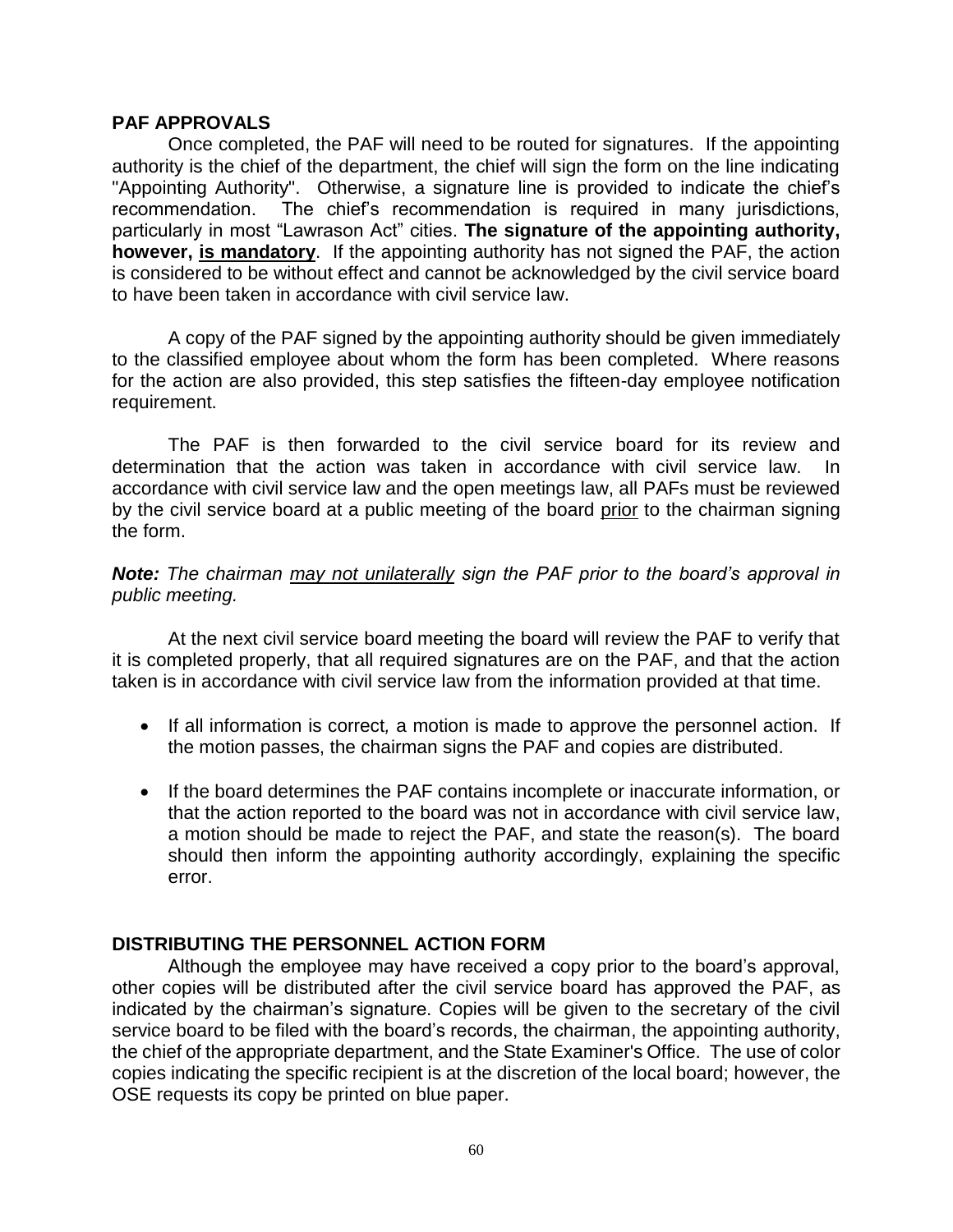PLEASE NOTE: The signatures of the Appointing Authority and the Chairperson of the Civil Service Board are **required** prior to distribution of the PAF.

# **SECTION VII: HEARINGS AND INVESTIGATIONS**

# *BY THE*

# *FIRE AND POLICE CIVIL SERVICE BOARD*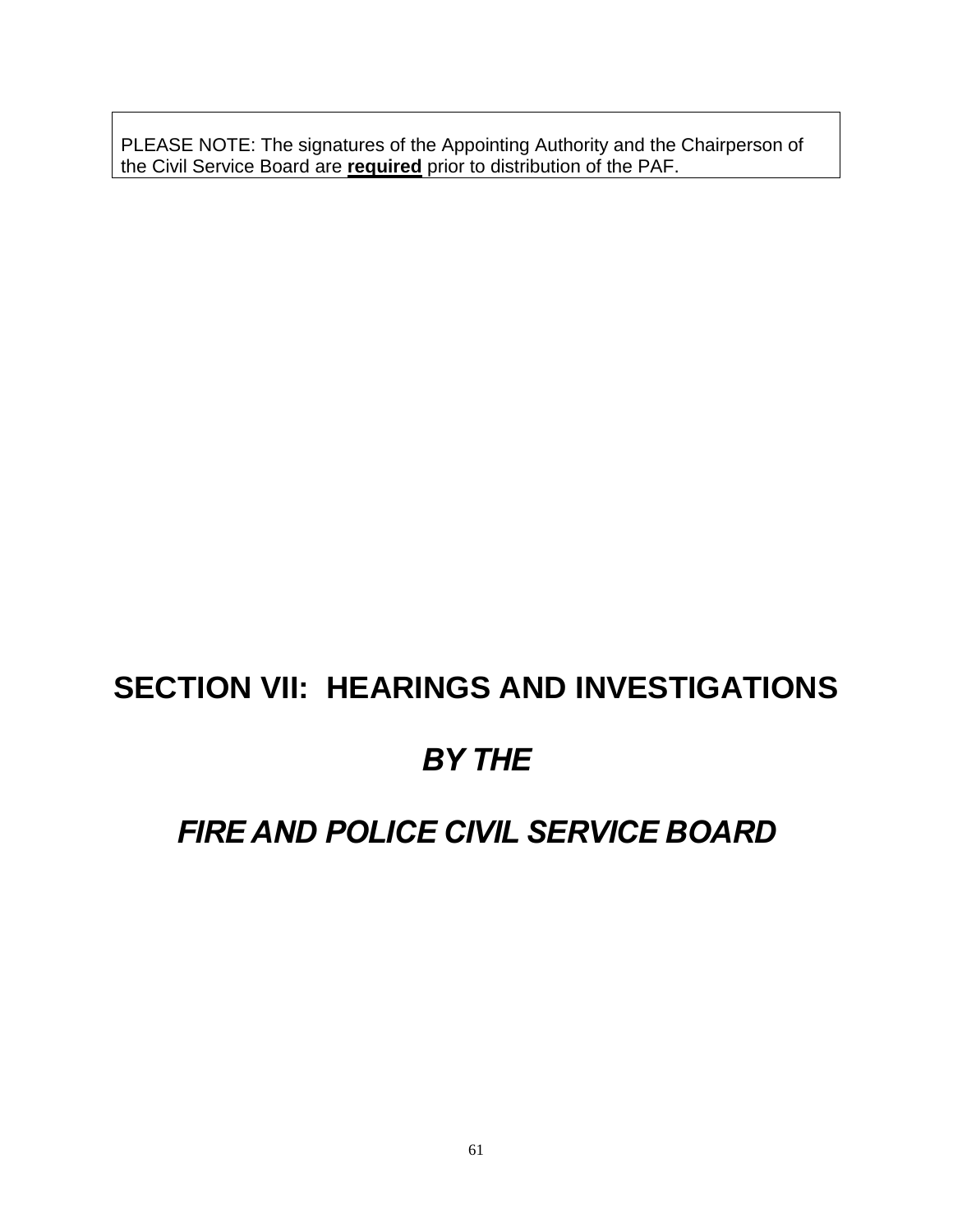An essential and integral duty and responsibility of the Municipal Fire and Police Civil Service Board is to conduct hearings and investigations concerning the administration of personnel or the enforcement of the MFPCS Law. Hearings and investigations are not considered to be mutually exclusive. Rather the Board is considered to be conducting its investigations as it hears and considers the evidence presented. The Board *may* conduct hearings and investigations upon its own motion whenever it believes the MFPCS Law has been violated or appears to require enforcement. However, it is *mandatory* that the Board must conduct investigations when such matters are brought to its attention:

- *1. By the mayor, parish president, or the chairman of the board of commissioners of fire protection districts; or department chiefs;*
- *2. Upon the written petition of any citizen for just cause;*
- *3. Upon demand, in writing, of any regular and permanent employee whenever the employee feels that he/she has been discharged, or subjected to corrective or disciplinary action without just cause;*
- *4. Upon receipt of written charges against a classified employee for having allegedly engaged in prohibited political activity.*

Note that petitions by citizens concerning compliance with the MFPCS Law or the administration of classified personnel must be submitted in writing, and the charges must be for cause. Therefore, the petition should be of sufficient detail to merit an investigation. Although it is not required by law, it is recommended that such petitions should also provide a clear and concise statement of the relief sought. As long as the petition has been made in accordance with civil service law the Board must grant the hearing and investigation. If necessary, of course, the Board may require the petition to be perfected to provide additional information.

It is imperative that petitions for appeals and other hearings and investigations must be signed by the complainant, or by the complainant's counsel. Granting petitions for investigations that have been made anonymously is not recommended. The complainant's full name, preferred mailing address, phone number, and email address should be required, as well as those of the complainant's counsel. Petitions for hearings and investigations may be delivered to any Board member or to the Board secretary. However, in order to avoid misplaced petitions (some of which must be submitted within a prescribed period) it is recommended that the Board should establish, by rule, adequate instructions for submitting petitions for hearings and investigations and other complaints.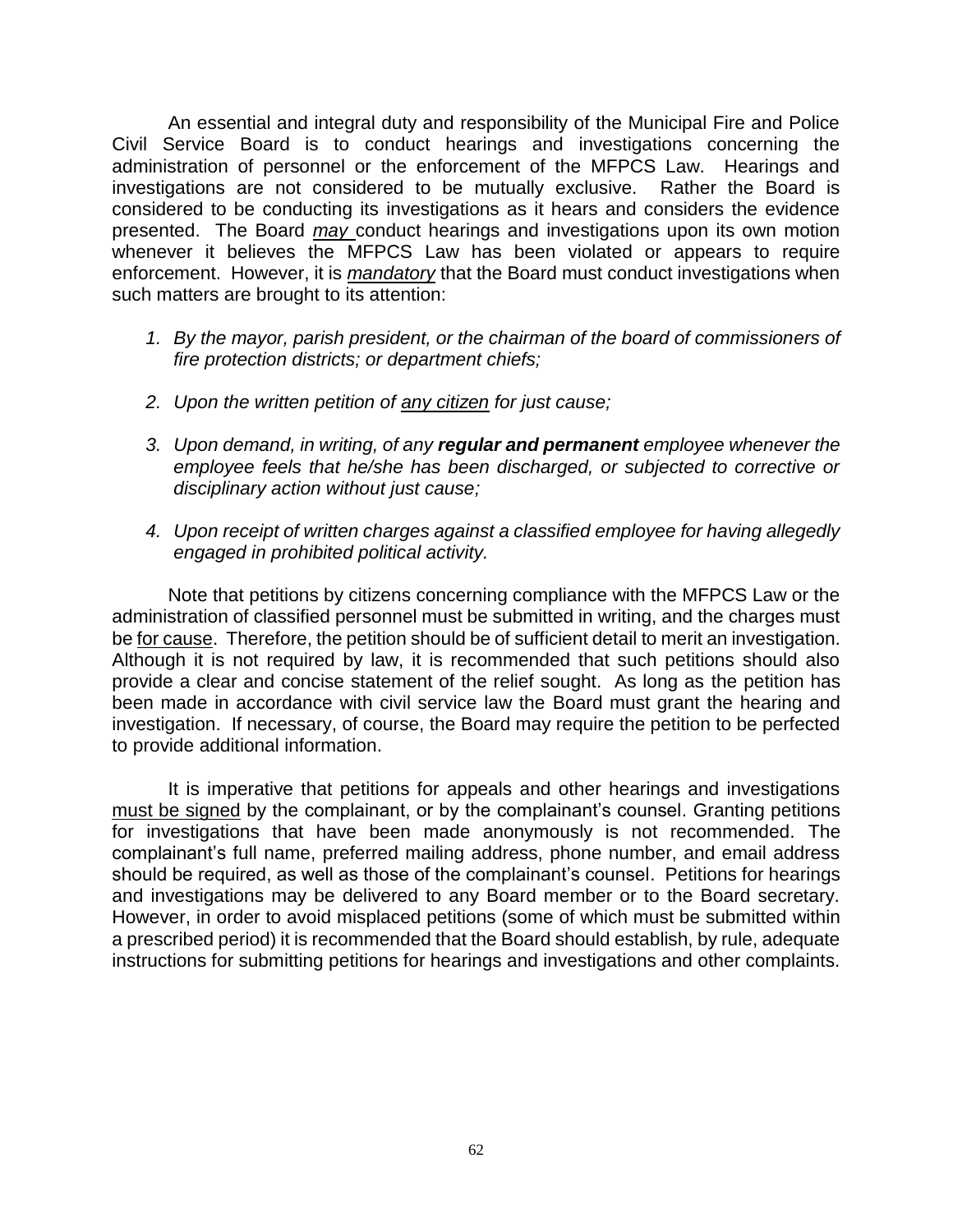# **APPEALS OF DISCIPLINARY ACTION UNDER R.S. 33:2501 OR R.S. 33:2561**

In the interest of efficiency, the OSE suggests that the Board may provide a standardized form with which a classified employee may petition the Board for a hearing and investigation. Such a form should **never** become a requirement, since all petitions made for cause are valid as long as they are submitted in writing. Because an employee has only fifteen days to demand a hearing, difficulty obtaining a form may become an impediment to the appeal process, and would have a chilling effect on the employee's right to due process. If your board adopts a procedure for the submission of standardized appeals forms, the OSE advises that it must continue to also accept other forms of petition in writing.

## PRESCRIPTIVE PERIOD, DELAY:

No appeal under R.S. 33:2501 or R.S. 33:2561 shall be granted by the civil service board unless the employee's petition is received by the board **within fifteen (15) calendar days following** the date the appointing authority notifies the employee of the disciplinary action. In other words, the fifteen (15) calendar-day period shall begin the day after the employee is notified of the disciplinary action, either verbally or in writing.

Within thirty days of receiving an appeal request, a civil service board shall grant a hearing and investigation, in accordance with R.S. 33:2501 and R.S. 33:2561. During this period, the Board must meet to determine that the employee is authorized to make an appeal, and that the request had been made within the 15-day prescriptive period. If the appeal has been found to have been properly submitted, the Board shall notify the employee and the appointing authority of the date, time, and place of the hearing. Notification must be provided at least ten (10) calendar days in advance of the date set for the hearing. Although not required by civil service law, such notification should also be made to the employee's attorney, the appointing authority's attorney, and to the chief of the respective department.

The secretary must include the notice of the appeal on the agenda with other board matters, giving the appeal an appropriate title.

# **OTHER HEARINGS AND INVESTIGATIONS**

All other written petitions for hearings and investigations pursuant to civil service law not otherwise provided for under R.S. 33:2501 or R.S. 33:2561 should set forth the section of the civil service law under which the petition is brought. The Board shall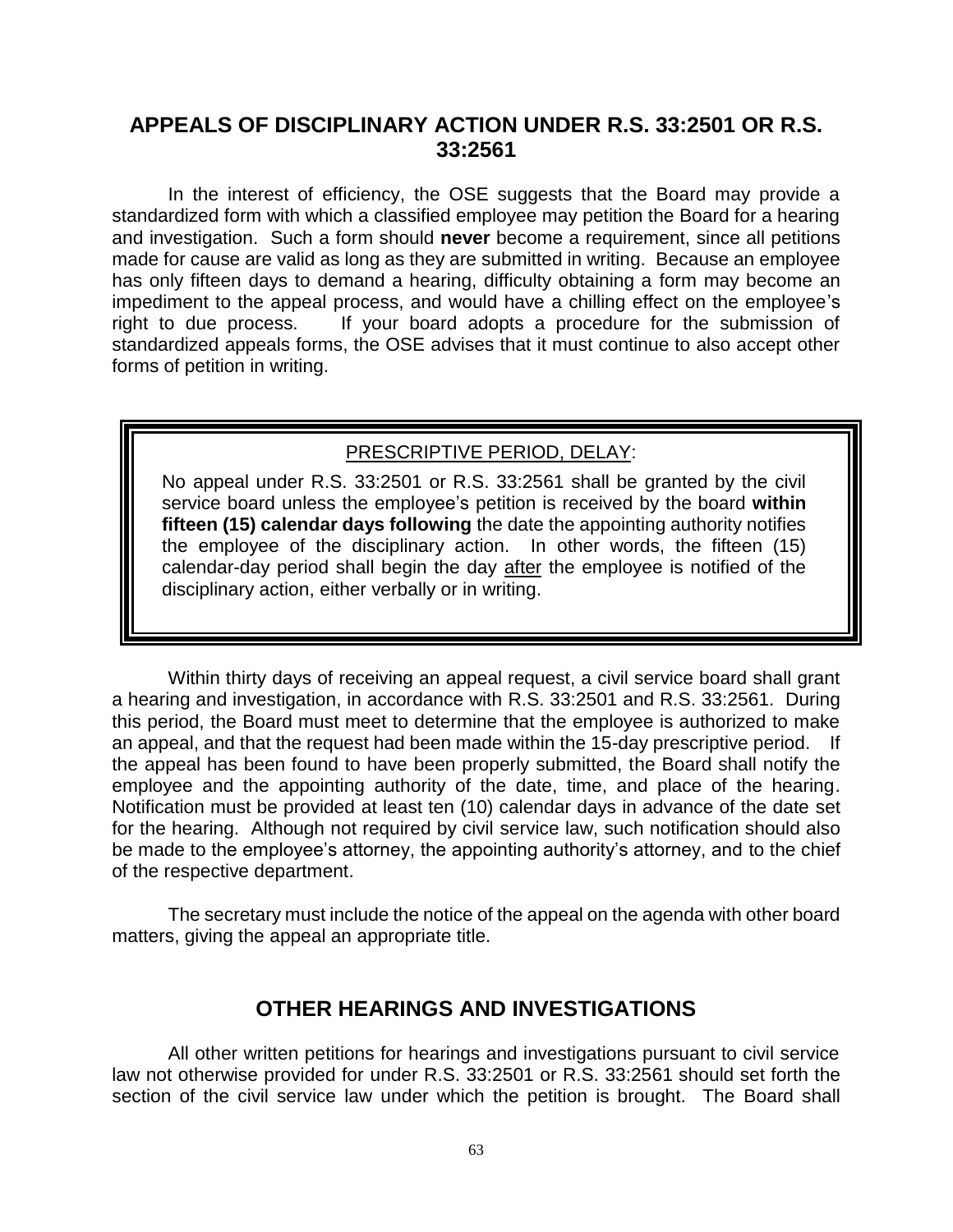institute and conduct such hearings and investigations in accordance with civil service law and the Board's rules.

Written petitions showing just cause for hearings and investigations by the Board as provided for in civil service law shall be granted at the first board meeting following receipt of the petition or at a special meeting. In accordance with civil service law, investigations conducted under the provisions of R.S. 33:2477 (4) and (5) or R.S. 33:2537 (4) and (5) **shall be completed** within sixty (60) calendar days of the board's receipt of the petition.

Civil service law does not require a notification for this type of hearing. However, we suggest that all pertinent parties be notified of the date, time, and place of the hearing at least ten (10) calendar days in advance of the date set for the hearing. This is consistent with the notification provided by the Board for hearings and investigations against disciplinary actions.

The secretary must also include the notice of the hearing on the agenda with other board matters, giving the hearing an appropriate title.

# **RESCHEDULING, CONTINUANCES AND DISMISSALS OF BOARD HEARINGS AND INVESTIGATIONS**

The OSE recommends that the Board adopt procedural rules regulating requests to reschedule or continue appeal hearings and other investigations. Such rules should provide that requests must be made in writing and submitted to the Board's secretary, or as the Board rules may otherwise provide, reported to the Board chairman and finally placed upon the agenda for the next meeting, at which time the Board shall determine if the request has been made for cause

If an appellant requests to have his/her hearing against a corrective or disciplinary action rescheduled or continued, rules should provide that the Board may require the employee to stipulate that he/she shall, in the event of a ruling against the appointing authority, receive no back pay as the result of postponing the hearing beyond the original date set for the hearing.

The OSE recommends also, in accordance with civil service law, a rule providing that if either the appointing authority or the appellant fails to appear at the place and time fixed for any hearing, the Board may, at its discretion, dismiss the hearing, or proceed with the hearing and render its decision based upon the preponderance of evidence, as may be adduced at the hearing.

If, at the appointed time for a hearing, the Board does not have a quorum present, or finds other cause for not proceeding at that time, the hearing shall be rescheduled. If an appeal or other hearing is not completed at one meeting, the hearing shall be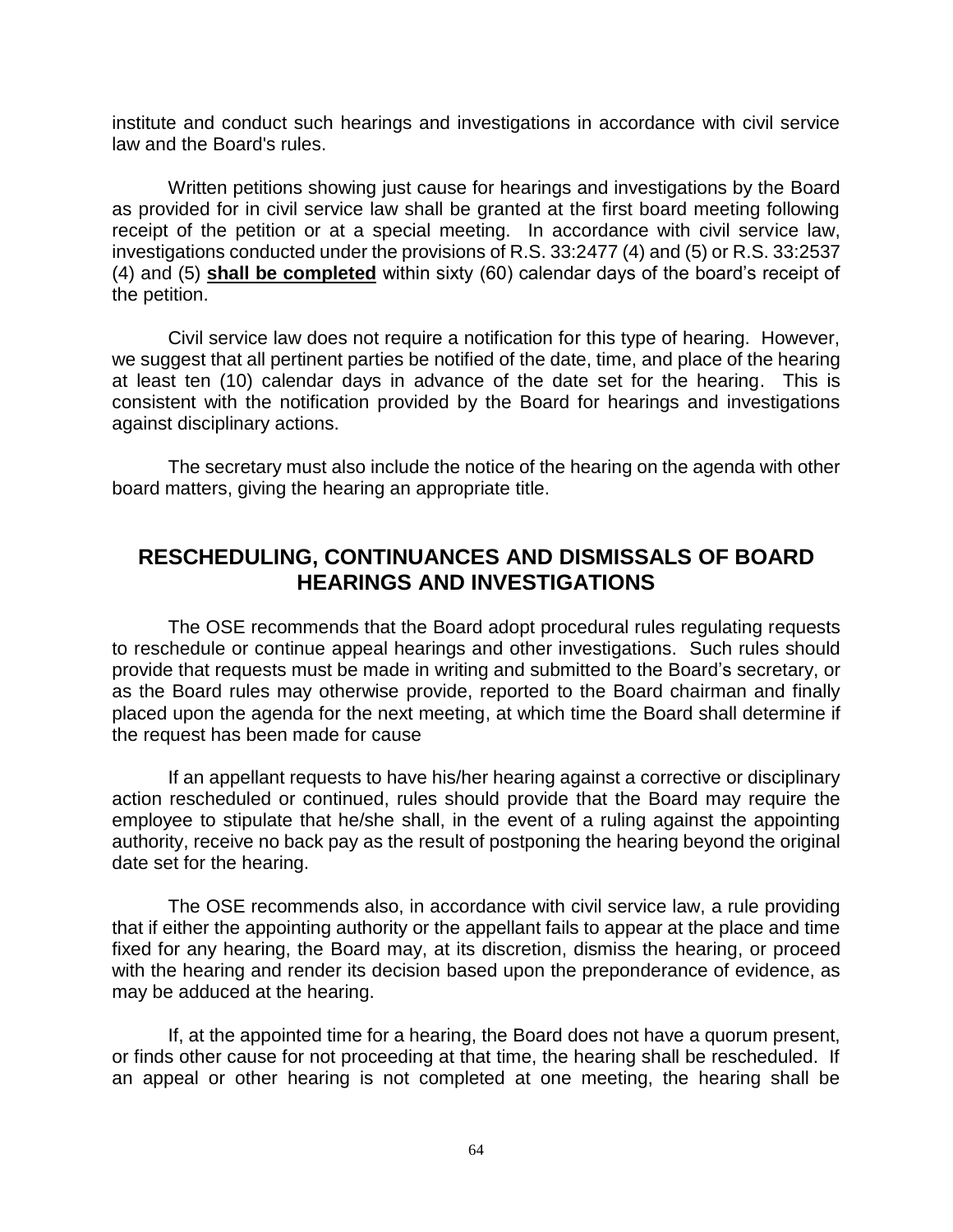continued at another meeting. The Board shall notify all pertinent parties of the rescheduled hearing date at least ten (10) calendar days prior to the date of the hearing.

## **PROCEDURES ON HEARINGS AND INVESTIGATIONS**

In accordance with civil service law, all hearings on appeals and investigations shall be open to the public, except when the Board must move into an executive session as provided for in R.S. 42:16 and R.S. 42:17. Appeal hearings are conducted much like any other Board meeting. It must be properly posted with an agenda, notifying the public of the date, place and time of the hearing. The chairman calls the meeting to order, a quorum count is taken, and proceeds with the meeting as indicated in the agenda.

As noted, hearings and investigations shall be open to the public. However, under R.S. 42:17, discussions involving an employee's character, professional competence, or mental or physical health are subject to be conducted in closed session. Except in cases of "extraordinary emergencies," when such discussions are anticipated, the person who is the subject of the discussion must be notified in writing at least twenty-four hours (exclusive of Saturdays, Sundays, and legal holidays) in advance of the scheduled meeting in which the discussion is to be held. The employee may prefer to have the discussion held in public forum, however. (Note: Where an extraordinary emergency prevents 24-hour advance written notification, the public body must attempt to notify the person in any manner it deems appropriate or permissible.)

Parties shall have the right to representation by counsel. It is suggested that rules adopted by your Board for procedures for hearings should include a requirement that the Board must be notified when counsel is retained. Such notification must provide the name, preferred mailing address, and phone number of the attorney. We suggest that when any party is represented by two or more attorneys, only one attorney for any party be permitted to examine the same witness. We suggest also that the Board require that all parties, or their attorneys, state their names and addresses for the record, and be permitted to give a brief preliminary statement.

All persons who will offer testimony or make statements of fact during the hearing or investigation should be sworn. This may be done as a group at the outset of the hearing, or individually as they are called to testify. Every statement of fact made at any time during the hearing by any person after having been thus sworn shall be considered to have been made under oath, whether the statement is in response to a specific question or is volunteered in the course of a general discussion. The Board shall, on request of any party or on its own motion, sequester witnesses and thus exclude them from the hearing room so as to protect the integrity of the testimony presented to the Board. In order to avoid contamination of testimony, the Board may wish to prohibit witnesses, under penalty of contempt, to avoid any discussion of the matter on appeal.

The OSE advises that LSA-R.S. 33:2501 and 33:2561 provide that the procedures for hearings and investigations shall be informal and not necessarily bound by the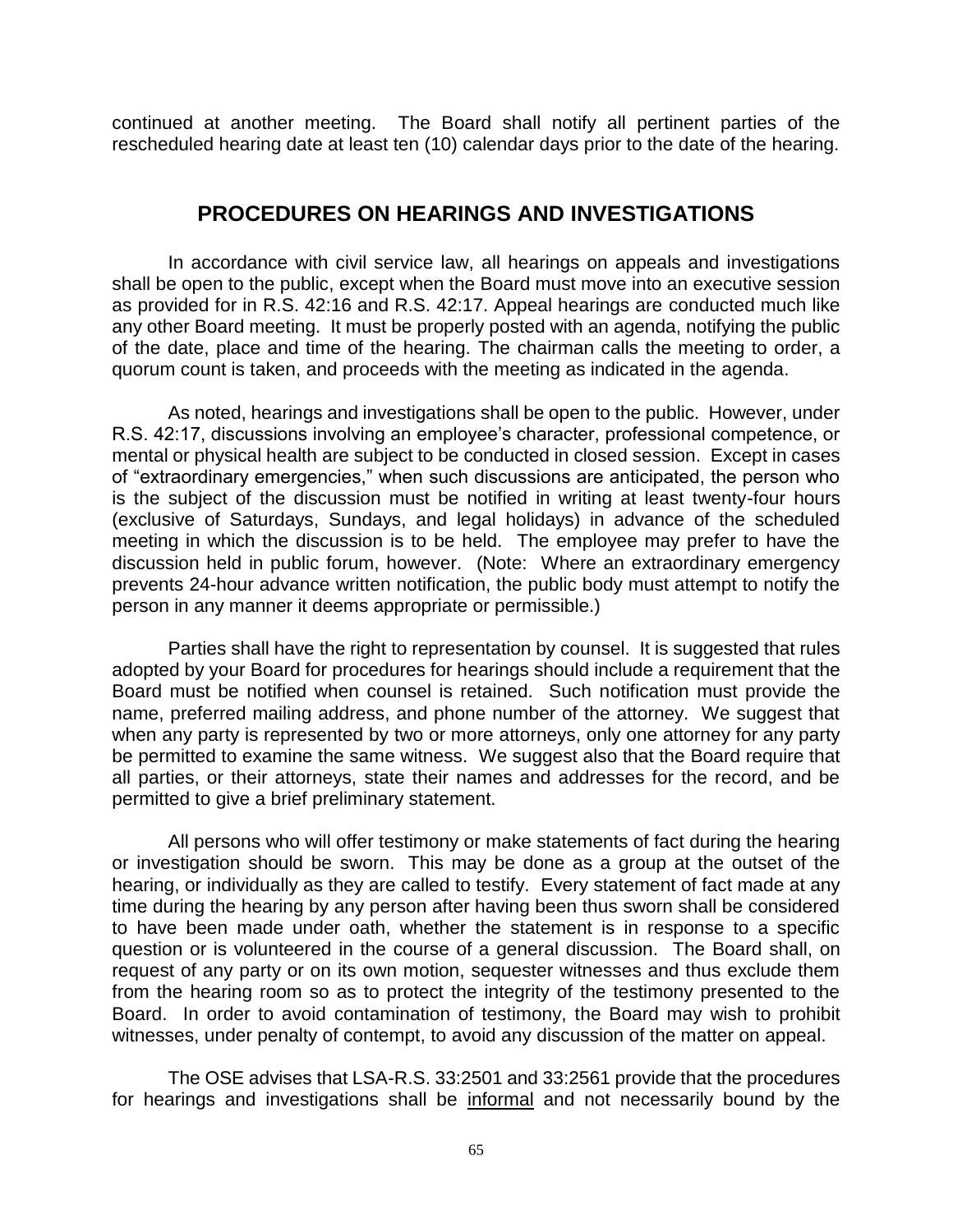legalistic rules of evidence. It is important to note that **the Board chairman controls the hearing, not the attorneys representing the parties.** The Board shall have complete charge of any such hearing and investigation, and may conduct it in any manner it deems advisable, without prejudice to any person or party to the incident out of which the appeal arises. Rulings on procedural matters will normally be made by the Board chairman, and parties and attorneys appearing before the Board should not have the right to require a vote of the full Board on particular procedural matters arising during the progress of a hearing. A vote of the full Board shall, however, be conducted on any matter at any time upon the motion of two members. In the event of a tie vote, the motion fails and the hearing shall proceed forthwith unless another motion is made. The Board may have any individual removed from the hearing room if it determines the individual is disruptive.

According to the MFPCS Law, the Board shall decide the matter on the basis of the evidence adduced and confined to the question of whether the action taken against the employee was made in good faith for cause, set forth in the provisions of the MFPCS Law. Under the provisions of LSA-R.S. 33:2500 and 33:2560, cause for the removal of or corrective or disciplinary action against a classified employee of the fire and police civil service are as follows:

- 1. Unwillingness or failure to perform the duties of his position in a satisfactory manner.
- 2. The deliberate omission of any act that it was his duty to perform.
- 3. The commission or omission of any act to the prejudice of the departmental service or contrary to the public interest or policy.
- 4. Insubordination.
- 5. Conduct of a discourteous or wantonly offensive nature toward the public, any municipal officer or employee; and, any dishonest, disgraceful, or immoral conduct.
- 6. Drinking vinous or spirituous liquors while on duty or reporting for duty while under the influence of liquor.
- 7. The use of intoxicating liquors, or habit-forming drug, liquid, or preparation to an extent which precludes the employee from performing the duties of his position in a safe or satisfactory manner.
- 8. The conviction of a felony.
- 9. Falsely making a statement of any material fact in his application for admission to any test for securing eligibility or appointment to any position in the classified service, or, practicing or attempting to practice fraud or deception in any test.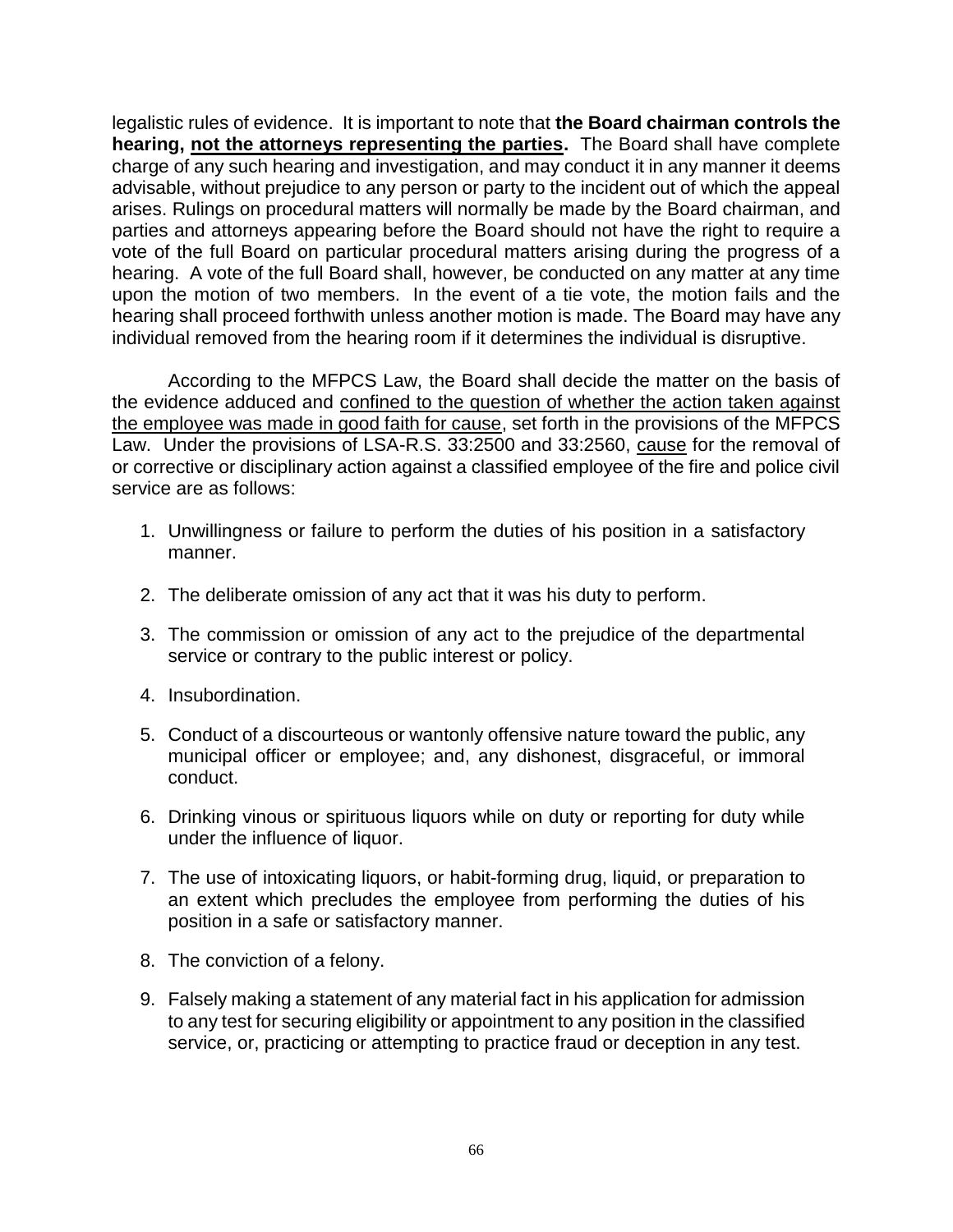- 10.Using or promising to use his influence or official authority to secure any appointment to a position within the classified service as a reward or return for partisan or political services.
- 11.Soliciting or receiving any money or valuable thing from any person for any political party or political purpose.
- 12.Inducing or attempting to induce by threats of coercion, any person holding a position in the classified service to resign his position, take a leave of absence from his duties, or waive any of his rights under the provisions of this Part, or of the rules.
- 13.The development of any defect of physical condition which precludes the employee from properly performing the duties of his position, or the development of any physical condition that may endanger the health or lives of fellow employees.
- 14.The willful violation of any provision of this Part or of any rule, regulation, or order hereunder.
- 15.Any other act or failure to act which the Board deems sufficient to show the offender to be an unsuitable or unfit person to be employed in the respective service.

The appointing authority and the appellant shall be afforded an opportunity to appear before the Board and present evidence to show that the action was or was not taken in good faith for cause. Parties and witnesses shall be subject to cross-examination as in civil trials. Board members may ask questions of witnesses. It is suggested that the Board limit evidence to matters having a reasonable relevance to the issues before it and that it look with favor upon stipulations of undisputed facts. Inasmuch as the appointing authority must show that he/she acted in good faith for cause, the burden of proof shall be on the appointing authority. The party bearing the burden of proof is the party that is first to present its evidence and testimony.

#### **NOTE:**

The burden of proof rests with the employee in hearings out of which an employee has alleged:

- (1) that he/she was not given a fair opportunity to prove his/her abilities in his/her position after the appointing authority has failed him/her in the working test period (R.S. 33:2495 or R.S. 33:2555), or;
- (2) discrimination based on political or religious beliefs, sex, race.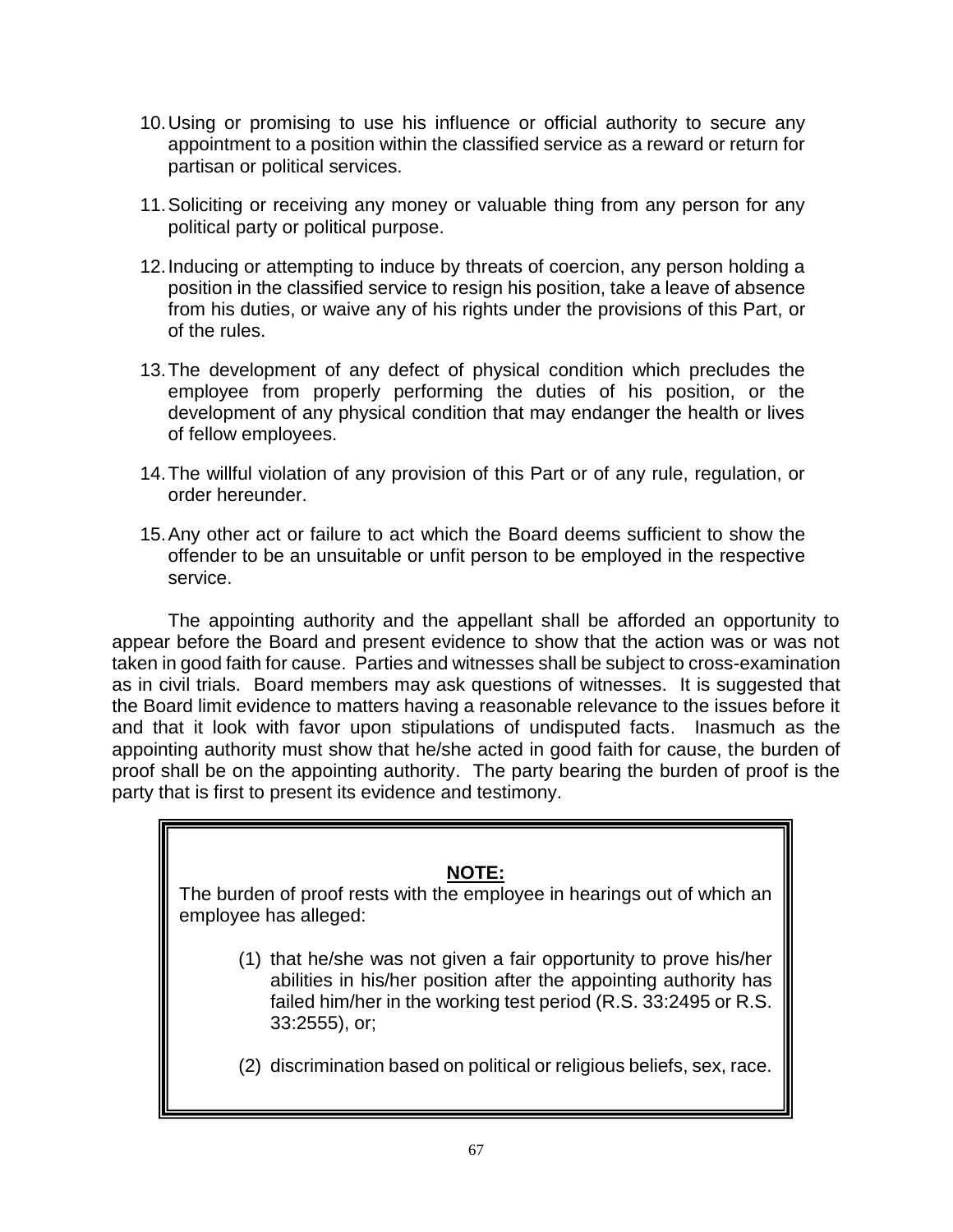It is recommended that the Board make an effort to complete the questioning of each witness by both parties before allowing the questioning of the next witness. However, the Board's hearings may sometimes be expedited by a discussion type interrogation involving more than one witness at a time and this shall be permitted upon occasion within such limitations as the Board may find necessary or desirable in a particular case. The Board may wish to allow that information available from a particular witness be received in narrative form, by question and answer, or otherwise as may be directed by the Board from time to time.

At the conclusion of the hearing or investigation and before any motions, the Board may, in its discretion, hear oral argument, imposing such time limits as it deems appropriate. If the proceedings are being transcribed by an official reporter, the oral argument may or may not be transcribed and bound with the transcript of testimony as the Board may direct.

## **SUBPOENAS**

Civil service law provides that each Board member shall have the power to subpoena witnesses and compel the production of books and papers and confers upon the Board the same power and authority as is possessed by the district courts of Louisiana. Furthermore, subpoenas may be served in any manner the Board deems appropriate. It is recommended that the Board adopt rules under its appeals section providing for the issuance and service of subpoenas.

Rules may provide that any party desiring the issuance of a subpoena for the attendance of a witness or the production of books or papers must apply for appropriate order, to the Board, in writing. It is recommended that the Board should require that the request for a subpoena of a witness must contain the name of the witness, the street address at which the witness may be served, the purpose of the subpoena, and what evidence or testimony is sought by the issuance of the subpoena. The request for a subpoena for books or papers must contain a description of the items to be produced in sufficient detail for identification, the name of the custodian of such records, the street address of the custodian, the purpose of the subpoena, and what evidence or testimony is sought by the issuance of the subpoena. If a party requesting a subpoena is represented by counsel, the attorney's name, address, and contact information should be included on the subpoena as well.

In order to serve subpoenas, the Board may wish to contract with the sheriff or other process server or serving agency and indicate that payment for Board's costs associated with the service of process is the responsibility of the governing authority as an appropriation for the Board's operations. The OSE suggests that the Board may consider adopting a rule which mandates that the costs associated with the service of subpoenas and incurred by the governing authority must be reimbursed by the requesting party. An estimate of the subpoena fees may be obtained from the Civil Service Board at the time the subpoenas are requested. It is recommended that the rule should also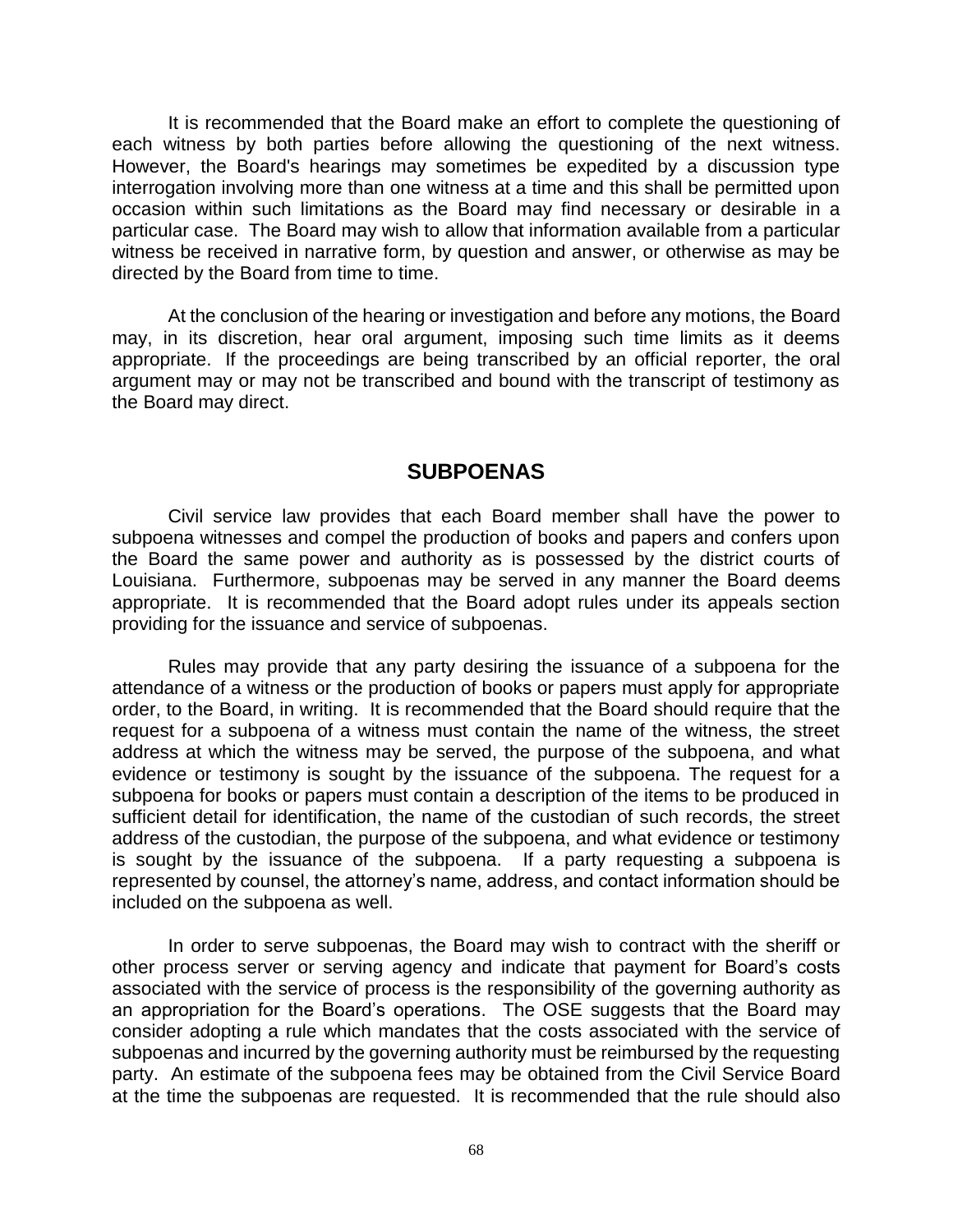require that payment of the estimated fee is to be made prior to service, in the form of a money order or cashier's check made payable to the governing authority.

We suggest that the Board rules should require that requests for subpoenas shall be submitted to the Board at least eight (8) calendar days prior to the scheduled hearing. In order to limit extraneous and unnecessary subpoenas, the Board may consider requiring a service fee after the first four (4) subpoenas in order to cover all cost incurred per subpoena.

# **RECUSAL OF BOARD MEMBERS**

R.S. 33:2501.D or R.S. 33:2561.D requires any member of the Board who is the immediate supervisor or direct work associate of any officer or employee appealing removal, suspension, demotion, discharge, or any other disciplinary action by the appointing authority **and** who is directly involved in the incident out of which such action arose to recuse himself/herself from voting on any decision by the Board to affirm, reverse, or modify the order of the appointing authority. Also, any member of the Board who is an immediate family member of the appealing employee shall recuse himself/herself from voting on any such decision. Immediate family member is defined in the law as any parent, child, sibling, or spouse.

If such recusal by a member of the Board results in the inability of the Board to reach a decision by the concurring votes, the Board shall be considered to have affirmed the action of the appointing authority.

It is important to remember that only a Board member may recuse himself/herself from a hearing. **The Board cannot compel a member to recuse.** If a Board member fails to recuse himself/herself in a situation required by law, such action may be considered to form the basis for appeal before the district court.

# **DECIDING THE ISSUE AND RENDERING A DECISION**

In reviewing disciplinary action taken against an employee, the Board must determine if the appointing authority acted in good faith, for cause in taking the disciplinary action. The Board must determine if the employee's conduct impaired the efficient operation of his/her respective department, and whether the punishment was commensurate with the infraction.

If, upon conclusion of the hearing and investigation, the Board finds:

➢ The action of the appointing authority *was taken in good faith, for cause* and the punishment imposed was commensurate with the infraction, the Board must affirm the action of the appointing authority.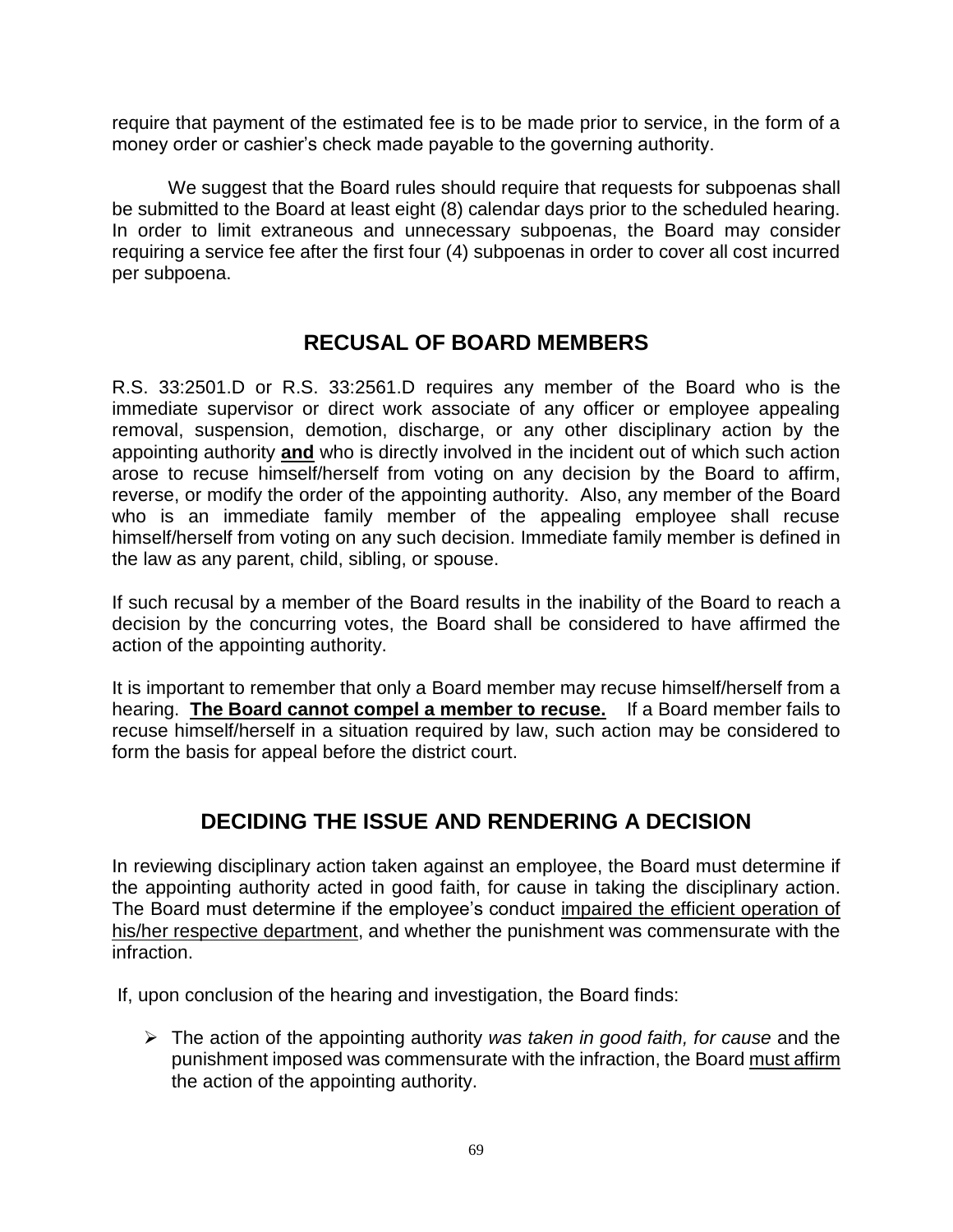- ➢ The action of the appointing authority was taken in good faith, for cause *but the punishment was not commensurate with the infraction*, the Board may modify the action of the appointing authority. The Board may modify the order of removal, suspension, demotion, discharge, or other disciplinary action by directing a suspension without pay for a given period, a reduction in pay to the rate prevailing for the next lower class, a reduction or demotion to a position of any lower class and to the rate of pay prevailing therefor, or such other lesser punitive action that may be appropriate under the circumstances.
- ➢ No part of the disciplinary action was taken in *good faith, for cause*. In these instances, the Board must overturn the action of the appointing authority. The Board must order the immediate reinstatement of the appellant in his/her office, place, position, or employment from which he/she was removed, suspended, demoted, or discharged. The reinstatement shall be retroactive and entitle him/her to his/her regular pay from the time of removal, suspension, demotion, discharge, or other disciplinary action. The Board shall also order that the employee receive all seniority that was lost due to the disciplinary action.
- ➢ The appointing authority violated any part of the Louisiana Fire Service Bill of Rights or the Rights of Law Enforcement Officers under Investigation, such that the appellant was not afforded his/her due process in accordance with R.S. 33: 2181.C or R.S. 40:2531(1)(C), the Board must declare the action to be an absolute nullity, and overturn the action taken by the appointing authority.

The Board's decision on the appeal will be as a result of a motion made, seconded, and voted on. All motions, discussion and votes must be included in the minutes of the meeting. The intent of the motion must be clearly indicated. For example:

- (1) "*I move that the appointing authority acted in good faith, for cause and the termination must be upheld."*
- (2) "*I move that the appointing authority acted in good faith, for cause, but the punishment is not commensurate with the offense; therefore, the disciplinary action is modified from a demotion to a suspension without pay for the period of thirty days."*
- (3) *"I move that the appointing authority did not act in good faith, for cause, and that the employee shall be reinstated immediately with all back pay, seniority, and other lost benefits."*
- (4) *"I move that the appointing authority acted for cause; however, because the appointing authority failed to comply with the minimum requirements of the employee's bill of rights. The disciplinary action, therefore, is an absolute nullity. The employee is to be reinstated to the position held prior to the adverse action with all pay and emoluments owing to him/her."*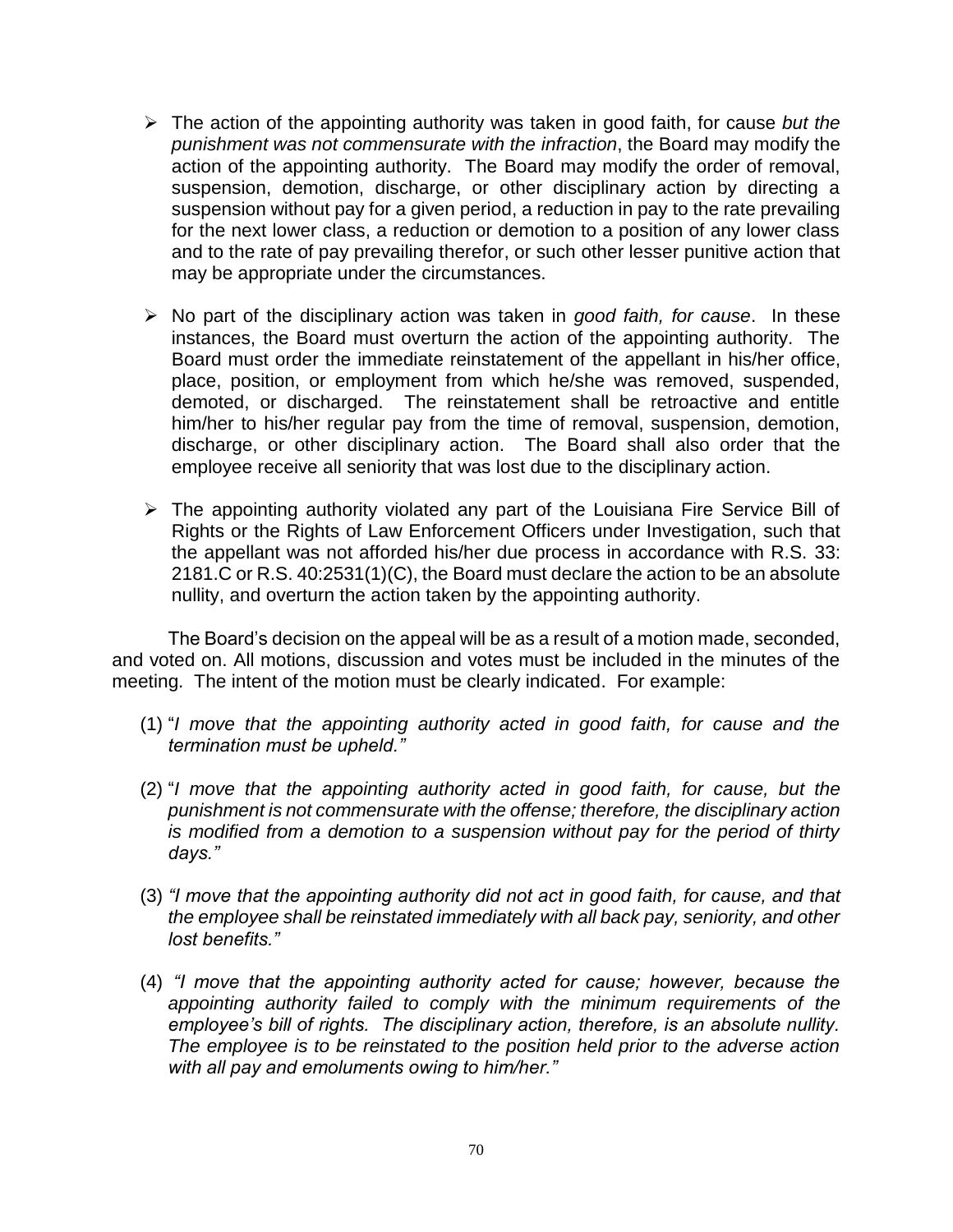## **TIED VOTES**

Only in the case of a tie vote that results from the recusal of a Board member under the provisions of R.S. 33:2501.D or R.S. 33:2561.D, the Board shall have affirmed the action of the appointing authority. The Louisiana Appellate Court, however, has ruled that a tie vote due to the absence of a Board member does not result in an affirmation of the appointing authority's action. Rather, the Court held that the tie vote indicates that the Board has not reached a decision. The Court held that the Board shall set a new date for the appeal hearing and rehear the case, allowing for any additional admissible evidence, and rendering a decision that would be appealable to the district court. The Board shall notify the employee and the appointing authority of the date, time, and place of the new hearing at least ten (10) calendar days in advance of the hearing.

## **TRANSCRIPTS OF HEARINGS**

In accordance with civil service law, the Board shall not be required to have the testimony of the Board's hearing or investigation taken and transcribed. However, if any party to the hearing desires a permanent transcript of a hearing, the party shall furnish a court reporter at its own expense. The party furnishing a court reporter shall be responsible for payment to the court reporter.

The OSE recommends the Board adopt a rule to provide that in the event that a court reporter is furnished and the proceedings are transcribed, the first copy of the original of the transcript shall be filed with the Board and shall become part of the permanent record of any subsequent appeal. Where no court reporter is furnished, the secretary of the Board shall maintain as complete notes as is feasible and the Board shall issue a written finding of fact. Any party may request a copy of the minutes of the hearing, and, if recorded, a copy of the recording.

Our office suggests that, even when a court reporter is furnished, the Board secretary should take complete notes as possible, and that a recording be made of the proceedings. We are aware of instances where the party who supplied the court reporter failed to pay for the service and the Board was unable to provide the Courts a written finding of fact and a set of minutes from the meeting.

## **FINDING OF FACT AND ENFORCEMENT OF THE BOARD'S DECISION**

Where there is no written transcript, the decision of the Board, together with the Board's written finding of fact, shall be certified in writing to the appointing authority and shall be forthwith enforced by the appointing authority.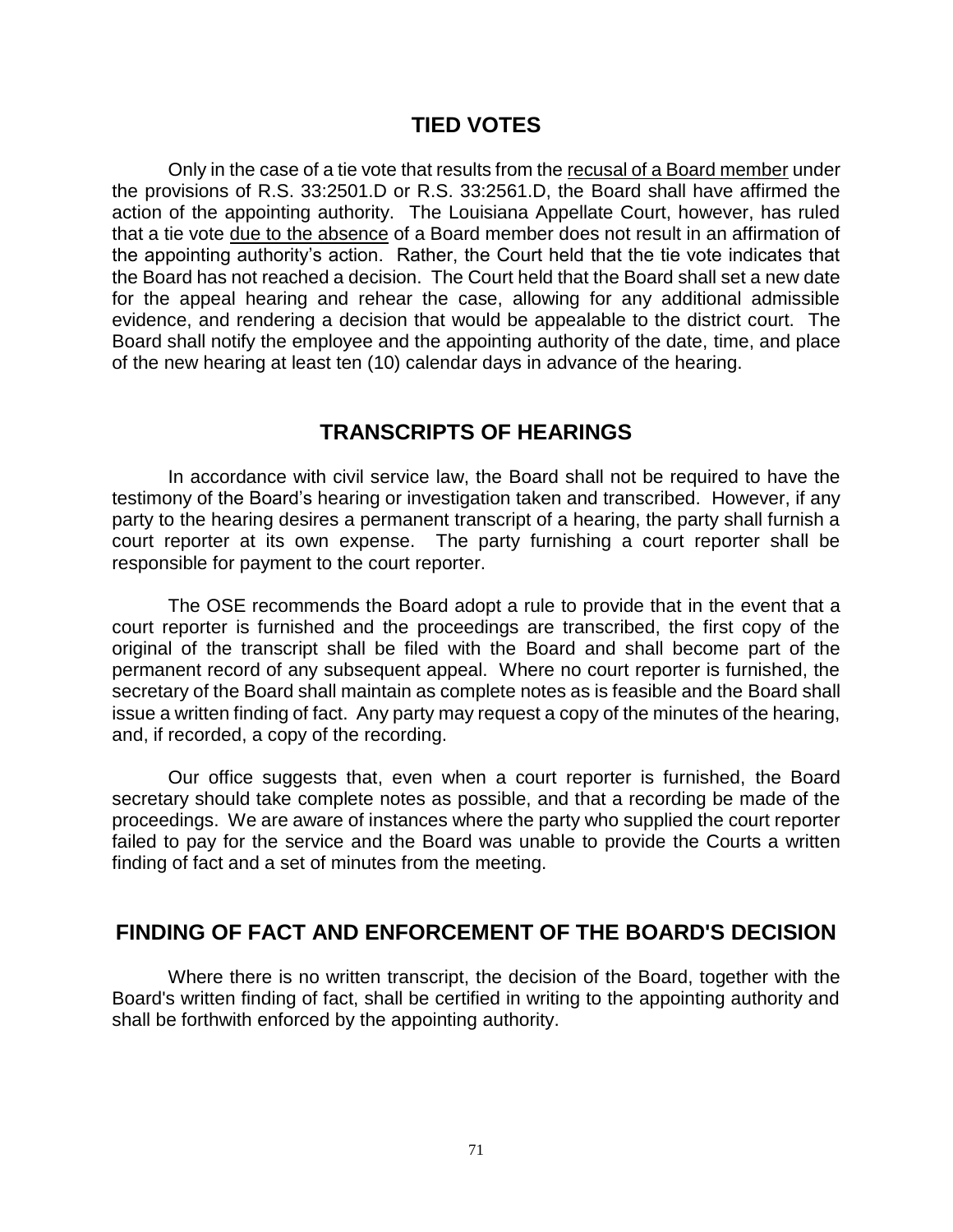#### **APPEALS OF ANY DECISIONS MADE BY THE BOARD**

In accordance with R.S. 33:2501 or R.S. 33:2561, any party (employee or appointing authority) may appeal from any decision of the Board or from any action taken by it which is prejudicial to the employee or to the appointing authority. This appeal shall lie direct to the court of original and unlimited jurisdiction in civil suits of the parish wherein the Board is domiciled.

This appeal shall be taken by serving the Board, within thirty (30) calendar days of its decision, a written notice of appeal, stating the grounds thereof and demanding that a certified transcript of the record, or written findings of fact, and all papers on file in the office of the Board affecting or relating to such decisions, be filed with the designated court. The Board shall, within ten (10) calendar days after the filing of the notice of appeal, make, certify and file the complete transcript, if available, with the designated court.

#### **SETTLEMENTS OR AGREEMENTS BETWEEN THE APPOINTING AUTHORITY AND AN EMPLOYEE**

In some disciplinary cases that have been appealed to the civil service Board, but have not yet gone to a hearing, the appointing authority and the appellant may enter into an agreement that will either modify or abolish the disciplinary action. We advise that only the Board has the statutory authority to reverse or modify a disciplinary action. In such cases, we recommend that, at the outset of the Board's hearing, the appointing authority may withdraw its defense, admitting that its actions were not taken for cause or were in bad faith, explain the provisions of the agreement, and request the Board to consider a motion to approve the settlement.

## **ACTIONS THE BOARD CANNOT TAKE AT THE CONCLUSION OF AN APPEAL HEARING**

The Courts have held that the Board is without authority to prescribe a course of action that usurps the appointing authority's ability to manage the department. This type of order is not considered a disciplinary action, or a modification of a disciplinary action; therefore, such orders overstep the Board's authority. Examples of such limitations on the Board follow:

- The Board cannot order an employee to pass a drug screen before he/she may be reinstated, or to submit to random drug tests as a condition of his reinstatement.
- The Board overturns a termination or suspension, but fails at the same time to order a modification of the employee's pay or seniority. It cannot later order the appointing authority to withhold pay or seniority.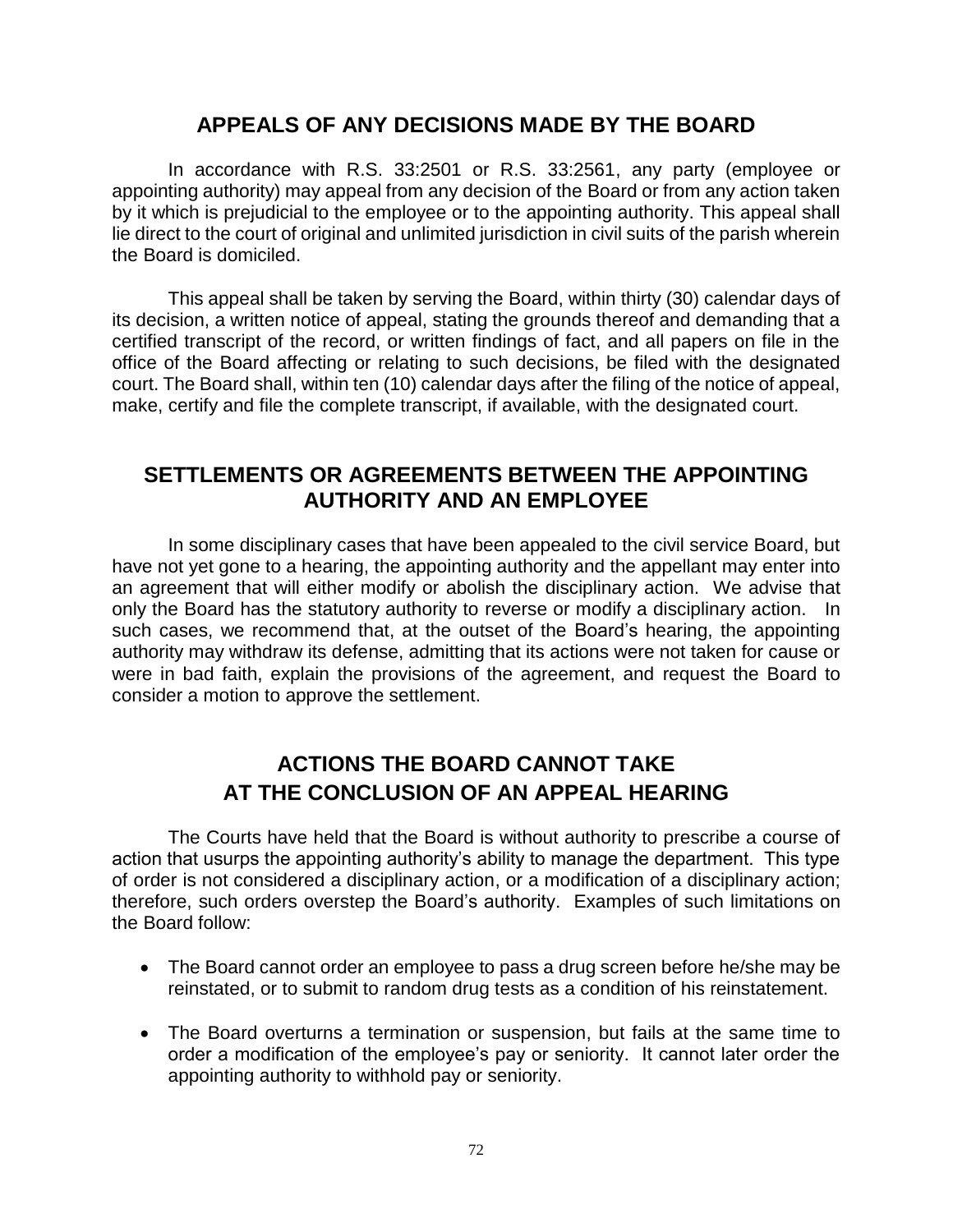- The Board cannot act on an employee's supplemental pay. We advise that the Louisiana Supplemental Pay Board, not the civil service Board, has the final authority under the law to approve and disapprove supplemental pay for fire and police employees in the state of Louisiana.
- The Board cannot order a suspension in lieu of termination that causes the limit of the aggregate of ninety calendar days to be exceeded in any period of twelve consecutive months.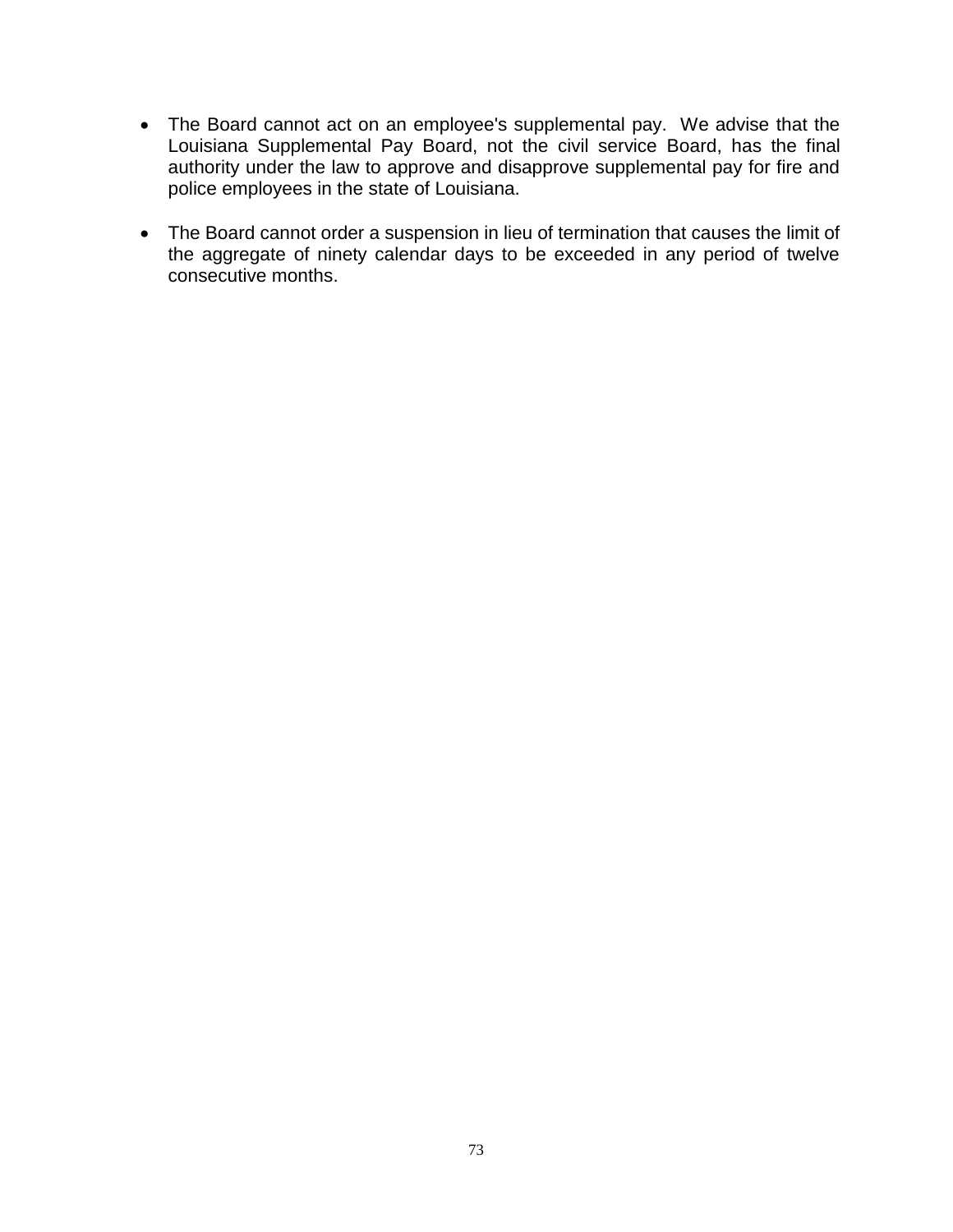# *SECTION VIII: PROCESSING REPORTED TEST SCORES*

# *FIRE COMMUNICATIONS OFFICER, POLICE COMMUNICATIONS OFFICER, JAILER, SECRTARY TO THE CHIEF, AND DEPARTMENTAL RECORDS CLERK TEST SCORES*

*R.S. 33:2491.I or R.S. 33:2551(9)*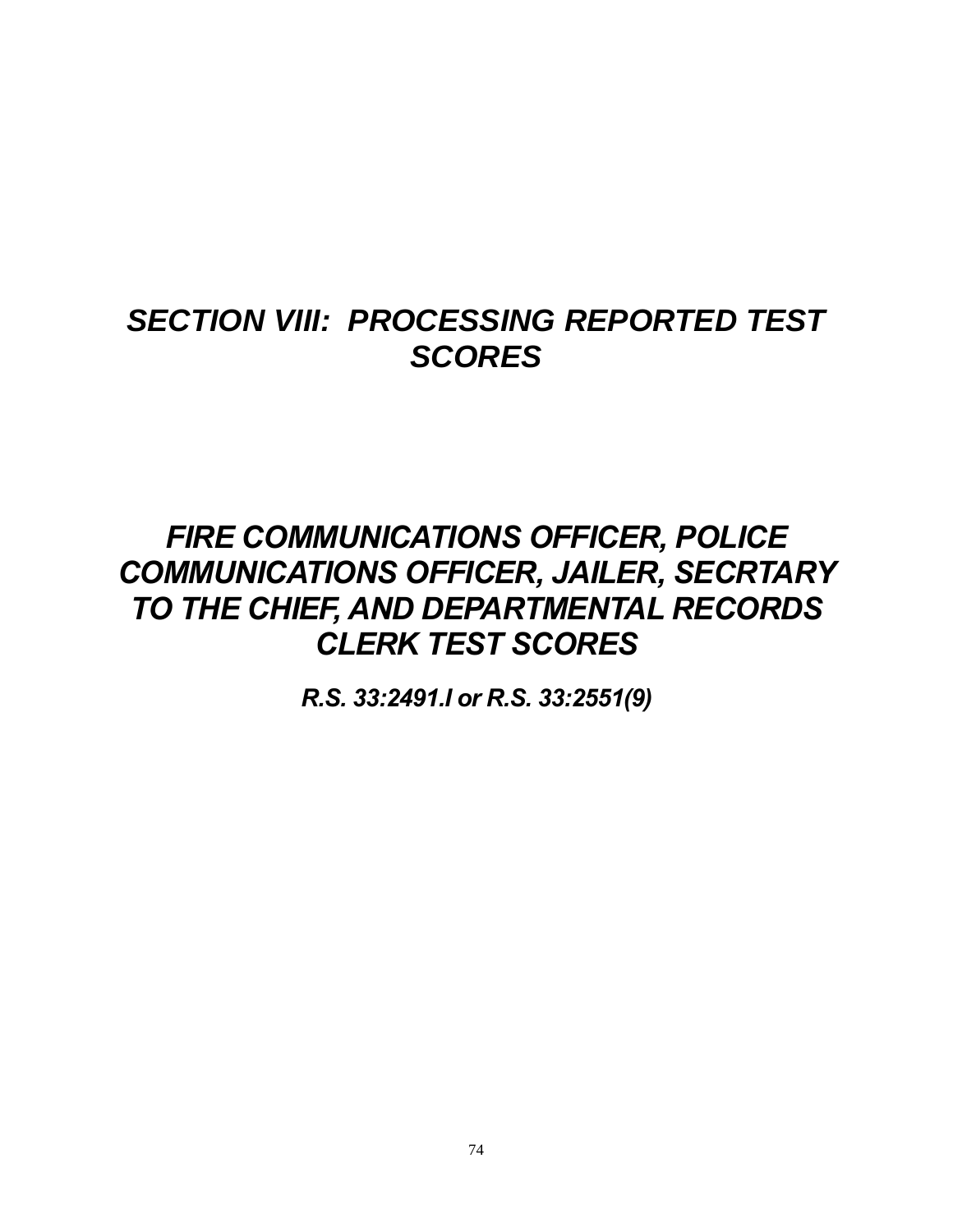Revised Statutes 33:2551(9) and R.S. 33:2491(I), provide that persons interested in having their names placed upon the entrance employment list for a position in the classes of Fire Communications Officer, Police Communications Officer, Jailer, Secretary to the Chief, or Departmental Records Clerk may take the respective exam in one jurisdiction and have their scores reported to other jurisdictions. This is particularly helpful when an applicant would like to have his name placed upon the employment eligibility list in a jurisdiction that does not have an exam scheduled.

Although the MFPCS Boards are under one system, each is separate and autonomous in relation to the others. Boards are likely to have adopted classes of positions that comprise very different consequent qualification requirements for admission to the entrance exam. For example, some Boards may require some education beyond a high school diploma or a minimum age requirement, while others may not. It is a common occurrence that an applicant admitted to an entrance test in one jurisdiction may not meet the admission requirements adopted by a Board in another jurisdiction. The applicant, therefore, must submit an application with each Board from whom he is seeking approval of his reported score, along with his/her current test score. "Reporting" a test score (more commonly referred to as "transferring" a score) allows an applicant to have employment eligibility in more than one jurisdiction using the same test score. A score may be reported directly, in written form, by the originating Board, or by the applicant's submission of an exact copy of his score notification from the originating Board.

It is important to note that an applicant may take only one test and receive only one score, but be eligible for employment in more than one jurisdiction. However, before his or her name may be placed upon an eligibility list, the Board from which the applicant seeks approval for eligibility must first approve the applicant's separate application and reported test score (at least 75%). **No applicant may be employed in a permanent classified position without having tested for the position, and being certified by the Board to the appointing authority. It is, therefore, imperative that applicants reporting scores from other jurisdictions must go through the same scrutiny. An applicant is not eligible to be hired until his/her application and reported test score has been approved by the Civil Service Board.**

Acceptance of an application and passing score by a Board does not, of course, guarantee employment, but the applicant does not have to take the entrance test more than once. A passing score is in effect for the period of eighteen months after the score is originally approved by the Board in the jurisdiction where the applicant took the entrance test.

The individual seeking to report his score to another Board should inform the original Board that he/she wishes to have his/her test score reported. The Civil Service Board may ask the applicant to provide them with the name and address of the Civil Service Board to which they desire their score reported.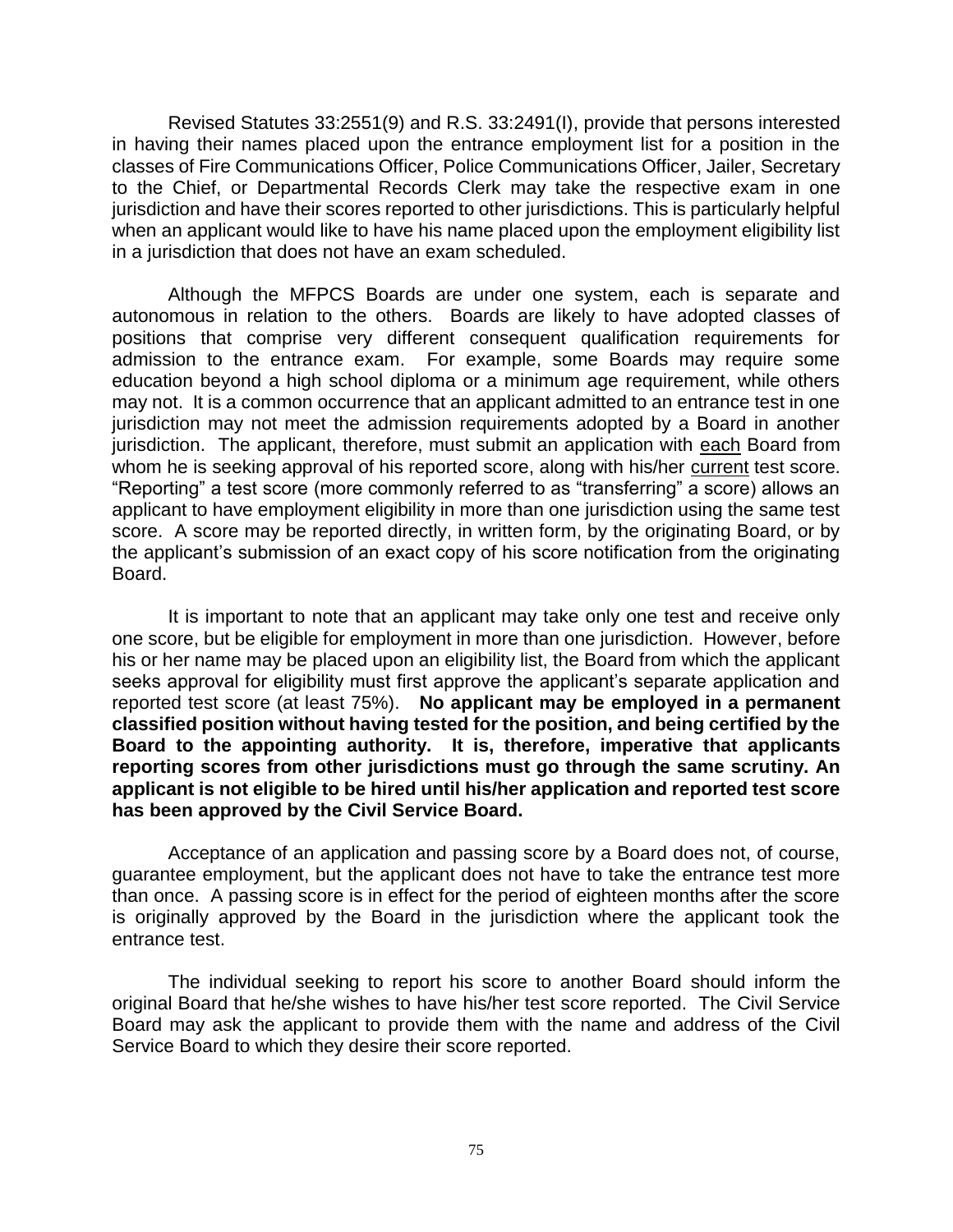**NOTE:** Reported test scores must be submitted on an official form or letterhead from the originating Civil Service Board, signed by that Civil Service Board chairman or secretary, and must indicate the score and the date the test score will expire. **Care must be taken by the receiving Board that neither the score nor the expiration date have been altered in any way.**

The OSE has developed forms the Civil Service Board may wish to use when reporting test scores to other Civil Service Boards. Many times, the Board will not receive both the applicant's test score and application at the same time.

The Board may wish to keep a suspense file for test scores received from other municipalities or fire protection districts for which the Board does not have a matching application. Another suspense file may be created for applications received from applicants for which the Board does not have a test score reported from another municipality or fire protection district to match the application.

The following procedures are recommended for receiving and processing requests from applicants who are reporting their test scores:

- 1. Date-stamp the application and all documentation provided. If submitted in person, provide a receipt. If the applicant provides his score notification from the originating Board, determine that it is an **exact** copy on the Board's letterhead, and that it includes the unaltered date the score was approved, the unaltered expiration date, and appropriate signatures. A score notification obtained separately from the originating Board should be immediately placed with the application.
- 2. Set the matter for consideration and approval of the application and score upon the agenda of the next regular Board meeting. The Board must determine that the applicant meets the minimum qualification requirements for the prospective class of positions, and that all required documentation has been provided.
- 3. A motion to approve and certify the applicant's name and score must be passed before the applicant may be placed upon the employment eligibility list.
- 4. The applicant's eligibility period shall be set 18 months from the date the **original** civil service Board approved the applicant's test score.

Many candidates who are approved by your Board to take an entrance examination will be taking the exam in order to be considered for employment elsewhere. In order to assist the appointing authority with determining which test-takers are viable candidates for employment in your own jurisdiction, the Board may wish to arrange to station someone outside the exam site to take the names and contact information of those persons who are not interested in employment locally, but who intend to report their scores elsewhere. Many Boards collect this information on post cards (**sample below**) that include a statement that the applicant is taking the test for employment in another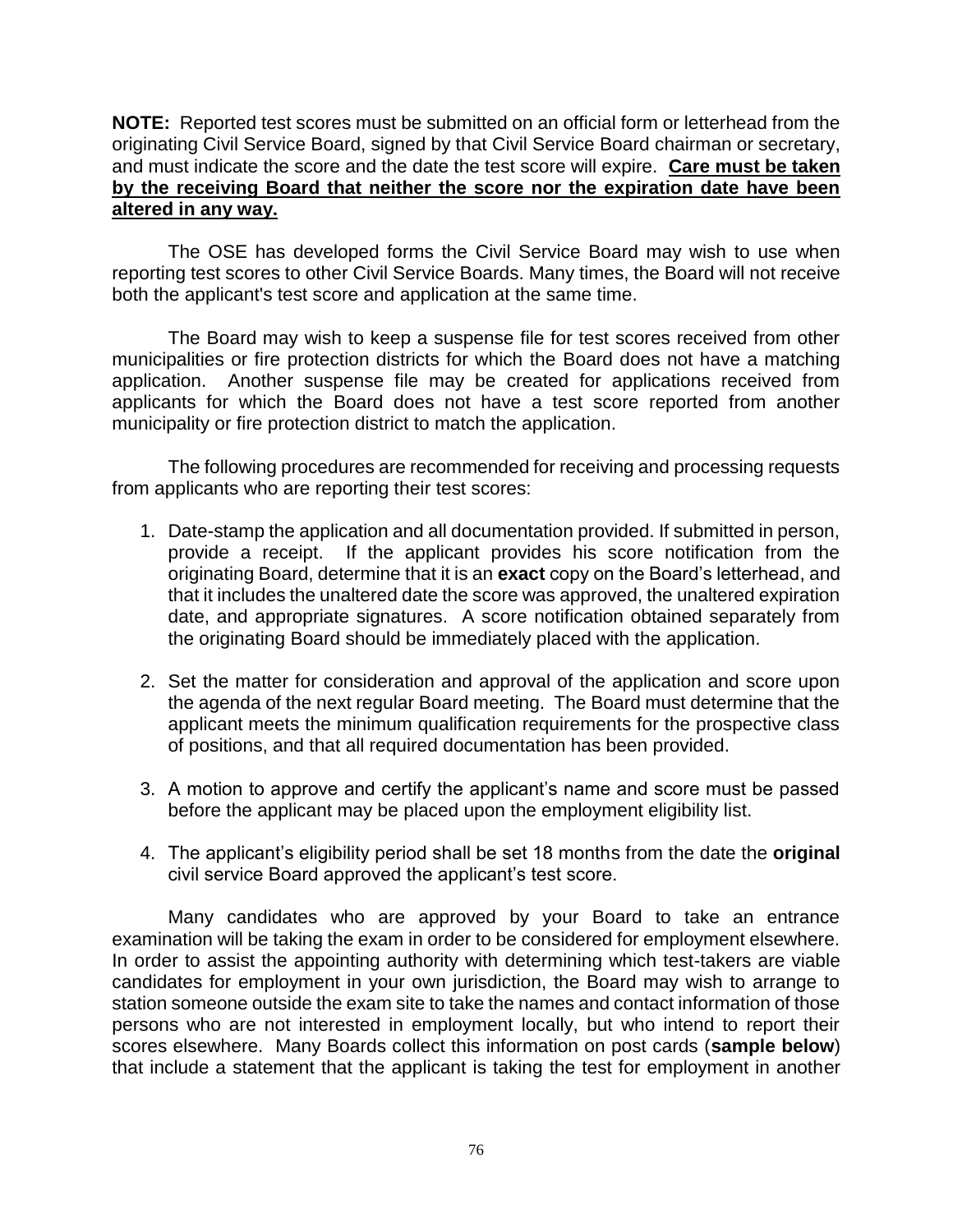jurisdiction and does not wish to have his name and score added to the eligibility list in the testing jurisdiction.

| XYZ Fire and Police Civil Service Board                                                                                                                                        |
|--------------------------------------------------------------------------------------------------------------------------------------------------------------------------------|
| purpose of reporting my score to (name of jurisdiction). I do not<br>wish to have my name and score certified for eligibility for<br>employment in (your jurisdiction's name). |
| Signed: ____________________<br>Date: _______________                                                                                                                          |

The names of applicants who indicate no interest in employment in the classified fire or police service your Board's jurisdiction may be removed from eligibility for employment; however, their scores remain in effect for eighteen (18) months after your Board approved the scores. We advise that your Board must maintain all applications and scores, and recommend that these records should be retained in accordance with the jurisdiction's records retention policies. A retention period of at least five years is recommended for all employee selection documentation in the event they should be required for review by EEOC.

You may be aware that the Office of State Examiner provides testing information, including schedules of upcoming tests, application deadlines, and tentative test dates on the agency's website [\(www.ose.louisiana.gov\)](http://www.ose.louisiana.gov/). We also provide a telephone recording of exam schedules that is accessible by dialing (225) 925-4567. Both sources of information are updated frequently and are available 24-hours a day throughout the year.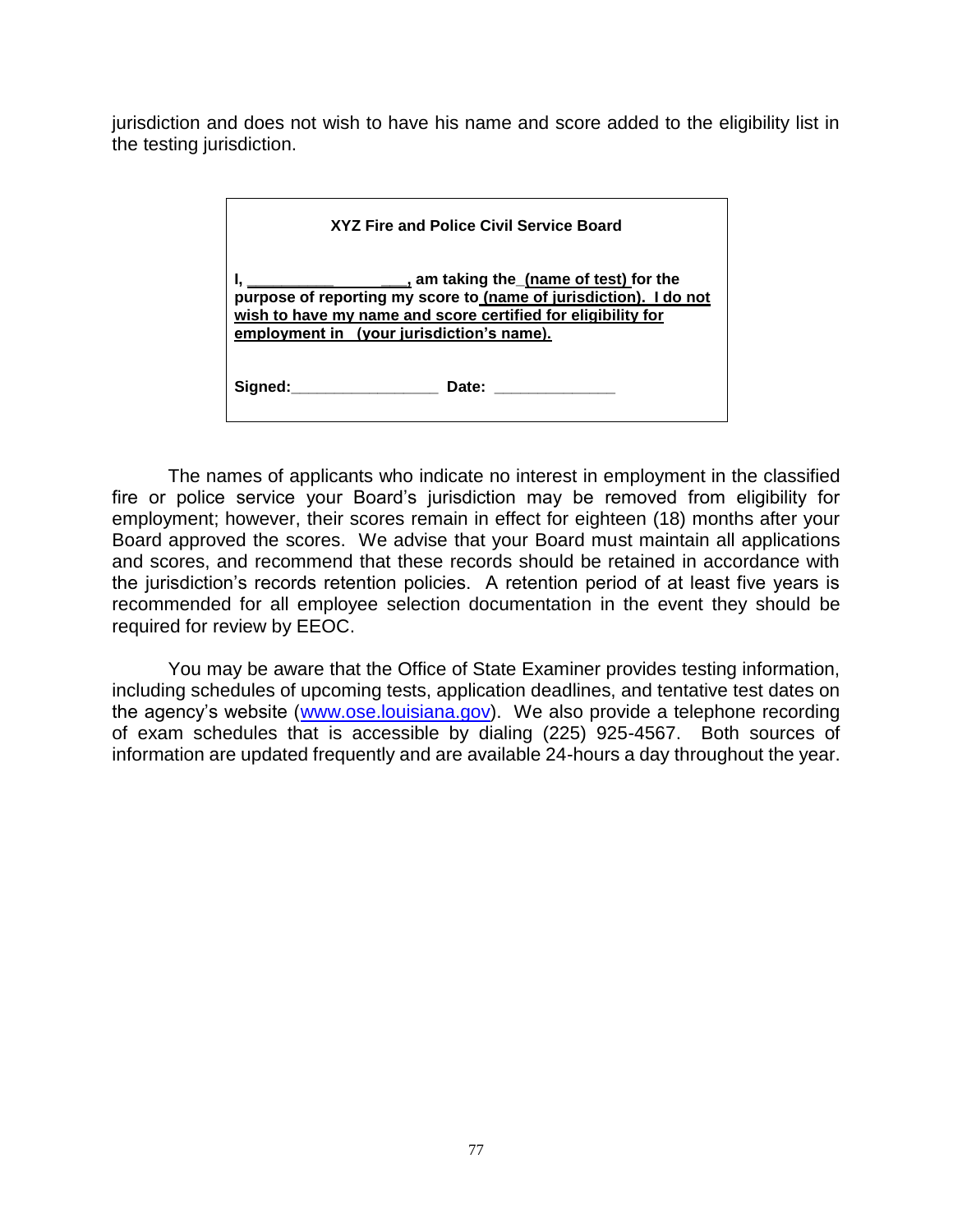# *SECTION IX: MAINTAINING DEPARTMENTAL SENIORITY ROSTERS*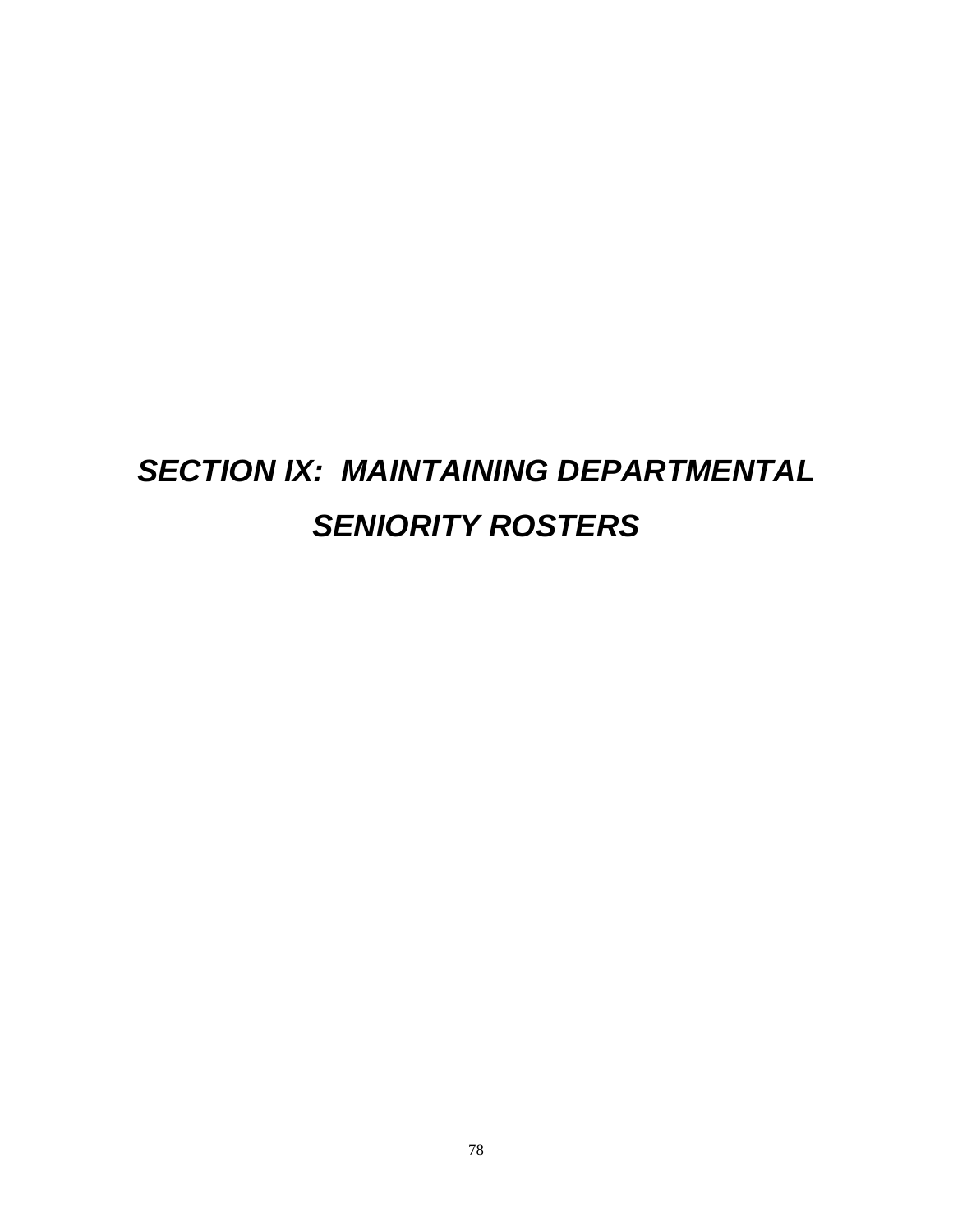### **MAINTAINING AND POSTING A DEPARTMENTAL SENIORITY ROSTER**

In accordance with R.S. 33:2491(D) and R.S. 33:2551(4), names of persons attaining a passing score on a promotional test shall be placed upon the promotional employment list for the class for which they were tested, from highest to lowest, according to their total seniority in the departmental service. To accomplish this, a seniority roster must be maintained for the classified employees in each department. It is highly recommended, therefore, that the Board at least annually review the seniority of the classified employees for the respective departments, post the revised list on the departments' bulletin Boards for the employees' review, and, finally, approve the list (as it may be revised) at a public meeting. The names of the *regular and permanent classified employees* are placed on the roster in descending numerical order, according to **total departmental seniority.** Employees, who have never been confirmed, such as those serving a working test in an entry-level class, do not accrue seniority. These employees will be listed on the roster by name in alphabetical order. As these employees are confirmed, they will be assigned a number on the roster.

To place employees in the correct *departmental seniority order*, the Board looks at the date employees are *confirmed in their entrance class* and have been working continuously since that date. The employee who was confirmed the earliest of all employees would be listed as #1 on the roster. Seniority for remaining employees will similarly calculated and their names will be listed in ascending numerical order.

Any *time not computed to seniority* must also be used in the placement of names on the roster. Time not computed to seniority is the number of days the employee was suspended since he/she began accruing seniority or any other leave of absence which was taken without accruing seniority. **Employees begin accruing seniority when they are confirmed in their entrance class and work continuously.**

**Note: Suspensions in shifts and hours are not provided for in the fire and police civil service law — only days, and a suspension of more than one day must be consecutive. Consecutive days may include both work days and regular days off, which will affect the employee's seniority, but will have less of an impact on the employee's pay.** 

**EXAMPLE:** Roger Rabbitt was confirmed on Dec. 30, 2006 Hennie Penney was confirmed on January 14, 2007. Officer Rabbit, however, was suspended for twenty (20) days, which must be subtracted from his total departmental seniority. Therefore, while Officer Rabbitt was confirmed on an earlier date than Sgt. Penney, Sergeant Penney now has greater seniority and is placed above Rabbit on the roster.